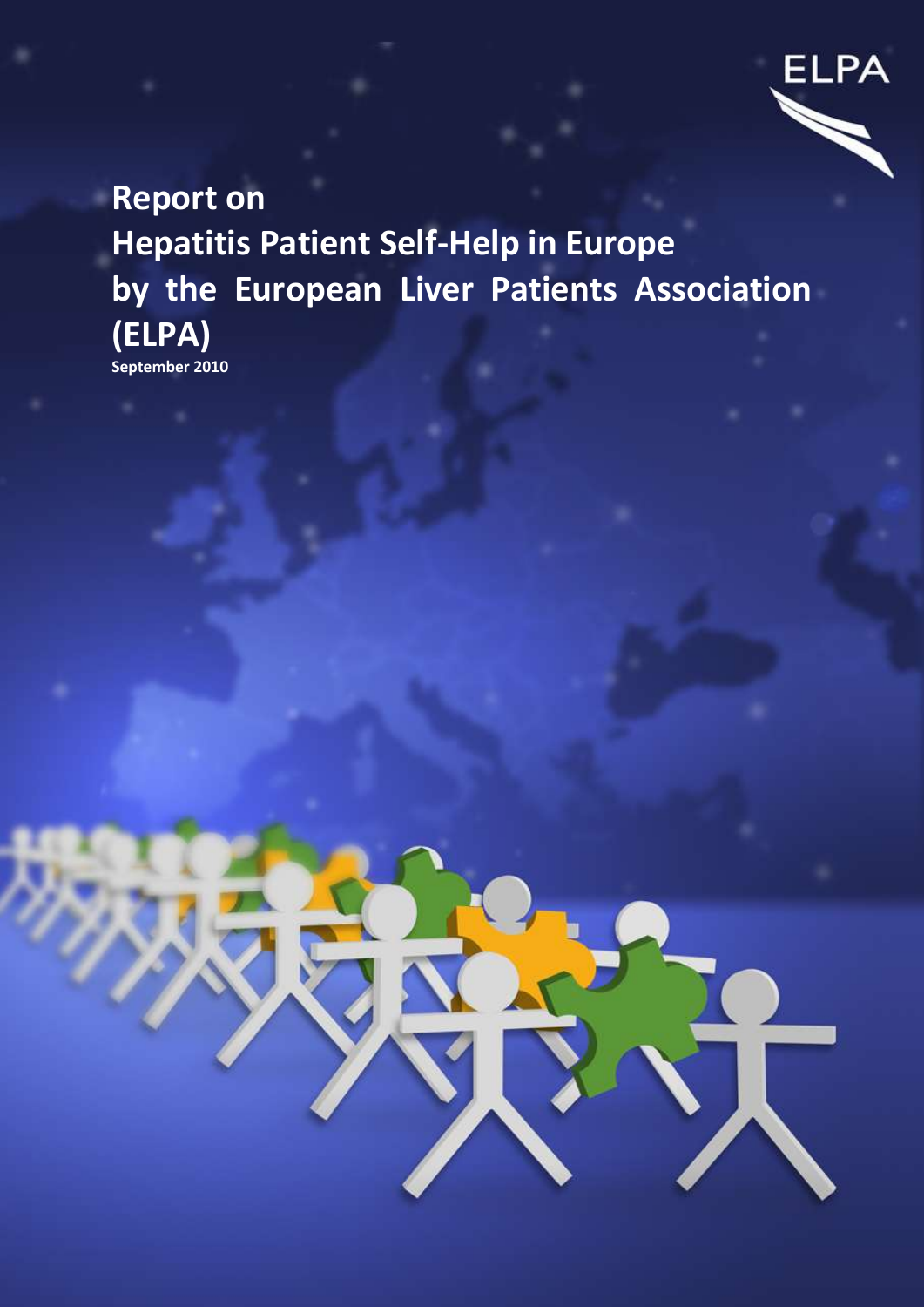# <span id="page-1-0"></span>**FOREWORD**

The following report showcases the work of liver patient groups in Europe, and investigates what impact, if any, they have on a country's attitude towards liver disease.

Before doing so, it is first important to reflect on a couple of questions related to the legitimization and limitations of patient groups in general, as well as the particularities of liver patient groups, more specifically.

Like other organisations in the self-help domain, patient groups are set up by people who share a common concern or problem and would like to take action. Patient groups provide fora to share experiences, exchange information and provide those affected by the disease with moral support. This "internal-facing" aspect of their work appears to be well-recognised and appreciated by nonpatients, be they policymakers, healthcare professionals or the general public, who agree that patients should be best placed to provide this kind of support to fellow patients.

More problematic on the other hand seems to be the "external-facing" aspect of their work, i.e. the fact that patient groups increasingly campaign for what they call their rights, demanding access to early diagnosis, appropriate medication and generally seeking to raise awareness of the disease: "You are only representing a small fraction of patients – in our role, however, we need to consider the greater good of public health", patient groups are often told by policy-makers or public health authorities. It is certainly true that human-beings suffer from a multitude of diseases and conditions and that a specific patient group can only speak of the disease(s) its members are suffering from. It is equally true that in light of limited resources, one has to find a fair way of allocating the public health funding available according to the best possible use amongst all these different patients. Clearly, this is not an easy task.

Notwithstanding the above, one has to bear in mind that the rather abstract term "public health" means nothing else but the health of a nation. For a nation to be healthy all these different diseases need to be addressed. Out of experience, countries which do not confine themselves to spending a lot of money on treatment, fare much better in this endeavour. Instead, "good practice" countries are also sufficiently forward looking and are hence installing measures that either completely prevent certain diseases in the future, or lighten their burden. This can be done by investing in measures which lower the risk of contracting the disease, which promote early diagnosis and the development of better treatment. Naturally, from their own experience, present-day patients are in a position to give advice to decision-makers at various levels and on various issues – e.g. on how a public health campaign can be made more effective, why patients are diagnosed so late, or how adherence to treatment can be improved.

Representing 21 national patient groups who strive to be active in both the "fellow-patient/internalfacing" and "external-facing" field, the European Liver Patients Association (ELPA) does advocacy work mainly at EU level. Whilst usually covering a multitude of liver diseases, the majority of our members focus on viral hepatitis B and C. This is why ELPA, for the time being, also concentrates on viral hepatitis B and C in its policy work.

Outside the circles of public health specialists and gastroenterologists, viral hepatitis B and C are largely an unknown quantity in more than one respect – awareness, symptoms, disease classification, to name a few. A survey conducted on behalf of ELPA reveals that only 20% of patients had heard of the virus before their diagnosis and 27% knew of their risk. Furthermore, the disease is rightly described as a silent killer  $-$  it is rather asymptomatic and the disease can progress for decades with the infected person feeling unwell, but without being really sick. Then, the carrier's condition worsens rather suddenly and is frequently irreversible, because of the follow-on diseases which have developed unnoticed.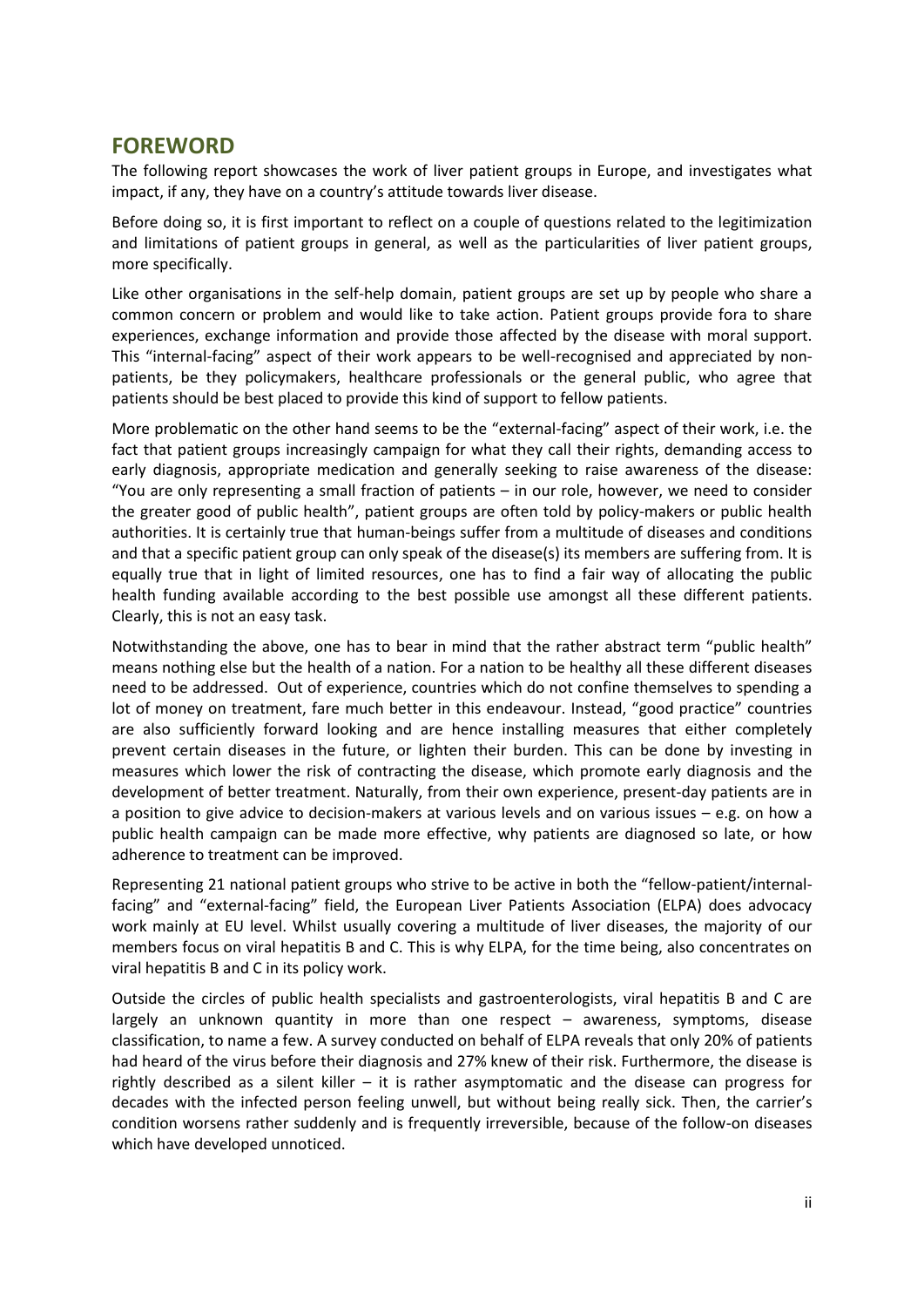This rather unspectacular disease progression attacking an organ of which nobody quite knows what it is actually there for, might explain the rather disappointing media-uptake: there is no point denying that viral hepatitis patient groups sometimes look with jealousy at the many headlines produced by HIV/AIDS or swine flu. This is not to say that we would advocate a return to eminencebased policymaking. It is just that complete and comparable data are difficult and costly to generate and at the moment there seems to be a vicious circle: no data  $-$  no problem, no problem  $-$  no money, no money – no data and ultimately no improvement of the situation.

Despite the general lack of data (which is also related to the asymptomatic nature of the disease), there are examples of good, evidence-based action to take up the fight against viral hepatitis. In Europe, France and Scotland are examples of such good practice. More recently, and outside Europe, the U.S. have commissioned and adopted a national strategy on viral hepatitis and liver cancer.

The following survey is meant to be a tribute to all those liver patient groups in Europe which want to make a difference to current patients, but also to the great number of those who do not yet know of their infection. As such, it illustrates the patient groups' initiatives and activities, the successes they have, the problems they face, the hopes they entertain for the future. Finally, it investigates, if their work is linked to relevant policy measures.

Wishing you an interesting and insightful read.

tiony

Nadine Piorkowsky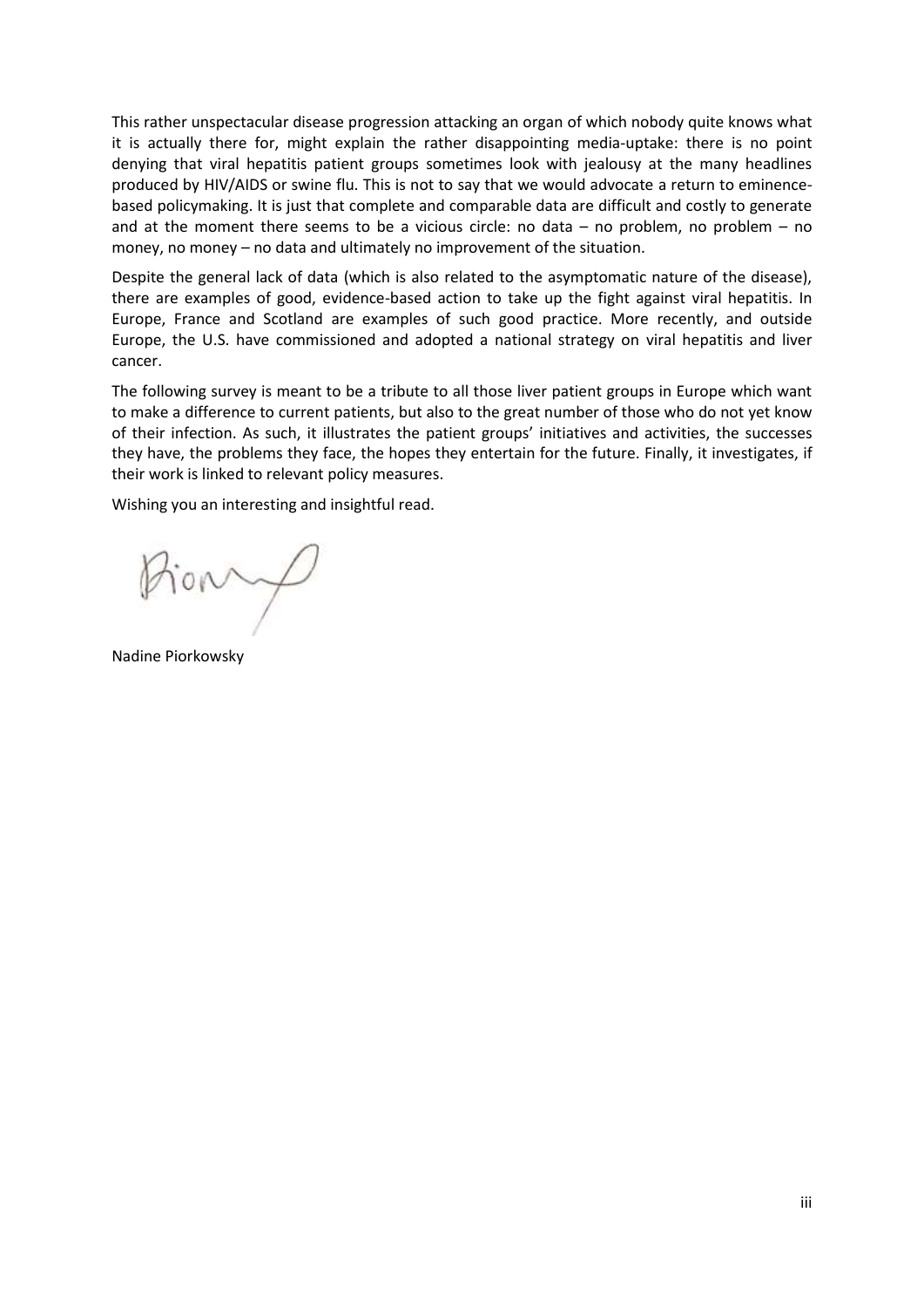# **Table of Contents**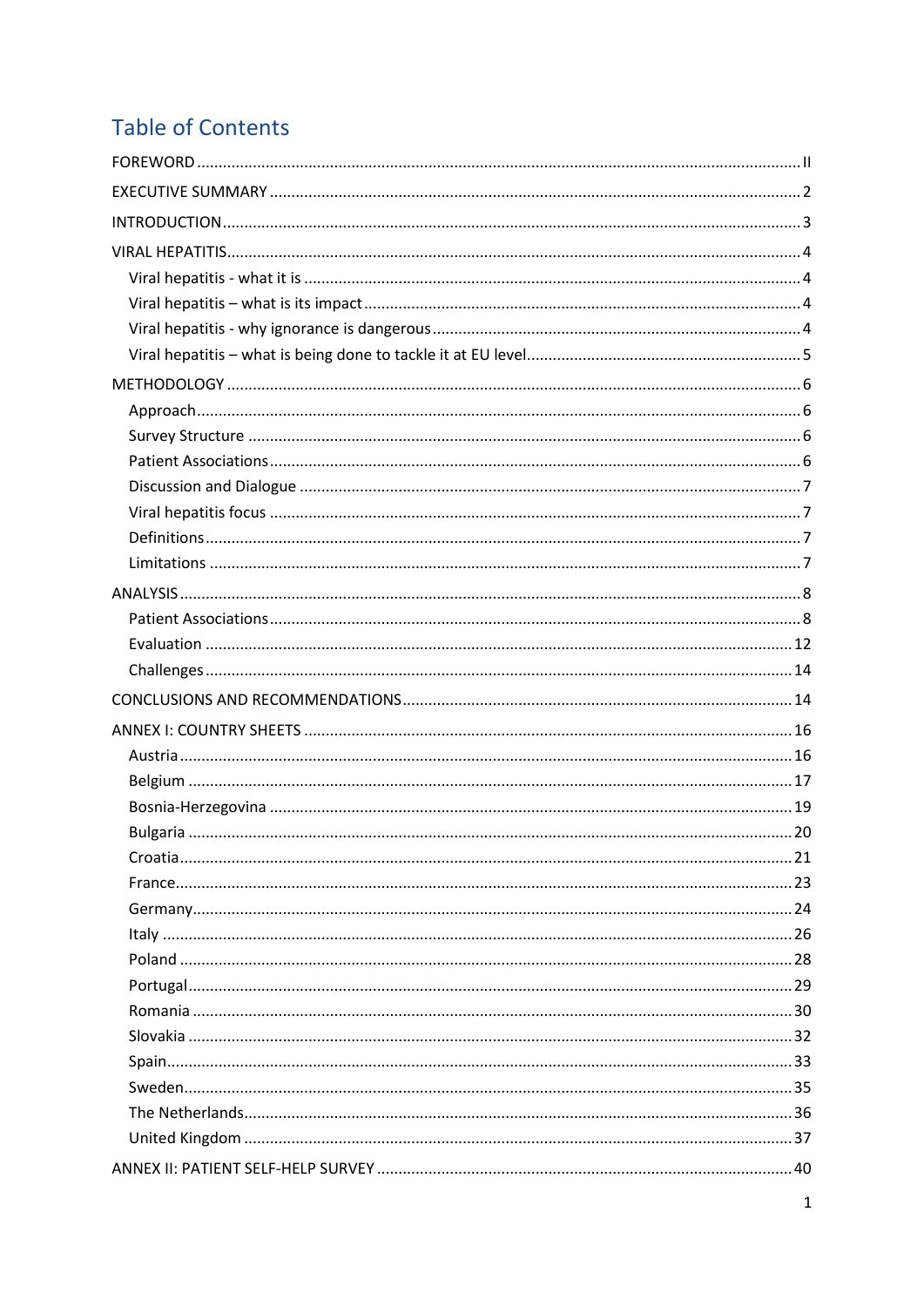# <span id="page-4-0"></span>**EXECUTIVE SUMMARY**

The report aims to illustrate the important contribution patient self-help can make to a country's public health system, by supporting patients and their families, educating healthcare professionals and raising public awareness. On the basis of information received during interviews with 20 European liver patient groups concerning the viral hepatitis threat in their respective countries, good practices in viral hepatitis-related public health projects in the different Member States are analysed while identifying challenges that these groups are facing.

Patient groups vary considerable in their set-up, size and staff. They work extensively with volunteers and engage mostly in counseling and awareness raising campaigns. Although facing budget constraints on a constant basis, patient groups are the only body to provide patients with psychological support at the time of diagnosis and throughout treatment.

The awareness raising campaigns are directed at the general public as well as specific risk groups. The World Hepatitis Day plays an important milestone for their activities including free testing initiatives, distribution of information in form of flyers or brochures as well as launching advertorials in the media. A number of patient groups also directly interact with risk-groups such as drug addicts, prisoners and tattoo studios.

Patient groups engage extensively with stakeholders: in particular, the support received from specialists is well established. In addition, a number of celebrities have been cooperative and although building relationships with policy makers is not an easy task, significant progress has been made.

While access to treatment is not an issue in the majority of Member States, the greatest challenge faced by patient groups is in the area of secondary prevention, i.e. screening. Further challenges identified are the availability of sufficient scientific data on the health risk of viral hepatitis, stigmatization of the disease and insufficient cooperation on behalf of general practitioners representatives.

National strategies are therefore needed to reduce the burden of the disease by identifying and treating a greater number of viral hepatitis carriers. Furthermore, viral hepatitis does not recognise national borders. There is therefore a need for greater cross-border coordination and an EU-wide approach on how to implement screening strategies. A Council Recommendation on viral hepatitis B and C screening of risk groups would therefore be a powerful tool in this context.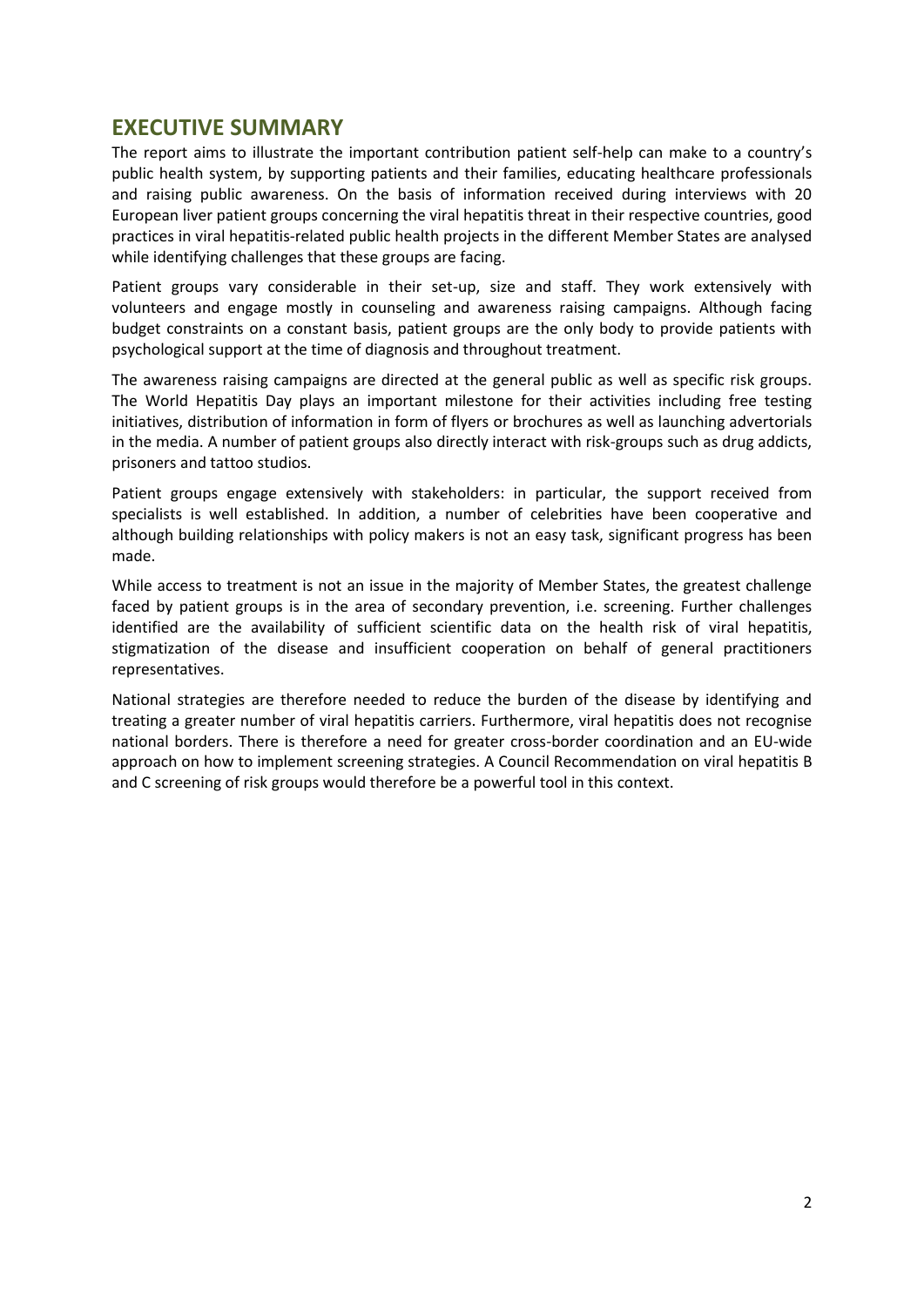# <span id="page-5-0"></span>**INTRODUCTION**

The report collates and analyses the interview responses of 20 European liver patient groups concerning the viral hepatitis threat in their respective countries; the work they do; as well as the potential success they have had in advocating for sustainable policy initiatives which seek to address and reduce this threat.

The report seeks to illustrate the important contribution patient self-help can make to a country's public health system, by supporting patients and their families, educating healthcare professionals and raising public awareness. Furthermore, the report aims to identify good practice in viral hepatitis-related public health projects which exists in some Member States at either national or regional level, and to outline the challenges that remain.

With these findings, recommendations to policymakers and relevant stakeholders will be developed on how to further improve the situation, encouraging them to engage in the fight against viral hepatitis and, together with patient groups, reduce the viral hepatitis-related burden.

The report is divided in the following sections:

- o Viral hepatitis
- o Methodology
- o Analysis of the responses
	- Size and set-up of the patient groups
	- **Sources of financing**
	- **•** Main activities
	- **Targets of awareness campaigns**
	- **Evaluation**
- o Conclusion & Recommendations
- o Summary of patient group responses by country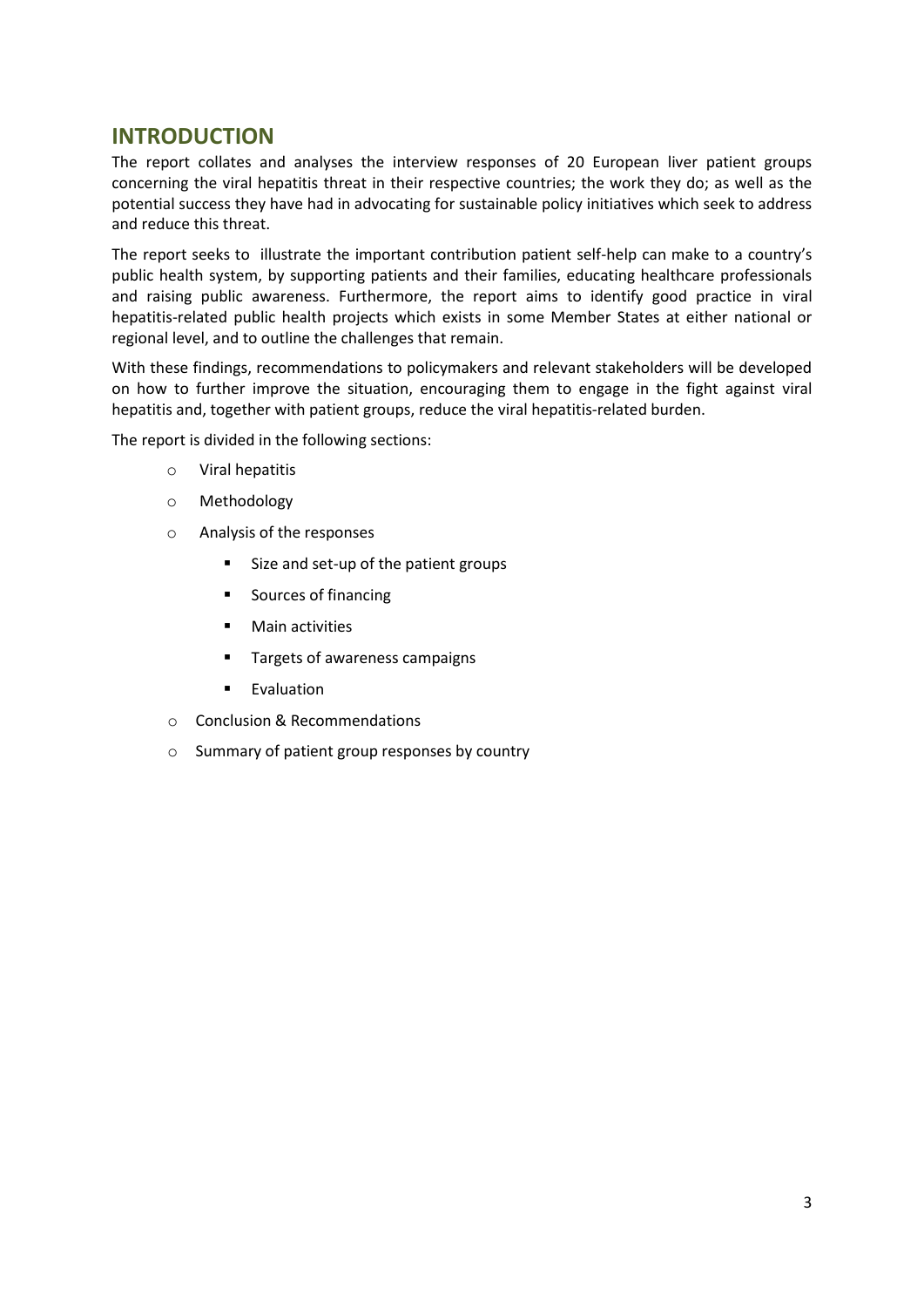# <span id="page-6-0"></span>**VIRAL HEPATITIS**

# <span id="page-6-1"></span>Viral hepatitis - what it is

Hepatitis is the Latin word for liver inflammation. It is characterised by the destruction of a number of liver cells and the presence of inflammatory cells in the liver tissue. A person can develop hepatitis if they contract one of the viruses that can cause liver inflammation, or as a result of exposure to substances that can cause hepatitis such as alcohol, fungal toxins and certain medicines.

The main symptoms of viral hepatitis start with tiredness, general malaise and slight fever. It can extend to an increased need for sleep, aching muscles and joints and periodic light pressure or pain below the right ribs caused by an enlarged liver. Jaundice is a very late symptom of chronic viral hepatitis and is a sign that the disease has become serious.

However, many patients have no symptoms for a long time leading to a situation in which most infected people are unaware of their condition. The greatest challenge for patients is therefore the timely identification of their infection.

# <span id="page-6-2"></span>Viral hepatitis – what is its impact

In Europe, 14 million people are infected with chronic viral hepatitis B (HBV) and 9 million people with viral hepatitis C. 36.000 people in Europe die each year due to HBV-related causes, while 86.000 people succumb to HBC-related diseases. Viral hepatitis B and C are therefore listed among the most dangerous infectious diseases in terms of mortality, transmission and disease burden, comparable to communicable diseases such as influenza, MRSA and HIV/AIDS.

The majority of viral hepatitis sufferers in Europe are unaware of their condition. In the case of viral hepatitis C, estimates by the Eurasian Harm Reduction Network (EHRN - formerly the Central and Eastern European Harm Reduction Network - CEERHN) suggest that up to 90% of viral hepatitis C carriers do not know that they are infected.<sup>1</sup>

This is confirmed by two surveys which ELPA has conducted amongst its members and fellow viral hepatitis patients. Throughout Europe, an average of only 21.5% knew of viral hepatitis at the time of their infection (23% for viral hepatitis B and 20% for viral hepatitis C) and only 27% knew that they were at risk (both for viral hepatitis B and C).

# <span id="page-6-3"></span>Viral hepatitis - why ignorance is dangerous

1

The long-term consequences of late diagnosis – liver cirrhosis and liver cancer – can be severe and potentially fatal. 75% to 85% of cases of primary liver cancer are attributable to chronic infections with viral hepatitis B or viral hepatitis  $C<sup>2</sup>$  Liver cancer is the third highest cause of cancer deaths worldwide, and in Europe, liver cancer-related deaths have increased significantly over the past two decades (Figure 1).

 $<sup>1</sup>$  Eurasian Harm Reduction Network (EHRN), "HCV Infection in Europe", 1 October 2007, available at:</sup> <http://www.ihra.net/Assets/484/1/CEEHRNReportHCVInfectioninEurope2007.pdf>

<sup>2</sup> Bosch, FX, Ribes J, Diaz M, Cleries R., Primary Liver Cancer: Worldwide Incidence and Trends. Gastroenterology 2004; 127: 5–16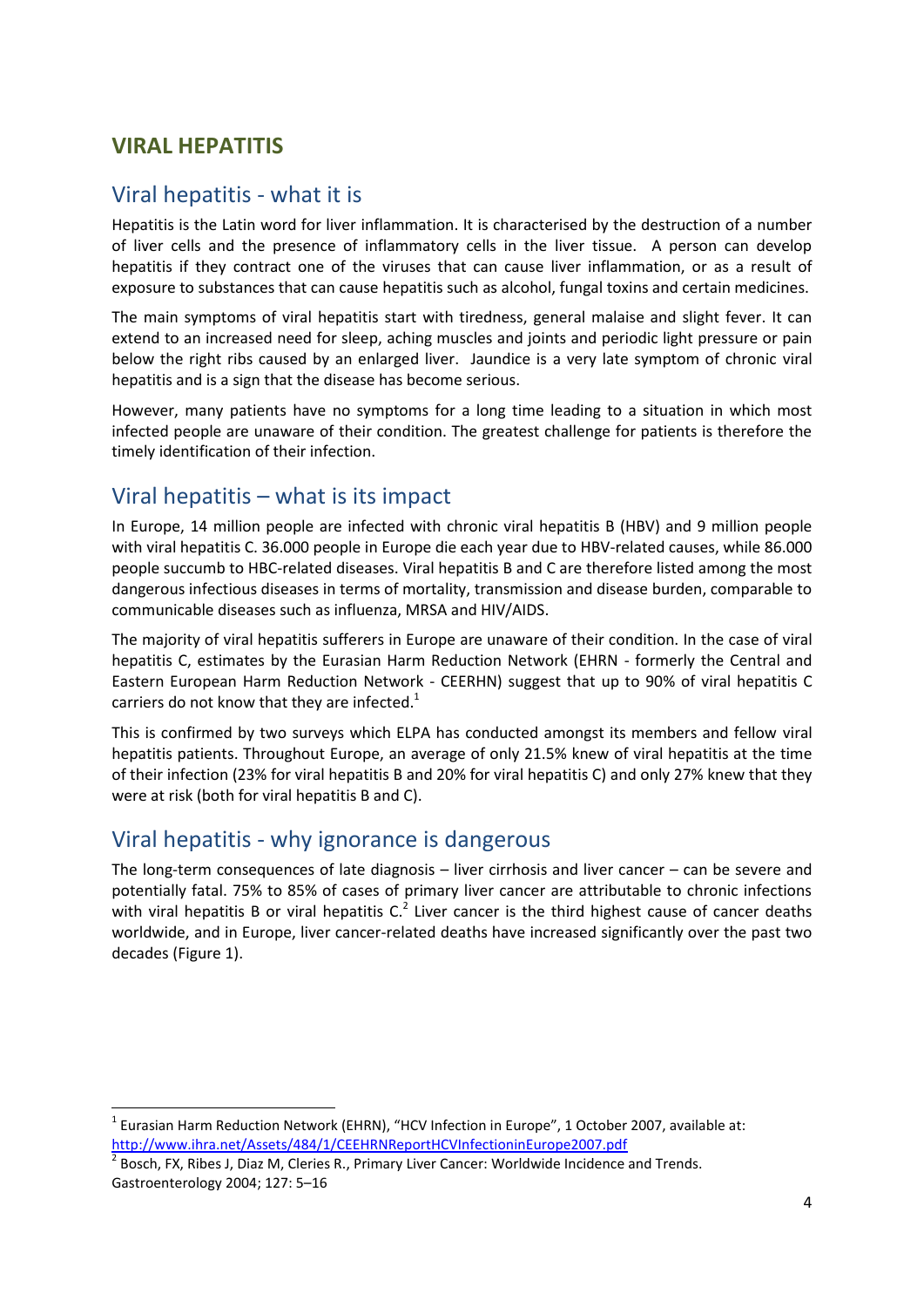

*Figure 1: Increasing mortality due to liver cancer in Europe (1980 – 2004)3* 

What is more, the peak in the number of patients suffering from cirrhosis and cancer, or of patients waiting for a life-saving liver transplant, has not yet been reached, as many of the chronically infected have not yet attained the advanced stages of the disease. This is why the World Health Organisation (WHO) has compared viral hepatitis to a "viral time bomb". <sup>4</sup>

However, despite the serious health risks associated with it, viral hepatitis is not on the radar screen of decision makers, and the public is generally not aware of this threat. This lack of political will to introduce strong measures to prevent the spread of viral hepatitis and further the identification of viral hepatitis patients not only ignores the human suffering caused by the disease, but also disregards the considerable socio-economic burden placed on national health systems and the economy at large.

# <span id="page-7-0"></span>Viral hepatitis – what is being done to tackle it at EU level

The EU is focused almost exclusively on primary prevention; the prevention of contracting the virus. The importance of primary prevention was highlighted in the 2006 European Parliament Resolution on "protecting European healthcare workers from blood-borne infections due to needle stick injuries". 5

Only one EU initiative has so far sought to promote case-finding, the EU Council Recommendation on drug-related harm<sup>6</sup>, which advises Members States on how to identify viral hepatitis infected drug users. Again, ELPA is supportive of this EU legislation. However, there are other risk groups besides drug users, which need to be specifically addressed as well with a view to identify viral hepatitis carriers before it is too late.

**.** 

<sup>&</sup>lt;sup>3</sup> Bosetti, C. et al. Trends in mortality from hepatocellular carcinoma in Europe, 1980–2004. Hepatology (2008) 48: 137

<sup>4</sup> World Health Organisation, Viral Cancers Fact Sheet, available at

[http://www.who.int/vaccine\\_research/diseases/viral\\_cancers/en/index2.html](http://www.who.int/vaccine_research/diseases/viral_cancers/en/index2.html)

<sup>5</sup> <http://www.europarl.europa.eu/sides/getDoc.do?objRefId=93641&language=EN>

<sup>6</sup> <http://eur-lex.europa.eu/LexUriServ/LexUriServ.do?uri=OJ:L:2003:165:0031:0033:EN:PDF>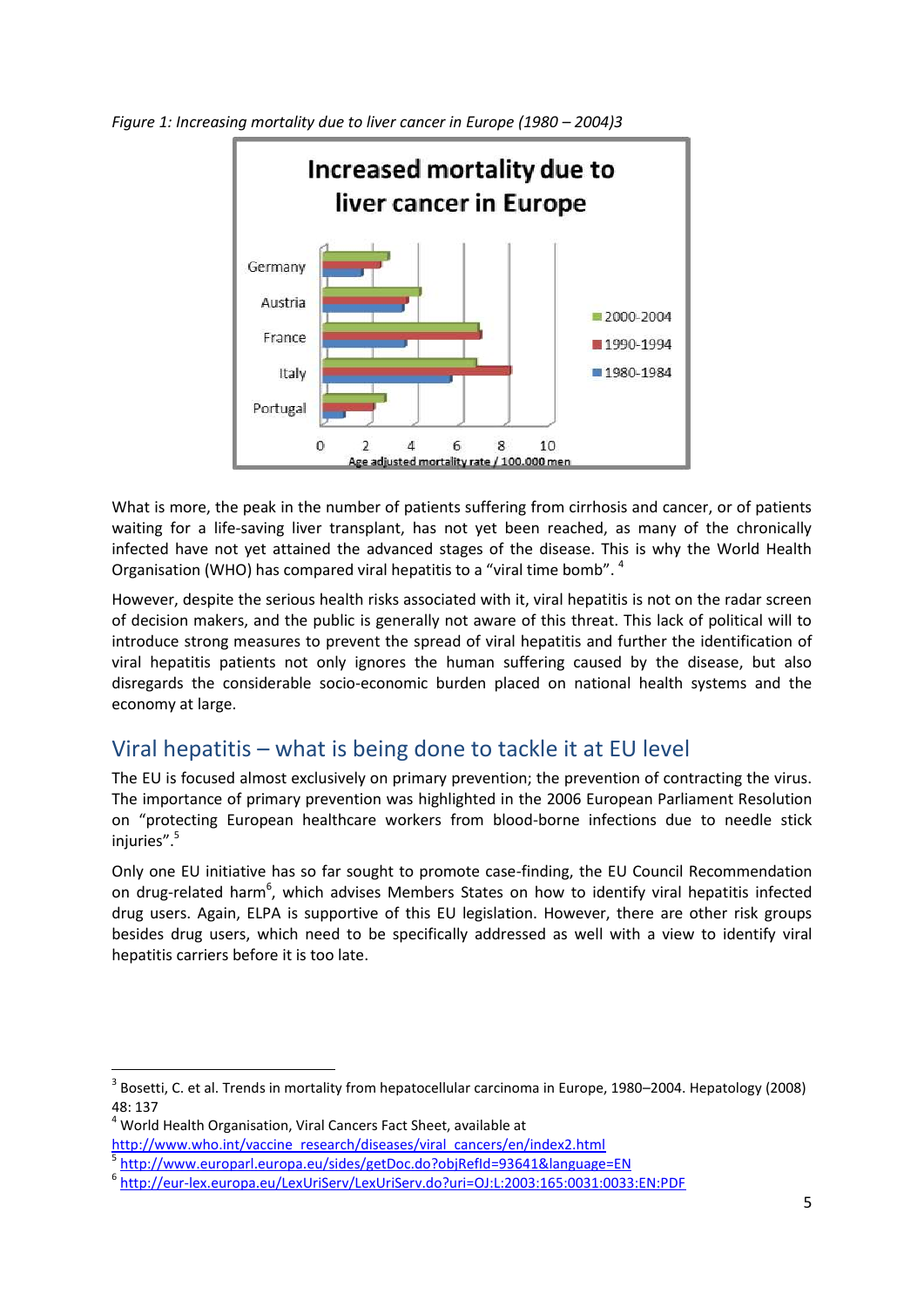# <span id="page-8-0"></span>**METHODOLOGY**

# <span id="page-8-1"></span>Approach

In order to assess the activities and the contribution of self-help patient groups across Europe, first as well as second hand information has been gathered. Given that this is the first evaluation of its kind on a European scale, a survey has been drawn-up specifically for this purpose (see Annex II). Where necessary, the survey has been complemented by additional literature and desk research.

# <span id="page-8-2"></span>Survey Structure

The survey contains three sections. The first is designed to gather background information about the patient self-help group including their activities, main practices, liver disease focus and working methods. The second section has been designed to extract quantitative as well as qualitative information on the liver awareness raising campaign carried out e.g. outreach activities, the tools used and possible relationship building with policy makers. The last section is dedicated to the evaluation, which is mainly targeted at assessing the results of the respective efforts, as well as the standing the fight against viral hepatitis has in the country's public health programmes.

# <span id="page-8-3"></span>Patient Associations

In order to obtain a representative picture of the patient self-help activities as well as the context in which the associations operate, information from 20 patient associations from countries all over Europe, including accession countries has been gathered through the survey.

| Country            | <b>Name of Patient Association</b>                           |  |  |
|--------------------|--------------------------------------------------------------|--|--|
| Austria            | Hepatitis Aid Austria                                        |  |  |
| Belgium            | Carrefour Hépatites-Aide et Contact (CHAC)                   |  |  |
| Belgium            | Vereniging voor Hepatitis C Patiënten (VHC)                  |  |  |
| Bosnia Herzegovina | The Chronic Viral Hepatitis Patients Association, "B18"      |  |  |
| <b>Bulgaria</b>    | Hepasist                                                     |  |  |
| Croatia            | HULOH/CATIH "Hepatos"                                        |  |  |
| France             | SOS Hepatites Fédération                                     |  |  |
| Germany            | Deutsche Leberhilfe e.V.                                     |  |  |
| Germany            | Deutsches Hepatitis C Forum e.V.                             |  |  |
| Italy              | Educazione, informazione e Prevenzione sull'Epatite C (EpaC) |  |  |
| The Netherlands    | The National Hepatitis Centre                                |  |  |
| Poland             | The Star of Hope                                             |  |  |
| Portugal           | SOS Hépatites Portugal                                       |  |  |
| Romania            | Sano-Hep                                                     |  |  |
| Slovakia           | <b>HEP HELP KLUB</b>                                         |  |  |
| Spain              | Asociación Española de Enfermos de Hepatitis C (AsoEEHC)     |  |  |
| Spain              | Associació Catalana de Malalts d'Hepatitis (ASSCAT)          |  |  |
| Sweden             | Riksföreningen Hepatit C (RHC)                               |  |  |
| UK                 | <b>British Liver Trust</b>                                   |  |  |
| UK                 | The Hepatitis C Trust                                        |  |  |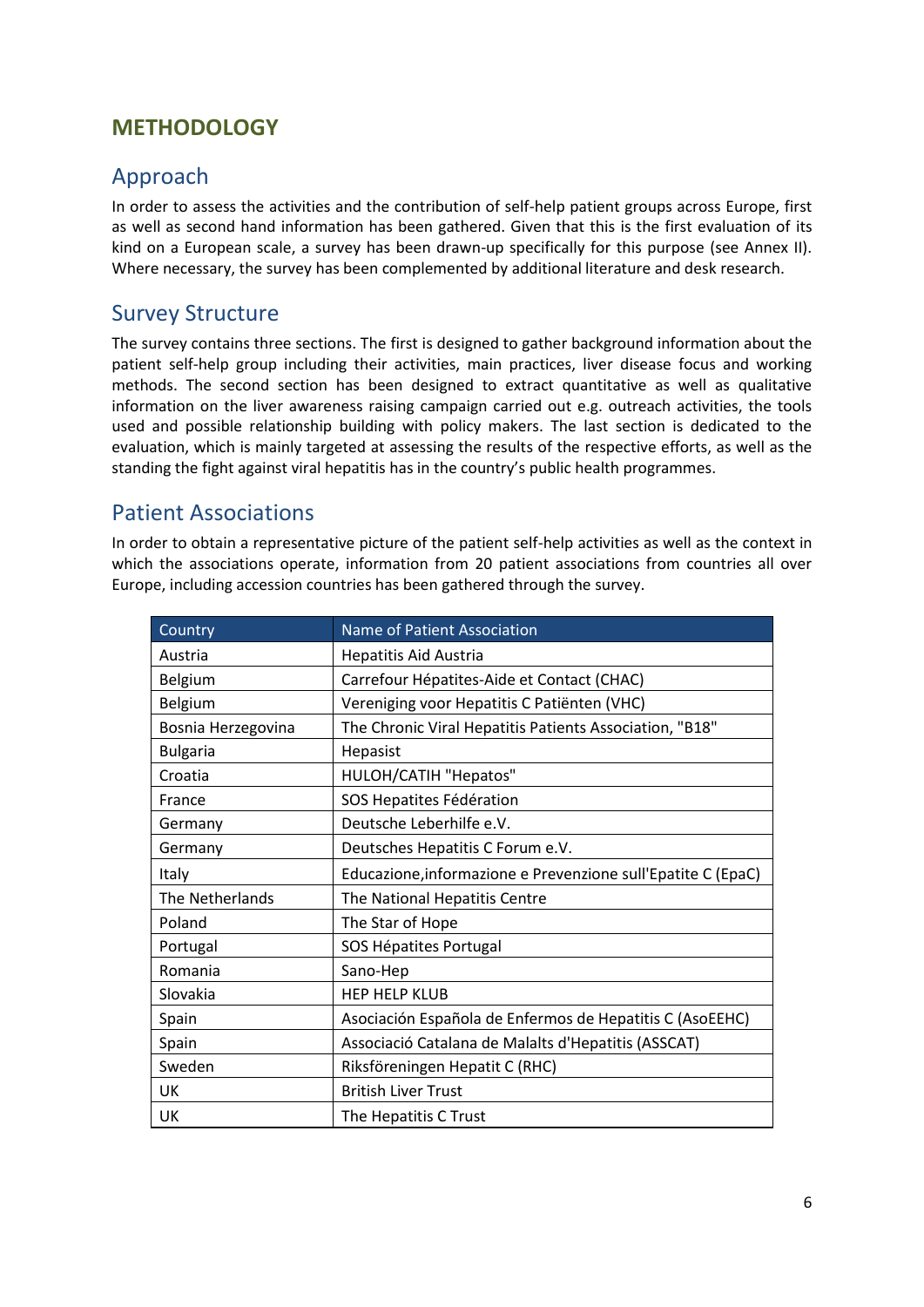# <span id="page-9-0"></span>Discussion and Dialogue

To ensure the quality of the results, the survey has been carried out in the respective national languages where possible and in most cases a translated version has also been provided. The survey was the basis for an actual interview, which was carried out by face-to-face meetings where possible or by phone.

# <span id="page-9-1"></span>Viral hepatitis focus

Whilst "liver diseases" are mentioned in the survey and in this report, the focus of ELPA (for capacity reasons) as well as for most patient groups lies almost exclusively on viral hepatitis B and C. These are the most frequent forms of liver disease and if undiagnosed can lead to serious follow-on diseases such as liver cirrhosis and liver cancer. Whilst most patient associations interviewed provide services also for other liver diseases, such as Haemochromatosis, non-alcoholic fatty liver disease, Morbus Wilson, or autoimmune liver diseases, almost all have a strong focus on viral hepatitis. 17 out of the 20 patient associations have viral hepatitis even included in their organisation's name. In light of this, a strong focus is placed on viral hepatitis also in this report and a majority of examples relate to viral hepatitis.

# <span id="page-9-2"></span>Definitions

For the purpose of this report, following definitions<sup>7</sup>, drawn-up by the World Health Organisation (WHO) are used for primary and secondary prevention:

- **Primary prevention**: This stage of prevention covers all activities designed to 'reduce' the instances of an illness in a population and thus to reduce, as far as possible, the risk of new cases appearing; in speech and language therapy this mainly covers information and health education of a population, as well as training all those who have a role to play with the population in question.
- **Secondary prevention**: This covers activities aimed at `reducing the prevalence of an illness in a population and thus to reduce its duration'; in speech and language therapy this mainly concerns identification and early screening.

In addition, **screening** is understood as "the examination of a group of usually asymptomatic individuals to detect those with a high probability of having or developing a given disease".<sup>8</sup>

# <span id="page-9-3"></span>Limitations

**.** 

The limitations that were encountered in this process are twofold. Firstly, not all EU Member States have liver patient self-help groups or are yet fully established. Some countries such as the Baltic States therefore remained inaccessible for the purpose of this analysis.

Secondly, the survey as well as the evaluation have been carried out by ELPA and are based on first hand information from the various patient groups. While this provides an important insight into their work and allows for key learnings to be identified, the views of other stakeholders on patient selfhelp such as policy makers, for instance, are not captured.

 $7$  World Health Organisation definition drawn-up in 1948, retrieved from [http://www.cplol.eu/eng/prevention.htm#defin,](http://www.cplol.eu/eng/prevention.htm#defin) August 2010<br><sup>8</sup> The Augustical Uniters®Mathel Distinces Occupity® 2007-2004 by U

The American Heritage® Medical Dictionary Copyright © 2007, 2004 by Houghton Mifflin Company. Published b[y Houghton Mifflin](http://www.eref-trade.hmco.com/)  [Company.](http://www.eref-trade.hmco.com/)retrieved fro[m http://medical-dictionary.thefreedictionary.com/screening,](http://medical-dictionary.thefreedictionary.com/screening) August 2010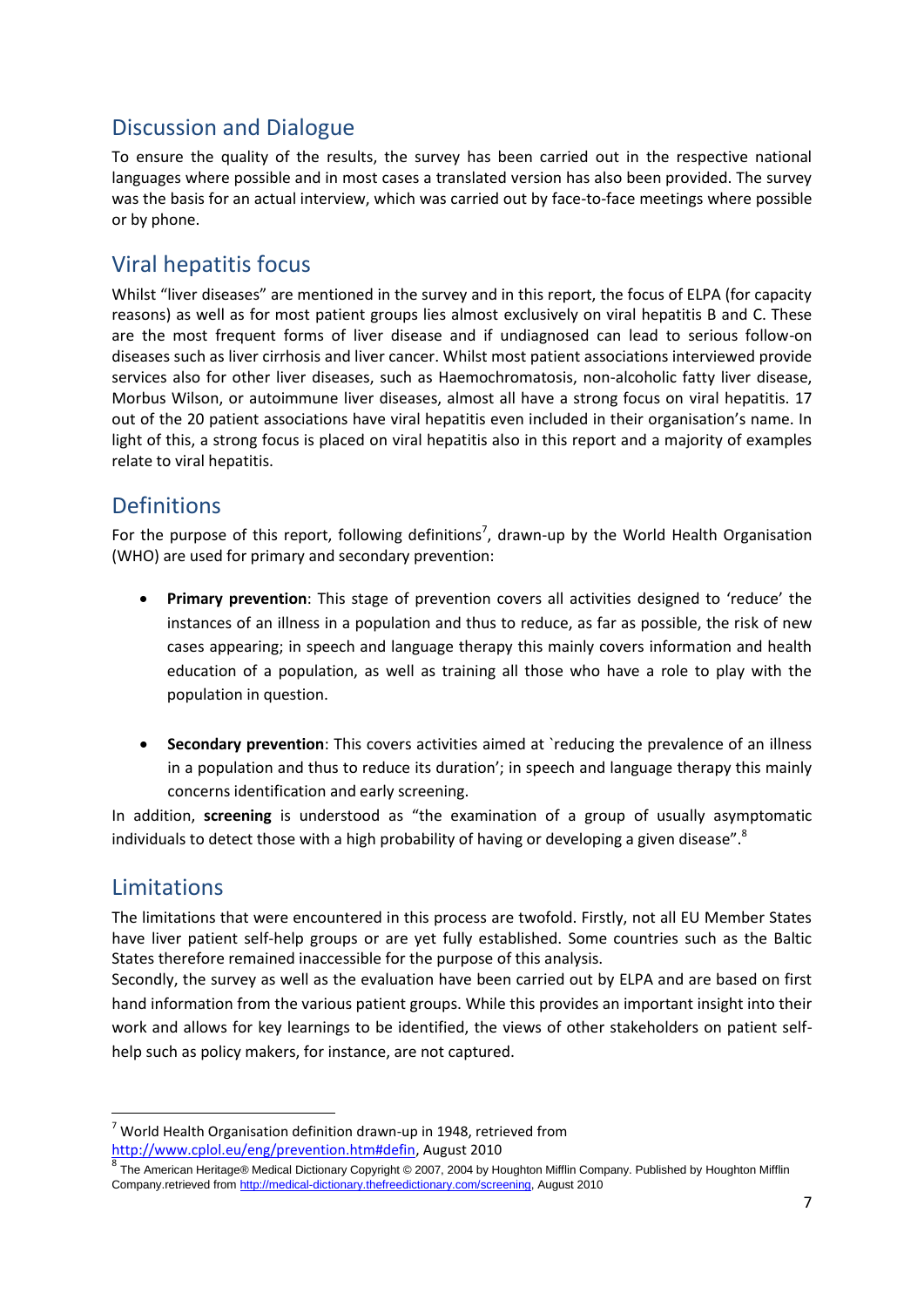# <span id="page-10-0"></span>**ANALYSIS**

# <span id="page-10-1"></span>Patient Associations

# **SIZE AND HUMAN RESOURCES**

The patient associations interviewed for the purpose of this assessment vary considerably in set-up, size and staff. The largest patient associations in terms of employees are Sano-hep in Romania (24 employees), the UK Hepatitis C Trust (16 employees) and the British Liver Trust (16 employees). Taking volunteers into account, SOS Hepatites Fédération, Hepatos from Croatia, Bulgaria's Hepasist, the Deutsche Leberhilfe, the Star of Hope from Poland and AsoEEHC Spain can also be added to this list.





The work of volunteers is fundamental to the work of all patient groups. For instance, Hep-Help from Slovakia, the Belgian organisations VHC and CHAC, as well as the Portuguese SOS Hepatites and RHC Sweden, work exclusively with volunteers.

Figure 2 illustrates that 72% of the human resources of the patient associations interviewed are volunteers. Clearly, their status as volunteers has repercussions on the amount of work they can shoulder. While the majority of the people working for patient groups are actual patients, they are helped by a number of volunteers of different backgrounds including specialists, doctors, scientists and former patients.

*Figure 2: Percentage of employees and volunteers in all patient associations interviewed*

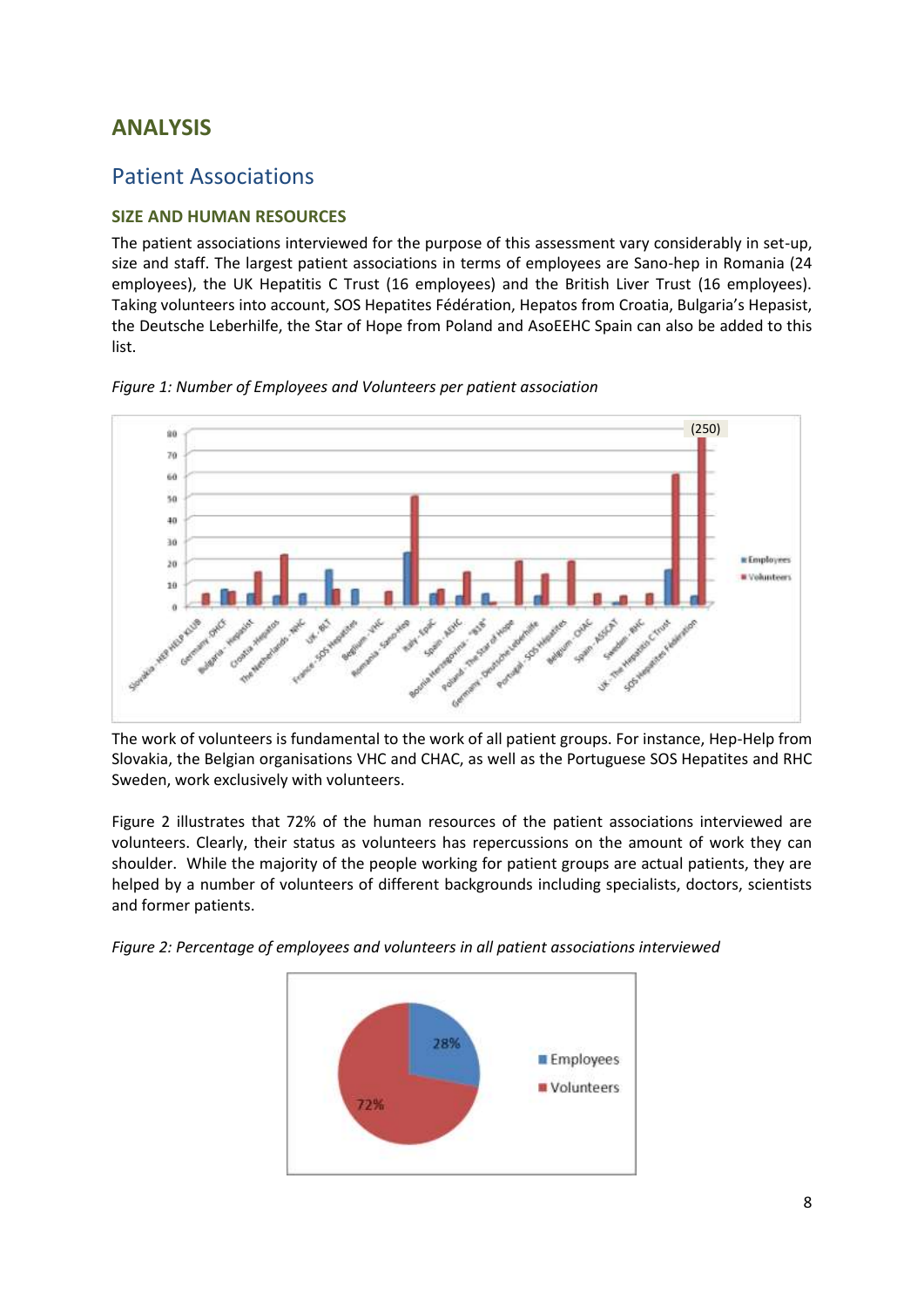# **SOURCES OF FINANCING**

The apparent lack of professional structures and to some extent operational practices is also the result of the lack of funding, which patient groups are facing on a constant basis. Their struggle to receive funding is reflected in the scattered nature of their sources of financing, as illustrated in figure 3.

The pharmaceutical industry is the major source of financing for the majority of patient groups. This is often complemented by public sector/government funding and donations from the general public. Some patient groups also engage in exceptional activities for fund raising such as the Chronic Viral Hepatitis Patient Association B18 from Bosnia-Herzegovina who organised a rock concert to raise funds in 2005.

Patient groups are frequently being criticised for accepting funding from the pharmaceutical industry. In light of the difficulty of finding alternative funding sources and given their financial situation, patient groups do not have enough room for manoeuvre. In addition, all patient associations have diversified their funding sources and are therefore not dominated by one single pharmaceutical company.



*Figure 3: Sources of financing in %* 

# **MAIN ACTIVITIES**

The patient groups across Europe are active in a variety of ways. They engage mostly in counselling and awareness raising campaigns (see Figure 4). In addition, participating in scientific studies also constitutes an important element in their work. Activities indicated for 'other' include public policy and free-of-charge screening tests.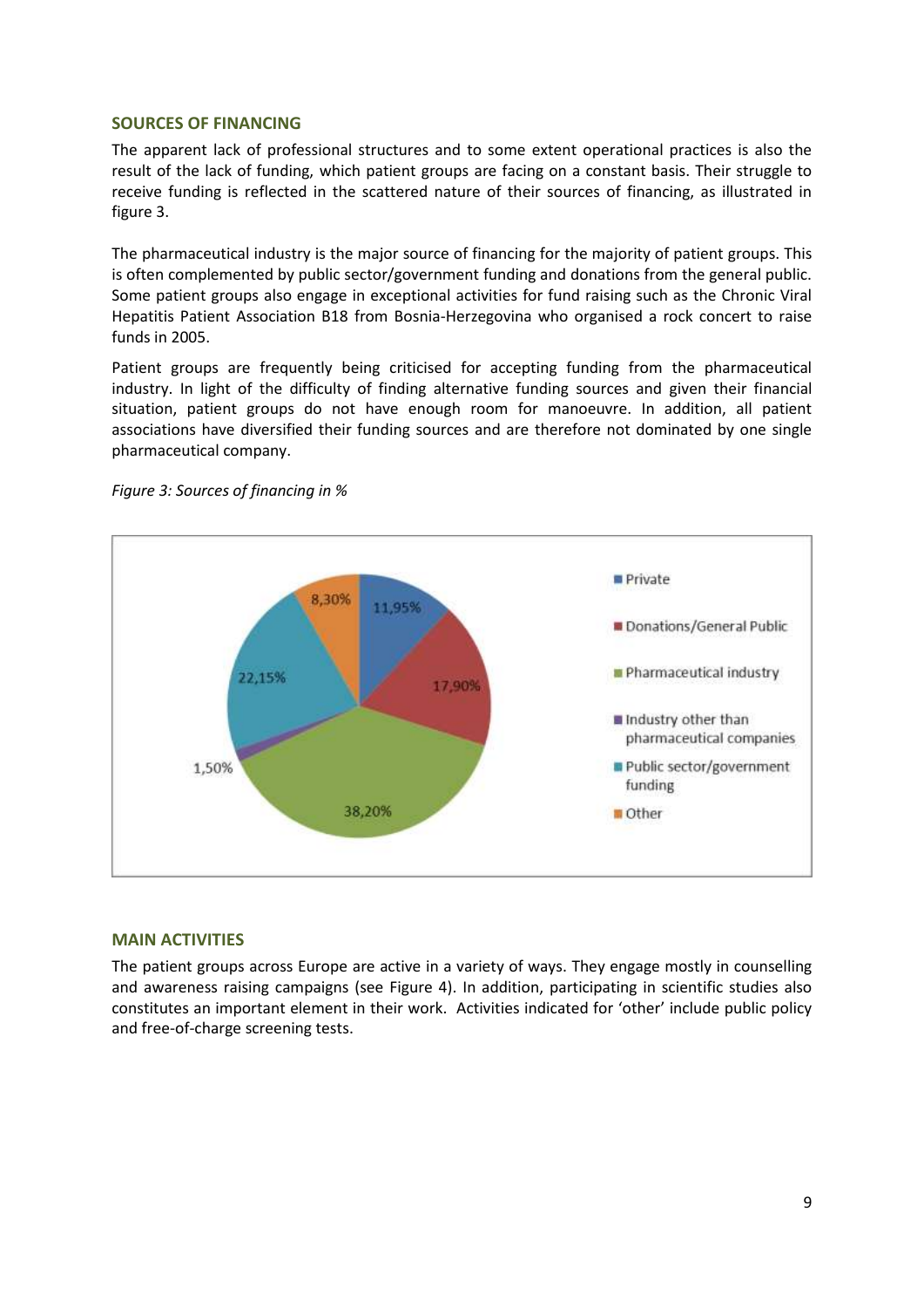*Figure 4: Main Activities of Patient Associations (%)*



The first core activity, counselling, is fundamental to the objectives and missions of each patient group. Their counselling activities entail direct interaction with patients to support them and their families through information on the disease, treatment options and medical institutions. As illustrated in Figure 5, half of all patient groups interviewed advice more than 20 patients a week, including up to 50 in the case of the UK Hepatitis C trust and the British Liver Trust as well as Bulgaria's Hepasist, 30/40 in the case of the Portuguese SOS Hepatites and even up to 180 patients being advised by the Italian EPAC onlus.

*Figure 5: Number of patients advised per week (%)*



In addition the psychological aspect of the counselling work is significant and often constitutes the majority of patient groups' counselling activities. The psychological burden of the disease is a problem, which is largely neglected by medical centres and hospitals. Viral hepatitis is a disease that is highly stigmatised in the majority of countries as it is often considered as self-inflicted, through for instance drug-use or prostitution. The patient groups' added value to the few existing contact points available to patients is clearly illustrated in this particular activity of psychological support. In some cases, assistance to receive legal support is also provided.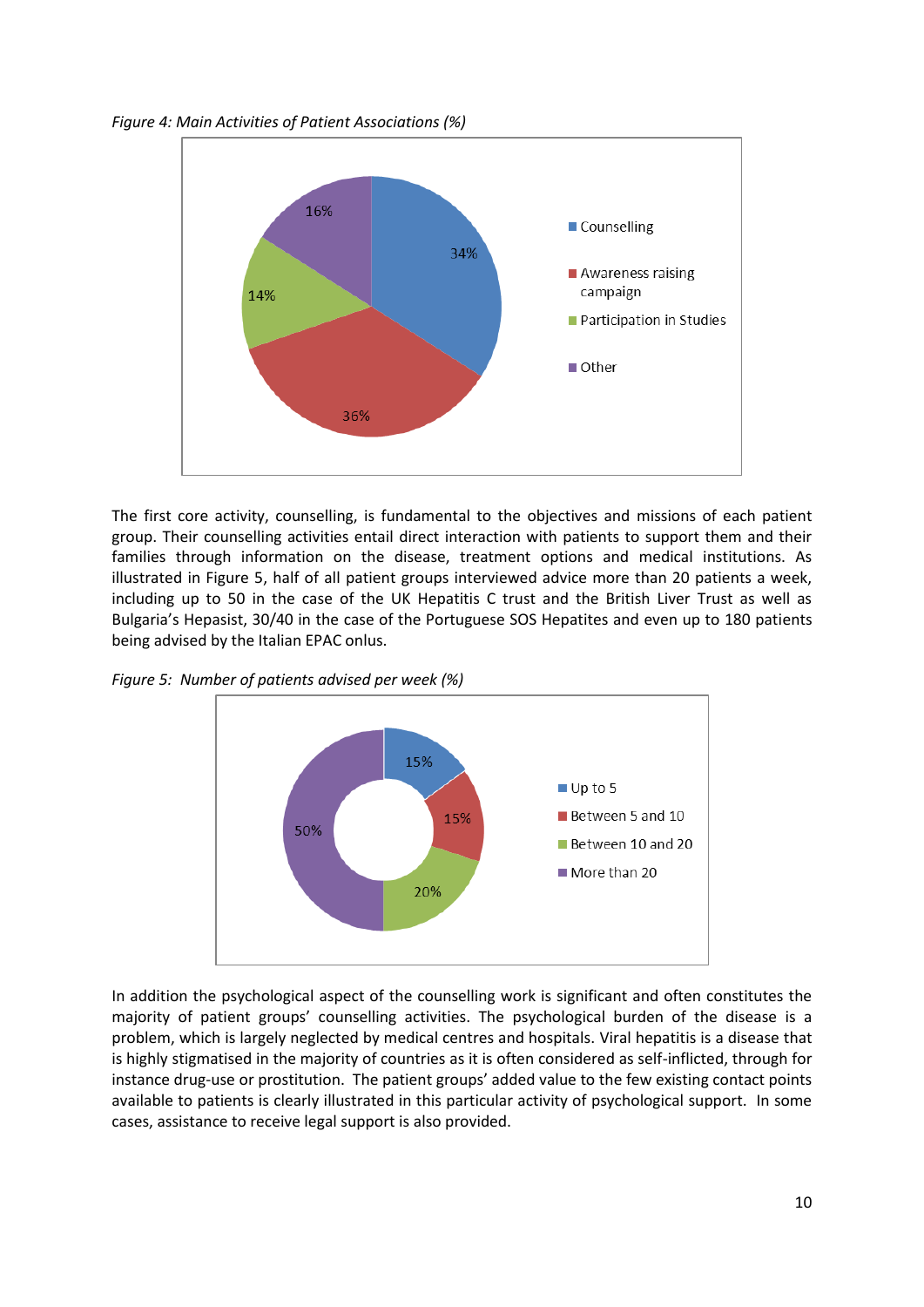The second core activity, awareness-raising, aims at increasing the knowledge of liver diseases amongst various target groups. As shown in Figure 6, the general public, policy makers, healthcare professionals and risk groups are identified as the most important target groups for this purpose.



*Figure 6: Target groups at which the awareness raising campaigns are directed (%)*

Awareness-raising campaigns encompass a wide range of activities and can be designed relatively freely according to the specific needs and purpose. The most common forms used by the patient groups interviewed are information stands in public places, personal meetings with experts and politicians as well as seminars and roundtables. To spread information and as a means of communication, the internet, e-mails and letters, leaflets, newspapers, specialised journals, television and radio are being used extensively.

# **TARGETS OF AWARENESS RAISING CAMPAIGNS**

Up to 90% of infected people are not aware of their condition. Out of those diagnosed, 20% had never heard of viral hepatitis at the time of their diagnoses and 27% did not know of their belonging to a risk group.

As a result, both the general public and specific risk groups are targets of disease-awareness campaigns conducted by the interviewed patient groups. The trigger for an awareness-campaign which usually lasts for two or three months is the World Hepatitis Day (WHD), currently on 19 May, which also sets the global theme of the campaign. Only in Austria is WHD not that important a date, mainly because of the saturation of the Austrian media.

Some patient groups, such as the Bulgarian Hepasist, Hepatos in Croatia, Leberhilfe in Germany or the British patient groups have a second, more home-grown campaign in the second half of the year. In addition to distributing information in form of flyers or brochures and launching advertorials in the media, free public testing is offered.

In addition to the general public, viral hepatitis risk groups, where the prevalence is higher than in the total population, are the target for campaigns and projects throughout the year:

In Germany, the Deutsche Leberhilfe initiated a project on viral hepatitis prevention in the 'Ruhrgebiet' in cooperation with doctors with a Turkish immigrant background, and with the support of the minister for integration of North-Rhine-Westphalia. The doctors visit Turkish clubs and cultural organisations, to provide information in Turkish about viral hepatitis B. This way, information about the disease is disseminated with the aim of reducing further infections in the Turkish migrant risk group. Some patient groups run projects raising awareness of viral hepatitis, its risk groups and transmission in prisons (Deutsches Hepatitis C Forum, Hepatitisshilfe Österreich) and schools (Hepatitishilfe Österreich and Romanian SANOHEP), or preventing transmission at podologists or tattoo studios by defining hygiene standards. In the Netherlands projects are ongoing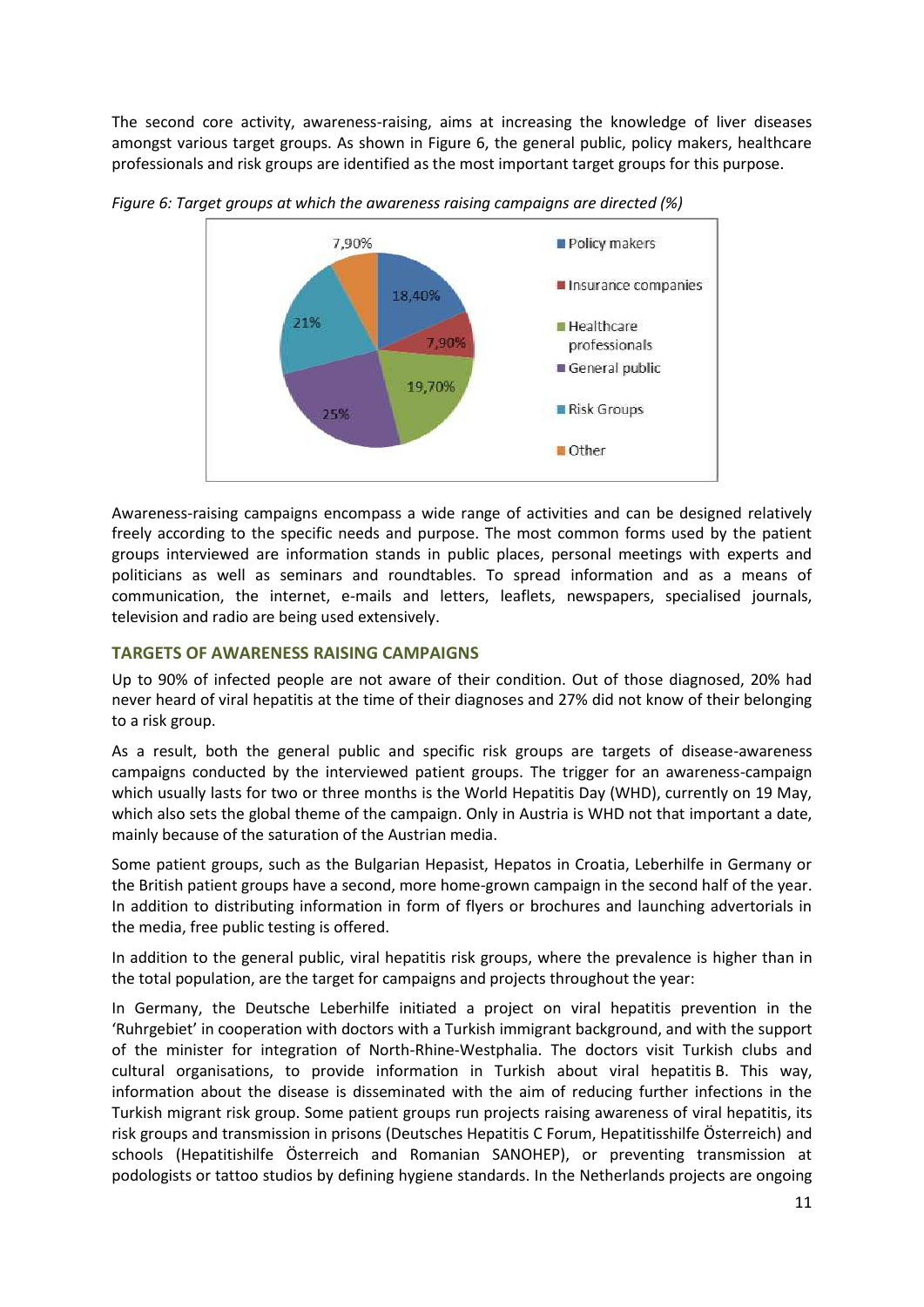aiming at raising awareness and free screening on viral hepatitis in several migrant populations, including Chinese and Turkish citizens.

Another important target group for awareness-raising are Healthcare professionals and in particular general practitioners. They have been described by all patient groups as being insufficiently informed about the disease, since they are in theory best placed to diagnose the virus.

In practice, however, training programmes for general practitioners which specifically include liver diseases such as viral hepatitis do not exist in any of the countries covered by the survey.

Prompted by the national patient groups, Spain, however, has been willing to offer training seminars for general practitioners. Unfortunately, these were poorly attended. The British Hepattis C Trust also experienced the difficulty of disseminating local examples of best practice in this context. Other patient associations organise such seminars themselves led by leading hepatologists. The Belgian-Flemish patient group VHC also publishes information on viral hepatitis in the *Huisarts,* a newspaper for general practitioners and the British Hepatitis-C Trust also developed an online learning tool on viral hepatitis C for general practitioners together with the Royal College of General Practitioners.

Contact with policy makers has become a strong feature of patient group activities, bearing witness to the fact that only concerted policy measures can drive a sustainable improvement to the current situation.

The Belgian-Wallonian patient group CHAC, for instance, has gained support from four senators (Georges Dallemagne (Cdh), Alain Destexhe (MR), Phippe Mahoux (PS) and Isabelle Durant (Ecolo) of the four main democratic parties to sign a charter to support CHACs activities. The German Deutsche Leberhilfe works closely with former health minister Ulla Schmidt, who is now their patroness. The Spanish AsoEEHC is currently in contact with Rosa Ramírez Fernández from the Health and Consumer Ministry after submitting a request for viral hepatitis C screening. It has to be mentioned however, that only the organisations with sufficient resources, both human and financial, have been able to engage in this political outreach.

With the media being generally disinterested in viral hepatitis, patient groups have sought to obtain public support from either celebrities who have suffered or are suffering personally from viral hepatitis or whose family members are vrial hepatitis patients. Portugal, for instance, receives support from the musicians Ze Pedro, Zutos e Pontapes, Karen Jardel and Rui Reninho. The Belgian-Flemish organisation VHC used as their 'champion' Jaap Pijpen, a well known TV personality who now publishes a magazine. The British Liver Trust is supported by Andy Fordham, a darts champion.

Despite these successes, most patient groups have encountered problems motivating celebrities to make their experience with liver diseases public, due to fears of stigmatisation or possible implications for their image and careers.

In summary, patient groups engage extensively with other stakeholders. In particular, the support received from specialists is already well established; celebrities have been willing to some extent to cooperate; and although building relationships with policy makers is not always an easy activity, significant progress has been made. The most problematic interaction has, however, turned out to be with the general practitioners, who very often are not sufficiently trained to recognise the symptoms of certain liver diseases and have been reluctant to participate in trainings or to provide support for awareness raising campaigns.

# <span id="page-14-0"></span>Evaluation

One can evaluate the work of the patient groups, as well as the general situation concerning viral hepatitis, using different parameters.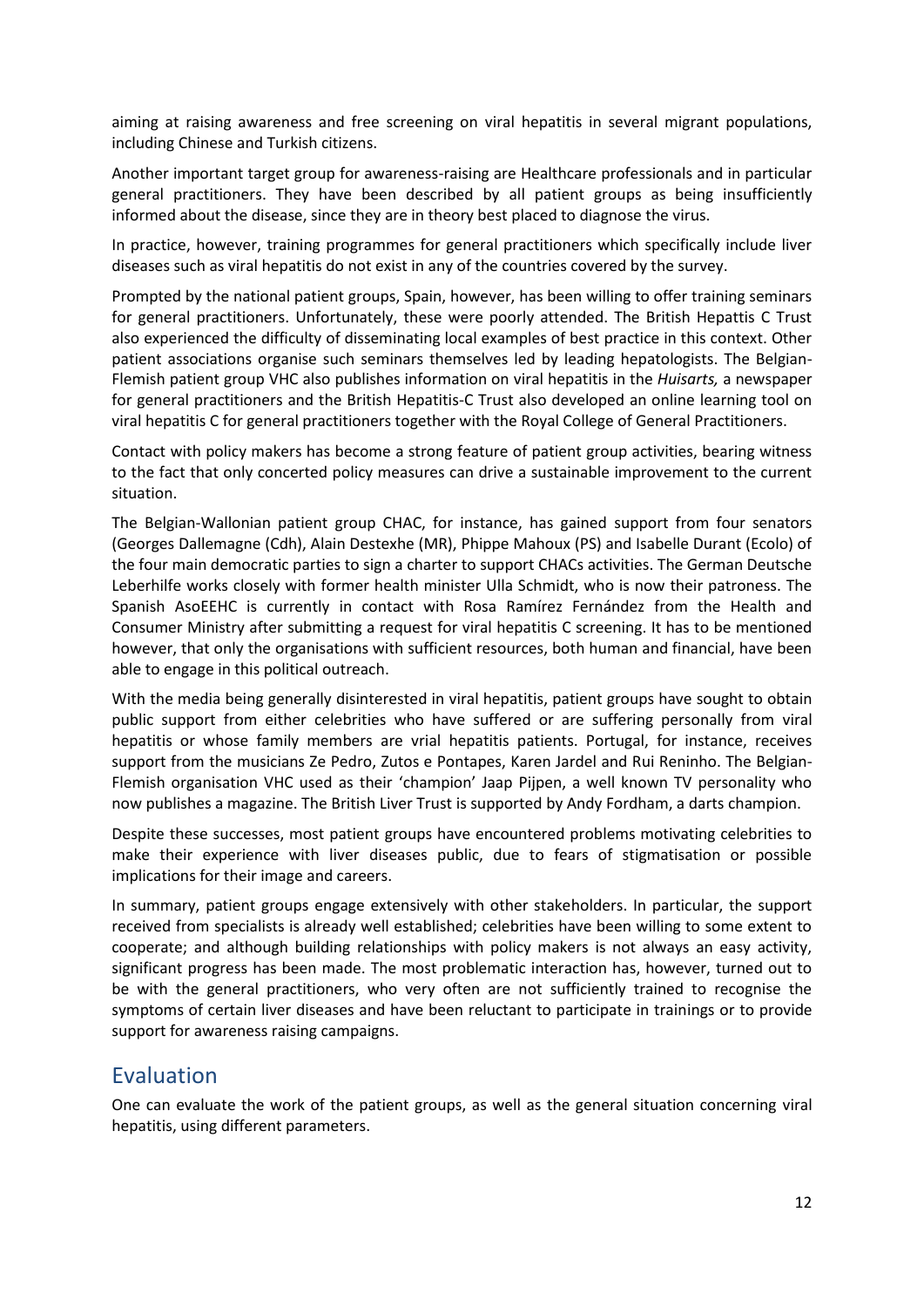As far as counselling is concerned, patient groups have successfully managed to provide advice and support to those who addressed them. Clearly, this work could be expanded, if greater and more stable financial resources were available.

As far as awareness-raising is concerned, it is rather difficult to measure success: one cannot measure "increased awareness", and it usually cannot be link it to patient groups' activities. In order to get some kind of indication, one can usually refer to the results of free testing offers, which tend to be very popular across Europe. In terms of incidence, these testing results usually match or surpass the data, provided by official sources.

In Poland a screening campaign was carried out in the Silesia region. 5000 people were tested for viral hepatitis C, which revealed an identification level of 1.5%. The campaign was widely picked up by the media and around 50 information TV spots appeared. Similarly, in Blackpool, an area with the highest rates of mortality due to chronic liver disease in England, the British Liver Trust identified 64% of those tested as having HCV.

The availability of treatment is not an issue in the majority of Member States, according to the patient groups questioned. In particular, Eastern European countries, such as Bulgaria or Croatia have recently made tremendous progress and provided special funds for viral hepatitis treatment, owing largely to the efforts of the patient groups in question. Waiting times for treatment have also been greatly reduced in these countries. On the other hand, waiting times in Poland, can still amount to 3-5 years.

Bulgaria was also one of the first countries to introduce childhood vaccination as early as 1992. Croatia followed in 1998. While both countries state the need to further improve vaccination to also capture those groups who were born before this date, the difference is quite remarkable to Western countries, such as the UK, Sweden and the Netherlands, which have no universal vaccination for viral hepatitis B in place and reimbursement is not always guaranteed.

Screening, the targeted case finding of those at risk, is the biggest concern of patient groups: with the exception of France and Scotland, no government has made sustainable efforts to improve this. Progress has sometimes been made at a local level (e.g. England), leading frequently to delays in access to treatment. This might actually be the key reason why policymakers are so reluctant to engage in screening: they might think that one more patient identified means one more patient to treat.

The relationships with policymakers take up more and more room in patient groups' activities, provided they have sufficient staff to manage those. However, this does not mean that they necessarily lead to outcomes. Policymakers, in particular those in public office, tend to be afraid of the stigma associated with the disease (drug-user disease) and prefer to become active in other, more tangible disease areas with a "worthier" cause. Furthermore, some countries focus on Malaria or Tuberculosis, which is also mirrored by the priorities of the WHO's Global Fund, and are hence also "institutionalised priorities".

Austria and Germany are both examples where the government's interest in viral hepatitis and liver diseases is very low, despite various efforts on behalf of both patients and specialist associations, as well as individual policymakers.

On the other hand, the UK and Croatia are examples were the adoption of a liver strategy has either just been achieved or is within reach. It remains to be seen how and when this will actually be implemented.

Competition sometimes proves helpful in this context: The Scottish hepatitis C strategy, triggered by the Royal College of Physicians in 2004, served as a cutting-edge example, which paved the way for greater efforts in England and Wales.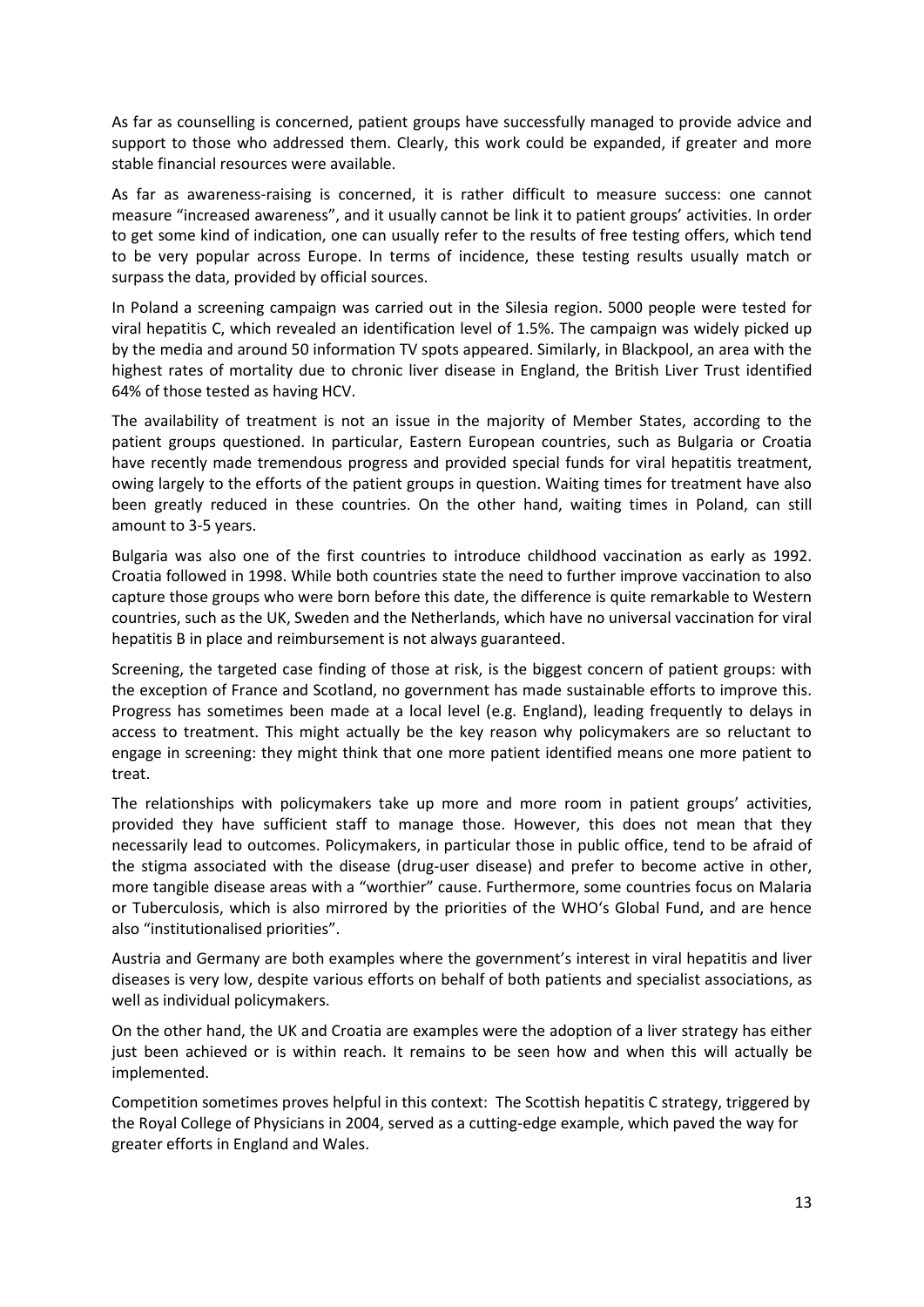Furthermore, the Croatian Hepatos was even made the WHO national focal point for viral hepatitis, upon recommendation of the government, receiving WHO funding for 4 years.

# <span id="page-16-0"></span>**Challenges**

The majority of the patient groups interviewed have identified the following three challenges:

- Availability of data: there is only insufficient data available. This concerns not only scientific data, but also health economic data, etc. Despite the active involvement of some patient groups (the Italian Epac was recently asked by the Ministry of Health to conduct a study on prevention), this can only be changed through more consistent efforts.
- $\bullet$  Stigma: Viral hepatitis is the most stigmatised disease the element of guilt plays an incredibly large part in the decisions of those who could or should otherwise make a difference to public health;
- Health professionals, in particular general practitioners, have no interest and no incentive to become more educated as far as viral hepatitis is concerned. The experience in Spain, where government sponsored seminars for general practitioners were badly attended, is a proof point for the lack of interest. The case of Bulgaria, where general practitioners are only allowed to conduct liver enzyme tests when jaundice is apparent (by which time they are actually superfluous), is a case in point for the lack of incentives.

# <span id="page-16-1"></span>**CONCLUSIONS AND RECOMMENDATIONS**

The survey conducted by ELPA has sought to highlight the work of viral hepatitis patient groups throughout Europe, with a view to assessing national public health policies related to viral hepatitis since the beginning of patient advocacy.

In a nutshell, patient groups are doing a fantastic job, considering the circumstances under which they operate: viral hepatitis patient groups are usually small scale organisations, with volunteers being essential for the work of more than 75% of the patient groups questioned. Funding is frequently a problem, which can make advanced planning difficult. Furthermore, the overall lack of interest as regards viral hepatitis on behalf of the media and in particular health professionals has proved challenging.

Nonetheless, patient groups have managed to achieve significant results in a number of areas over recent years, gradually increasing their competences and output. With health professionals under time and budget constraints, they are the only body to provide fellow patients with psychological support both at the time of diagnosis and throughout treatment, hence making a contribution to patient adherence, which must not be underestimated.

Furthermore, if it was not for the consistent efforts of patient groups, in the majority of countries investigated there would not be any viral hepatitis awareness-raising campaigns. Patient groups fill the gap, frequently with official support and approval, trying to tackle the challenge of consistently low public awareness.

The good work patient groups have been doing has proved to be an asset when they sought to make contacts with policymakers. This even led to situations where governments have recommended the patient group for certain tasks, or where governments commissioned patient groups with surveys or reports.

Clearly, good links to policymakers are not automatically leading to viral hepatitis-related improvements in the areas of prevention, diagnosis and access to treatment. However, if such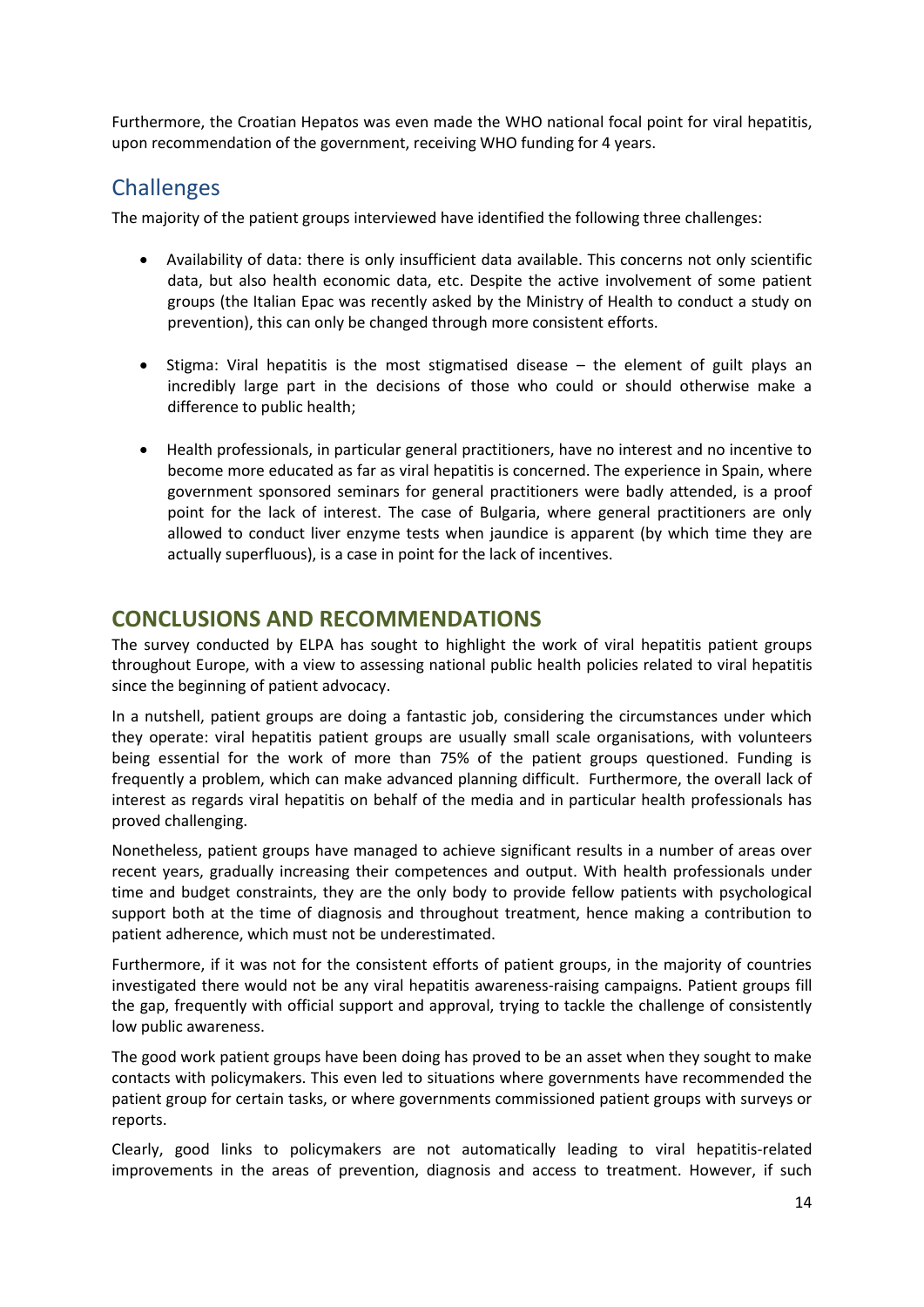improvements did occur – expansion of childhood vaccination programmes for viral hepatitis B, the launch of a liver strategy, reduction in waiting times for treatment, extra funding for viral hepatitis drugs - these developments could be linked to the efforts of a patient group.

Generally, those countries fare best which recognise the added value patient groups can provide, and support them in their work with a sustainable policy programme which is illustrated below.

With vaccination and treatment having improved – not throughout Europe, but in quite a few countries, the biggest "health systems" challenge for patient groups is in the area of secondary prevention, screening.

Targeted screening or case-finding amongst risk groups has proven effective in substantially increasing the number of identified viral hepatitis patients and enabled them to receive treatment, where appropriate, with a view to preventing serious follow-on diseases such as liver cirrhosis and/ or cancer. In reality, however, general practitioners across Europe hardly have viral hepatitis on their radar screen at all, and efforts by patient groups and specialists, even supported by government funding, have frequently been made in vain.

What is therefore needed is a proper national strategy to make a difference and reduce the burden of the disease by identifying and treating a greater number of viral hepatitis carriers. While examples of such good practice do exist, they are confined to a fairly limited territory, i.e. in regions like Scotland or EU Member States such as France.

At a time when thankfully Europe is becoming more and more borderless and people have the right to travel and settle wherever it pleases them, the inertia of national decision-makers when it comes to putting in place policy measures is even more unsettling and dangerous. As with all communicable diseases, viral hepatitis does not know any borders, and efforts in one European country can be undermined by less consistent efforts in a neighbouring state. There is therefore a clear need for greater cross-border coordination and an EU-wide approach on how to implement screening strategies and target these to risk groups across Europe.

A Council Recommendation on viral hepatitis B and C screening of risk groups would be a powerful tool in this context. Although not legally binding, such a recommendation is signed by all 27 health ministers of the European Union and hence represents an important political commitment. Furthermore, member states would receive guidance on how to improve their efforts in detecting and treating unidentified viral hepatitis patients.

If Europe is serious about tackling its viral hepatitis challenge, Member States, guided by the EU, need to agree on a concerted effort. Waiting until the viral hepatitis problem will die out is not an option.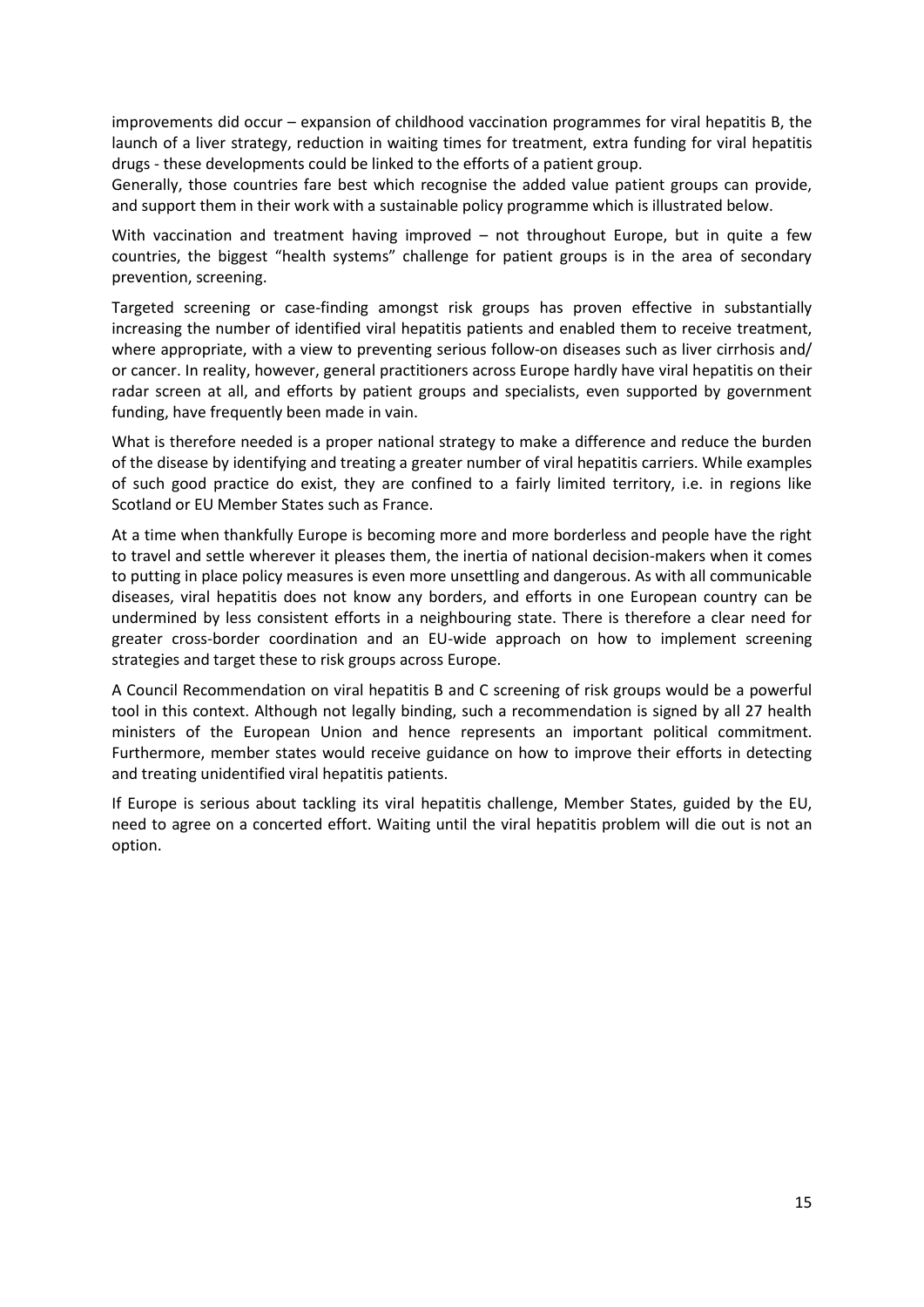# <span id="page-18-0"></span>**ANNEX I: COUNTRY SHEETS**

This annex contains 16 country information sheets that have been put together on the basis of the information received during the interviews with the patient groups. Each country sheet provides an overview on their assessments of the situation in the respective countries including the estimated viral hepatitis prevalence, general trends, as well as access to treatment and testing. In addition, background information on the national patient groups is provided together with an overview of their main activities and their contribution and achievements to date. Lastly, the country sheets contain a summary of the main opportunities and challenges ahead.

# <span id="page-18-1"></span>Austria

# **THE SITUATION IN AUSTRIA**

# *Estimated prevalence*

In Austria the estimated prevalence for viral hepatitis B is 0.9% and for viral hepatitis C it is 1.4%.

### *Trends*

While the trend of viral hepatitis B infections is going down because of free childhood vaccination, the effect is not very noticeable because of migration from high-endemic countries.

### *Prevention & Testing*

Free childhood vaccination is available until the age of 15. However no targeted efforts to identify viral hepatitis cases are being undertaken.

### *Treatment*

All standard treatments are reimbursable in Austria.

# **PATIENT GROUP IN AUSTRIA**

# o *Hepatitis Hilfe Österreich*

# *Background information*

"Hepatitis Hilfe Österreich" was founded in 1995 and works with 150 volunteers across Austria. "Hepatitis Hilfe Österreich" focuses primarily on viral hepatitis B and C, but also deals with fatty liver, cirrhosis and cancer, followed by haemachromatosis.

### *Main activities*

Apart from offering counselling, the "Hepatitis Hilfe Österreich" focuses on awareness raising activities directed at the general public and healthcare professionals as well as at risk groups and prisoners.

Partnerships with celebrities or professional associations are difficult. Nonetheless, a consensus statement with a general practitioner association could be adopted. Due to a certain oversaturation of the Austrian media, as well as fear of stigma on behalf of politicians and celebrity patients, the World Hepatitis Day is not as big an event as in Germany.

# *Contribution and Achievements*

In cooperation with regional sick funds, so-called info-points for a healthy liver have been created, where patients and their carers can obtain free and anonymous support from teams including hepatologists/gastroenterologists and psychologists. A seal of accreditation for piercers, tattoo artists, podologists and manicurists has also been introduced.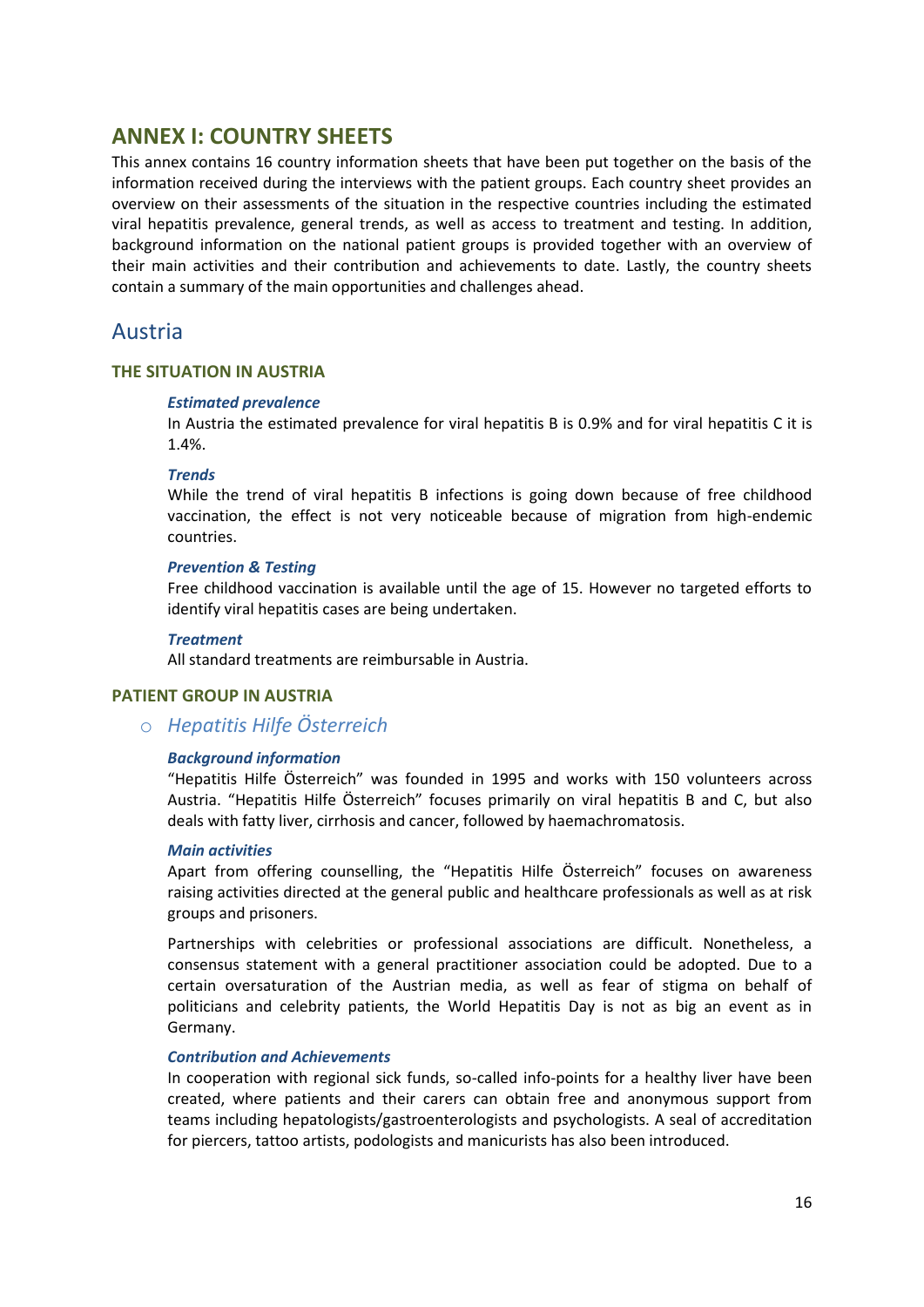### **OPPORTUNITIES AND CHALLENGES AHEAD**

A major challenge faced by the "Hepatitis Hilfe Österreich" is to achieve a political statement from the government to promote risk group-specific screening and the inclusion of viral hepatitis in general check-ups.

Apart from insufficient education amongst healthcare professionals and in particular general practitioners, the biggest challenge in Austria is the stigma which a viral hepatitis infection entails. Other diseases such as cancer are far more popular with the media and politicians.

# <span id="page-19-0"></span>Belgium

### **THE SITUATION IN BELGIUM**

### *Estimated prevalence*

In Wallonia the estimated prevalence of viral hepatitis B is 0.8% and that of viral hepatitis C is 1%. While the prevalence of viral hepatitis C is more or less stable, the prevalence of viral hepatitis B is on the rise, as a consequence of increased migration. In Flanders the prevalence of viral hepatitis C is also 1%.

### *Trends*

There is a serious ignorance of, and lack of interest in, viral hepatitis from policy makers, healthcare professionals and the general public. Despite the worrying figures, there is no or only scattered national or regional policies for primary and/or secondary prevention of viral hepatitis. Viral hepatitis is not on the radar screen of policymakers, in particular compared to other diseases such as HIV/AIDS, which receive more public attention. Concrete policies aimed at primary and secondary prevention of viral hepatitis are non-existent. Little progress has been made at the political level and there is no national awareness raising campaign in Belgium, however this is changing slightly.

### *Treatment*

While access to treatment is satisfactory and waiting times are short, there are considerable gaps in current reimbursement policies – these policies are insufficient for viral hepatitis C, and the situation has only recently improved for viral hepatitis B.

### *Testing*

Viral hepatitis tests are not included in general check-ups.

# **PATIENT GROUPS IN BELGIUM**

o *Vereniging voor Hepatitis C Patienten (VHC)* 

### *Background information*

The Vereniging voor Hepatitis C Patienten (VHC) is a Flemish organisation that was founded in 1989 to advise and help patients with viral hepatitis and to raise awareness of the disease. It has around 500 members. In Flanders there is no other patient organisation that focuses specifically on viral hepatitis. Patients mainly get information from doctors, libraries or the internet. They also receive information through other organizations which are not specifically focused on viral hepatitis like *Sensoa* (STD) or drug addict groups.

### *Main Activities*

Besides counseling, VHC focuses on raising awareness of viral hepatitis. Although it has limited resources, the organisation tries to reach as many people as possible. The campaign is targeted towards policy makers, insurance companies, healthcare professionals (especially general practitioners) and several risk groups (prisoners, drugs addicts, etc.). The organisation works together with many stakeholders like the BASL (Belgian Association for the Study of the Liver), *Sensoa, de Sleutel* (drug addicts), *vzw Trefpunt* (umbrella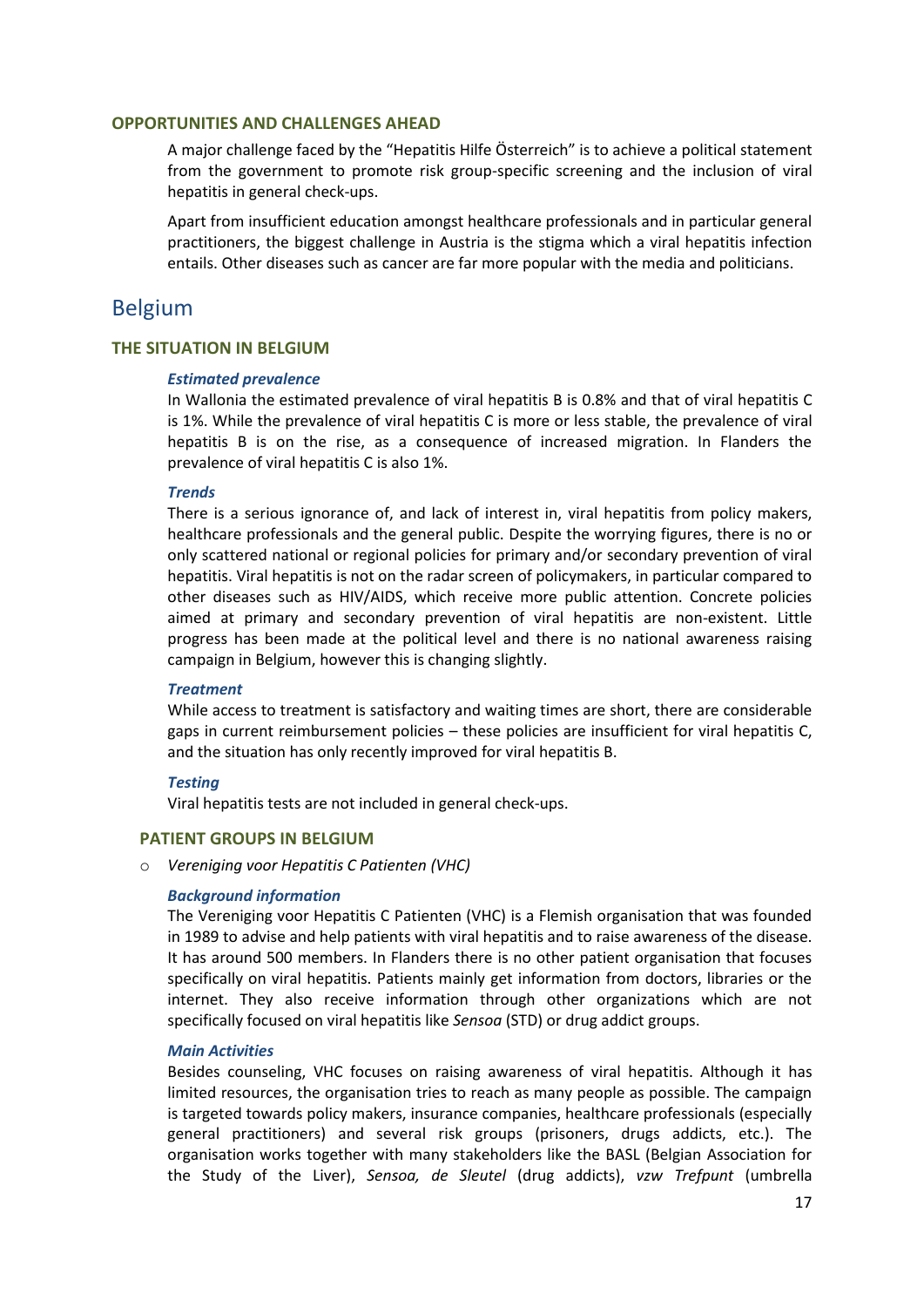organisation of patient organizations), and also prisons. The VHC organises many different activities like seminars, symposiums, or expert meetings. It also provides information stands and reaches out towards the media.

### *Contribution and Achievements*

One of their latest and most successful campaigns was the organisation of an academic session in November 2009 which was attended by policy makers (including the governor of Antwerp) and healthcare specialists. This activity even led to a legislative proposal. In addition, the VHC recently published a book with medical advice and testimonials from patients. It has also sent out letters and materials to all municipalities to support awarenessraising on viral hepatitis, which has already received some positive feedback. At the moment VHC is also trying to introduce viral hepatitis into a 'soap' on TV. In the past they managed to use celebrities to promote their cause and have succeeded in the past to have a godfather (Jaak Pijpen – known from TV and publishes a magazine) and a godmother (Miss Belgian Beauty).

Despite these efforts the VHC is still experiencing a lack of support and interest from policy makers and doctors. The VHC mainly regrets that there is still no national awareness raising campaign at political level. One of the reasons for the lack of success is the complex structure of the Belgian state which makes it difficult to know who to reach out to.

# o *Carrefour Hépatites – Aide et Contact (CHAC)*

### *Background information*

"Carrefour Hépatites – Aide et Contact" (CHAC) was founded in 2001 with the overall goal to help those infected with all forms of viral hepatitis and their families. The association has 5 volunteers, but their engagement depends on the specific activities undertaken. CHAC provides psychosocial counseling to viral hepatitis patients, and conducts numerous activities at different political levels to improve current regional legislation related to viral hepatitis screening and access to treatment. In particular, CHAC has conducted successful awareness raising campaigns in schools and amongst healthcare professionals (doctors, nurses) and insurances.

### *Main activities*

The organisation promotes numerous awareness raising campaigns which are directed mainly at policy-makers, healthcare professionals, risk groups, relevant third party stakeholders (AIDS groups, organ donation associations, organisations combating alcoholism etc.) and the wider public. CHAC conducts the campaigns essentially through seminars, roundtables, expert meetings or public information stands. Furthermore, CHAC organises media outreach activities in order to promote public support for tackling the disease. CHAC also regularly arranges bilateral meetings with disease experts and supports political declarations both at the regional (Wallonian) and the European level.

### *Contribution and Achievements*

CHAC has been successful in forming alliances with general practitioners, key politicians and relevant disease associations. The association has managed to raise awareness of viral hepatitis over the past few years and has achieved considerable successes at the political level. In particular, the association has been able to secure the support of four councillors representing the four main political parties in Wallonia, who have co-signed a charter to support CHAC's activities.

### **OPPORTUNITIES AND CHALLENGES AHEAD**

One of the main challenges to overcome in Belgium is the formal inclusion of primary and secondary prevention into the national healthcare system. In general, raising further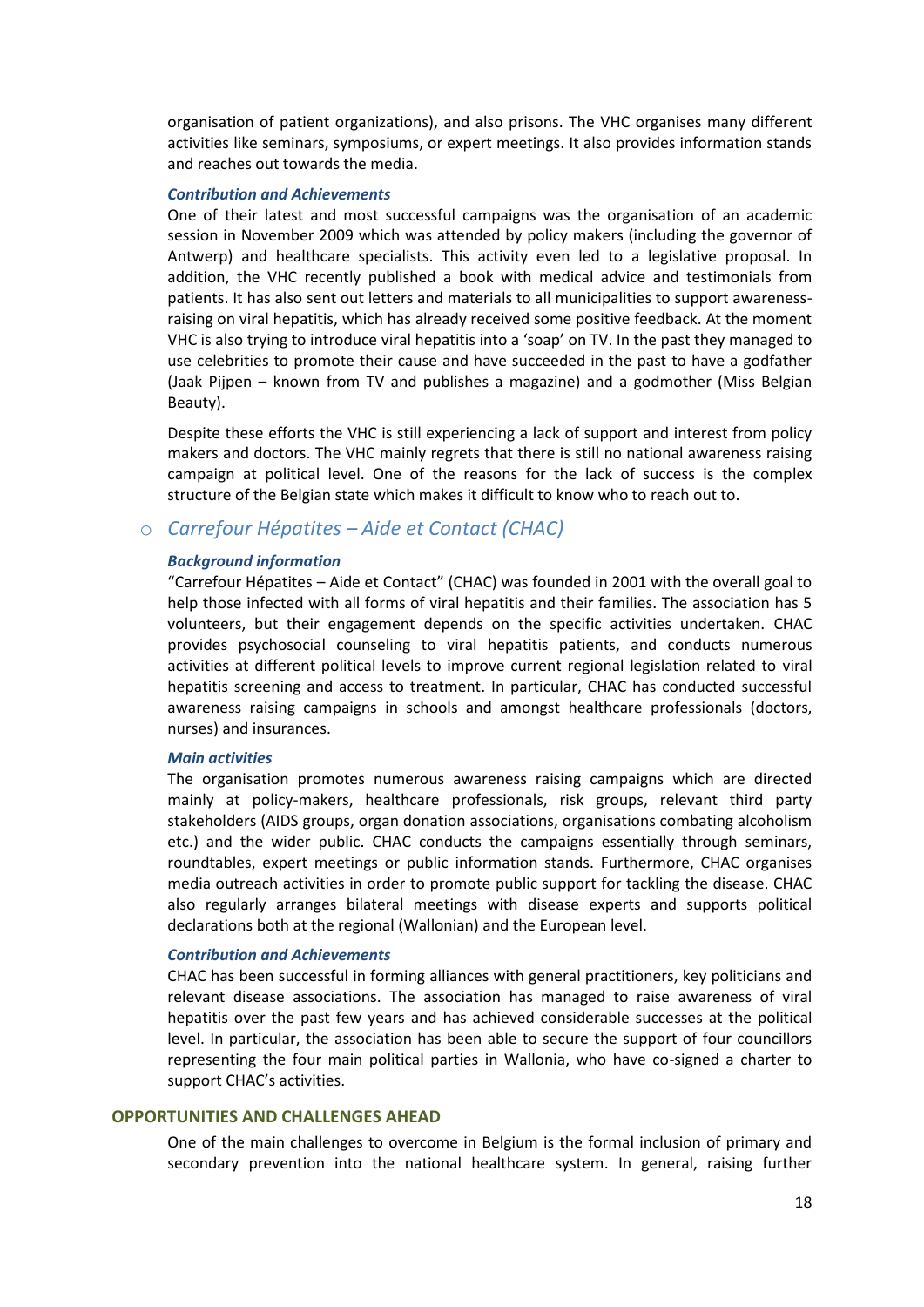awareness of the disease amongst policymakers, healthcare professionals and the wider public remains a priority for both organisations. Policy makers should develop and implement a sustainable programme for viral hepatitis and a screening strategy.

# <span id="page-21-0"></span>Bosnia-Herzegovina

# **THE SITUATION IN BOSNIA - HERZEGOVINA**

### *Estimated prevalence*

In Bosnia-Herzegovina (BH) the prevalence of viral hepatitis is of 1% for the hepatitis C virus and of 2% for viral hepatitis B. Testing and treatments (primary and secondary prevention) are both included in the national healthcare system.

#### *Trends*

To date there is insufficient data to assess whether the situation is improving. However, as the health services are improving and governments make improved health initiatives more widely available it is expected that new infections will diminish in the coming years.

### *Treatment*

Treatment is included in the national healthcare system and patients are able to access it by looking for a public health centre. However, the national healthcare system in Bosnia-Herzegovina is divided into three regions. This means that different regions get access to medication at different times. In addition, there are different waiting times and different levels for quality of treatment. Government efforts to minimize these disparities do however exist.

### *Testing*

Testing for viral hepatitis can be carried out in public healthcare centers for free but they are not mandatory.

### **PATIENT GROUPS IN BOSNIA-HERZEGOVINA**

o "B18" Group

### *Background information*

The Chronic Viral Hepatitis Association "B18" was founded in Bosnia-Herzegovina in 2004 and aims at supporting viral hepatitis patients in dealing with their difficulties related to the disease. The B18 reaches out to about 20 viral hepatitis B and C patients per week and provides them with adequate and professional counselling as well as with the space and possibility to interact with each other and to exchange views.

### *Main activities*

Awareness raising campaigns organised by "B18" are directed at both policy-makers and the general public with a relatively positive result. The "B18" group organises everything from seminars to expert meetings, to information stands in public places and free testing opportunities. The organisation focuses on informing the population on preventive behaviours and how to deal with the virus at a personal and societal level.

#### *Contribution and Achievements*

The organisation's greatest achievement was the inclusion, in 2005, of viral hepatitis treatment available into the national healthcare system after a long and successful media outreach campaign. Its national relevance as an actor in the field is marked by its positive and effective work in informing people and supporting patients at a basic primary stage. The "B18" organisation meets with policy-makers around twice per year.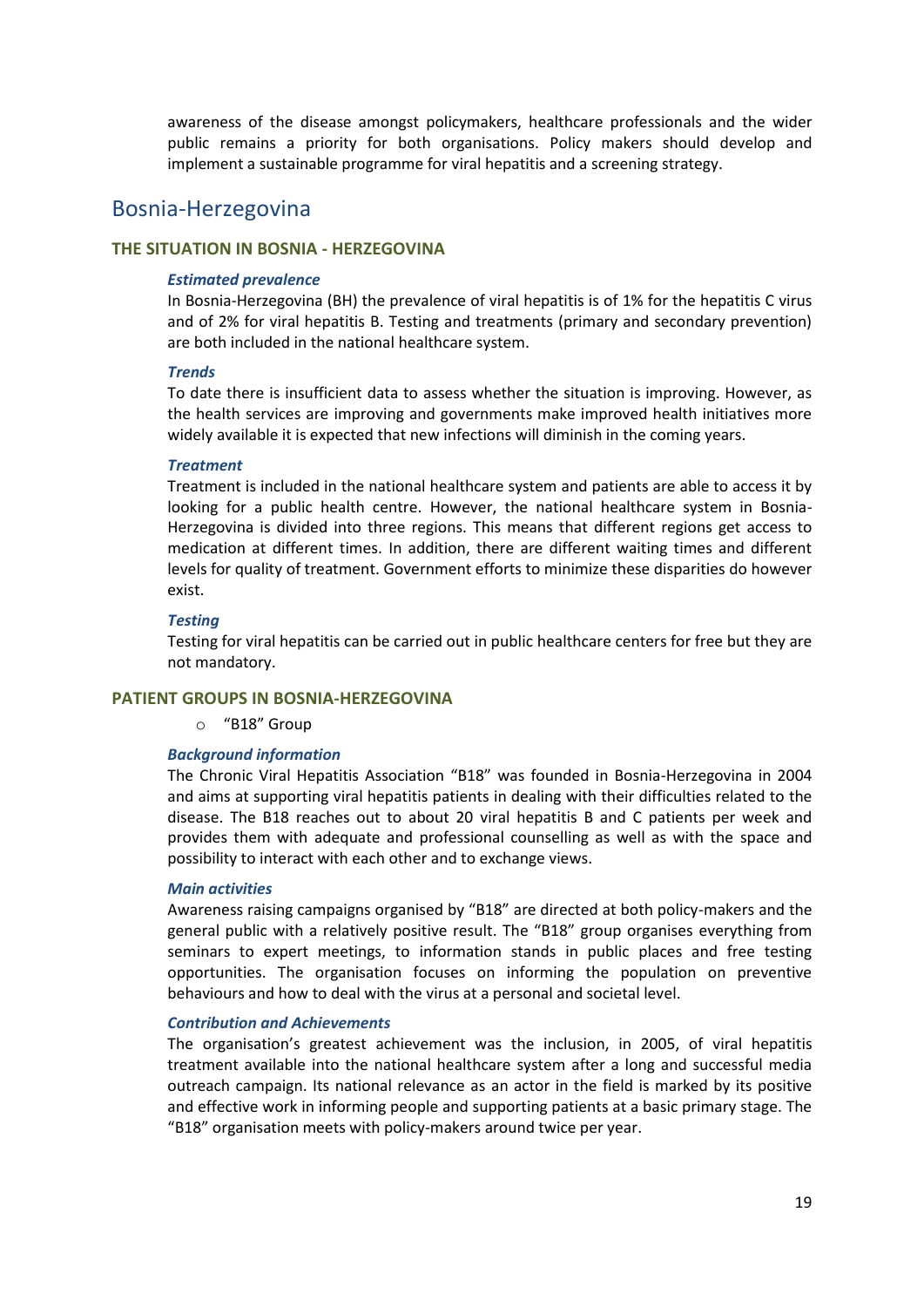### **OPPORTUNITIES AND CHALLENGES AHEAD**

After having secured the right to treatment at a national level, the main challenge is to ensure the good functioning of the healthcare providers and the proper attention to the disease from healthcare staff.

Additionally, cooperation with policy-makers still needs to be improved at a local, regional and national level in order to secure greater influencing capacities.

# <span id="page-22-0"></span>Bulgaria

### **THE SITUATION IN BULGARIA**

### *Estimated prevalence*

Bulgaria does not have official data on the prevalence of viral hepatitis. It is however estimated that for viral hepatitis C, the prevalence ranges between 1% and 3%. These figures are confirmed by the results of patient group's "Hepasist" anonymous free testing activities. For viral hepatitis B estimates vary between 4% and 8%, which is again confirmed by "Hepasist"'s own testing initiatives.

### *Trends*

The trend for viral hepatitis C is rising but declining for viral hepatitis B thanks to childhood vaccination.

### *Treatment*

After the government's decision in 2009 to remove the cap on the number of people which can be treated, people receiving treatment tripled. All state of the art medicine is available now. Whilst treatment schemes still need to be optimized (e.g. currently, drug users do not receive treatment), waiting time also improved significantly since 2009 (from 2 years to 4-6 months).

### *Prevention & Testing*

Bulgaria was one of the first countries in Europe to introduce childhood vaccination in 1992. However, there are still gaps among vulnerable groups, e.g. Sinti and Roma, and considerable efforts need to be made to capture age groups born before 1992. No special programmes for secondary prevention or testing exist. For example, medical doctors are only allowed to undertake ALT tests, when the patients already suffer from jaundice.

# **PATIENT GROUP IN BULGARIA**

# o *Hepasist*

### *Background information*

Hepasist is the national association for the fight against viral hepatitis in Bulgaria. It was founded in 2005 and works with 5 employees and 15 volunteers across their three offices, their main office is in Sofia and the other two are regional offices.

Their mission is to raise awareness of viral hepatitis and defending patients' rights. In Bulgaria, the general trust in the public health system is very low. Hepasist therefore recommends clinics and facilitates the contact to specialist. In addition, there is an NGO specialised in the provision of psychological support during treatment. Hepasist primarily deals with viral hepatitis B and C patients (equally important). These are followed by viral hepatitis A patients, then cirrhosis/ liver cancer patients and lastly alcohol-related hepatitis and haemachromatosis.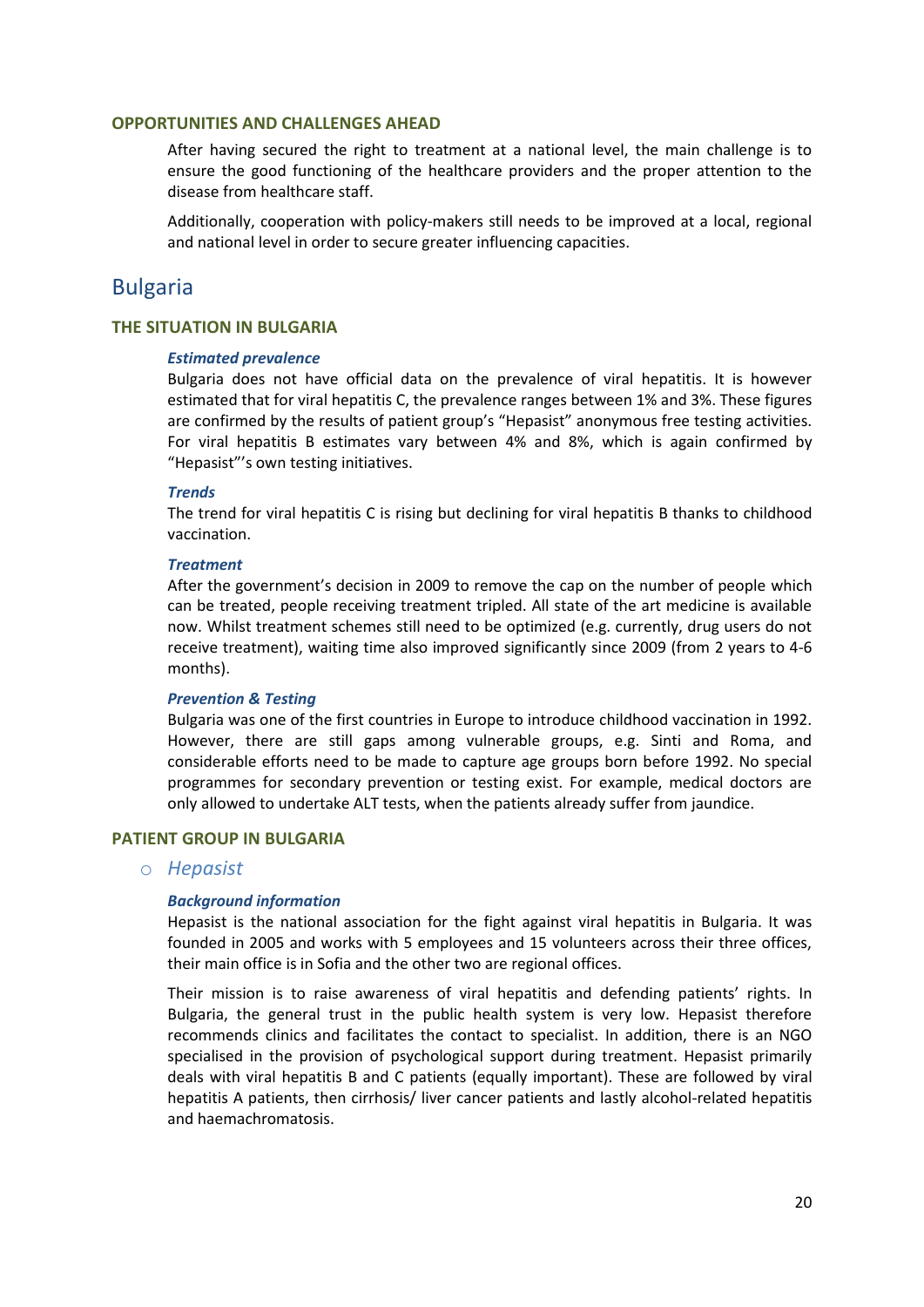### *Main activities*

Apart from counseling, the awareness-raising of viral hepatitis amongst risk groups, healthcare professionals and the general public, as well as the provision of advice to policymakers are the main activities of Hepasist. Twice a year, Hepasist runs a two-month long campaign – one on the occasion of World Hepatitis Day and the other, more domestic, campaign in September/ October, reaching out to the media and offering free testings. Hepasist is in close cooperation with a cross-party group in the Bulgarian Parliament on social diseases. Whilst the relationship with the national GP association is patchy, Hepasist has launched a joint initiative with the Bulgarian Dentist Association to promote the prevention of viral hepatitis infection at the dentist.

### *Contribution and Achievements*

Rather spectacularly, Hepasist succeeded in making viral hepatitis a topic in the Bulgarian version of the popular TV show, "Big Brother" on the occasion of the World Hepatitis Day 2009, raising awareness of the diseases, its risk groups and the need to get tested. Furthermore, they campaigned actively and successfully for improved access to medication.

### **OPPORTUNITIES AND CHALLENGES AHEAD**

The biggest challenges are the lack of education amongst general practitioners, the lack of good prevalence data and the general lack of funding available for the prevention of the disease. The Department of Health in Bulgaria concentrates on AIDS, malaria and tuberculosis, due among other reasons to the funding received from the Global Fund. Other diseases are also more attractive, as they are more tangible.

Furthermore, liver enzyme tests and/or viral hepatitis tests should be part of the annual check-up that all patients are entitled to once a year and free of charge. Furthermore, the Ministry of Health should adopt and implement a programme for primary (prevention of dissemination) and secondary (case-finding through testing) prevention.

# <span id="page-23-0"></span>**Croatia**

# **THE SITUATION IN CROATIA**

#### *Estimated prevalence*

The estimated prevalence of viral hepatitis B in Croatia is 1% and 1.3% for viral hepatitis C.

### *Trends*

Viral hepatitis is apparently on the rise. With regard to viral hepatitis B this is mainly due to the exogenous population growth, triggered by migration from Bosnia after the Bosnian War. This neutralizes the positive effects achieved through the introduction of viral hepatitis B vaccination in 1998.

### *Prevention & Testing*

Viral hepatitis B vaccination is available for all 12 year olds since 1998; in addition newborn vaccination has been introduced in 2007 and has been occasionally complemented by 'catch-up programmes' in several counties to capture the remaining age groups. While progress has been made in secondary prevention, the level still has to be improved significantly.

### *Treatment*

Gold standard treatment for viral hepatitis C patients has been achieved thanks to viral hepatitis being included in a special fund for high-quality drugs. However, only one treatment was registered for viral hepatitis B. Since July 2010 two more drugs became available in Croatia. The waiting time for treatment for viral hepatitis C has been reduced from 2 to 3 years in 2006 to an average of only 2 months to date.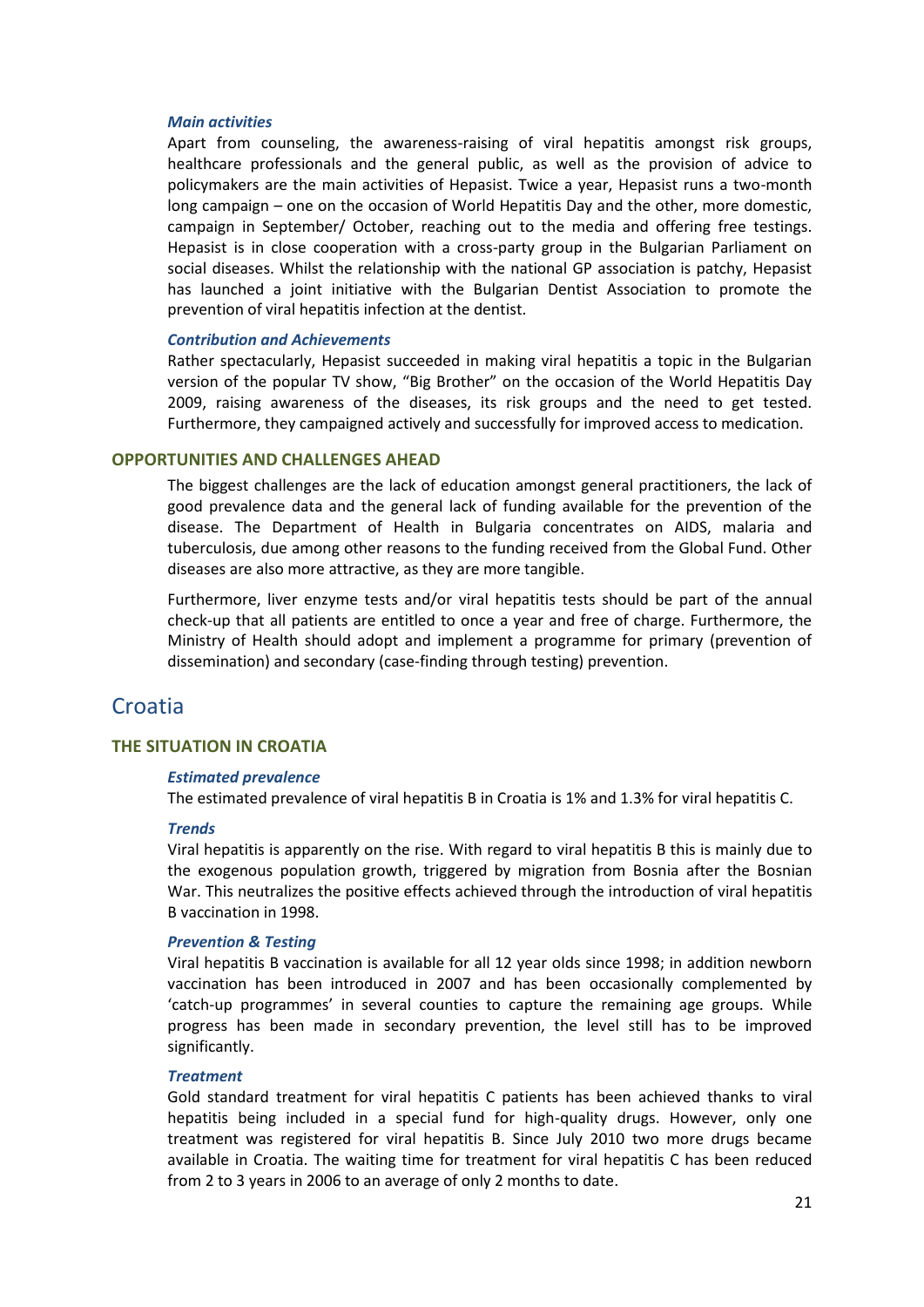### **PATIENT GROUP IN CROATIA**

o *Hepatos*

#### *Background information*

The "Croatian Association of treated and ill with viral hepatitis - Hepatos" was founded in 2000 and works with 4 employees and 23 volunteers. Their headquarters is situated in Split with two regional offices in two additional towns. Hepatos was primarily concerned with viral hepatitis C, but nowadays it is concerned with viral hepatitis B and viral hepatitis C and other viral hepatides. For patients with cirrhosis and/or liver cancer, Hepatos facilitates contacts with specialists. Hepatos engages mainly with patients directly given that medical staff do not have the capacity to provide the necessary information nor to offer free psychological support. Their mission is to engage in local, national and international activities aiming at the prevention of the spreading of the disease, decreasing discrimination and raising the quality of life of patients and families.

### *Main activities*

In addition to the counselling of patients, Hepatos undertakes an annual campaign to increase awareness of viral hepatitis amongst healthcare professionals, policymakers, risk groups and the public at large. This campaign usually lasts for two months around World Hepatitis Day, including media appearances (402 hits in 2009 versus 17 in 2003) and the organisation of public events. Hepatos hosts seminars and roundtables with policymakers and public health experts, and offers free testing.

Hepatos has cooperation agreements with the respective referral centres of the national Ministry of Health and Social Welfare for chronic liver diseases and that for diagnosis and treatment of viral hepatitis. Upon recommendation by the Croatian Ministry of Health, Hepatos was made the WHO national focal point for viral hepatitis.

Hepatos also works in partnership with the national association of gastroenterologists and can rely on celebrity patients for testimonials. In addition, the WHO funding enables projects to promote general practitioner education, as well as adherence amongst drug addicts.

#### *Contribution and Achievements*

Hepatos has successfully campaigned for better access to treatment and childhood vaccination. Politically, Hepatos was the main driver behind a resolution of the Croatian Parliament on the fight against viral hepatitis in 2009. The resolution was complemented by a consensus statement from representatives from the health and NGO sector concerning a national strategy for combating viral hepatitis.

### **OPPORTUNITIES AND CHALLENGES AHEAD**

The adoption and implementation of concrete measures, to promote risk group specific screening remains Hepatos' main goal. Nonetheless, the lack of education on viral hepatitis amongst healthcare professionals and the lack of good data are seen as the biggest challenge by Hepatos. Furthermore, other diseases get more attention due to WHO Global Fund activities. For the future, it will be important to ensure that the national strategy will be converted into a concrete action plan which all concerned stakeholders are committed to implementing.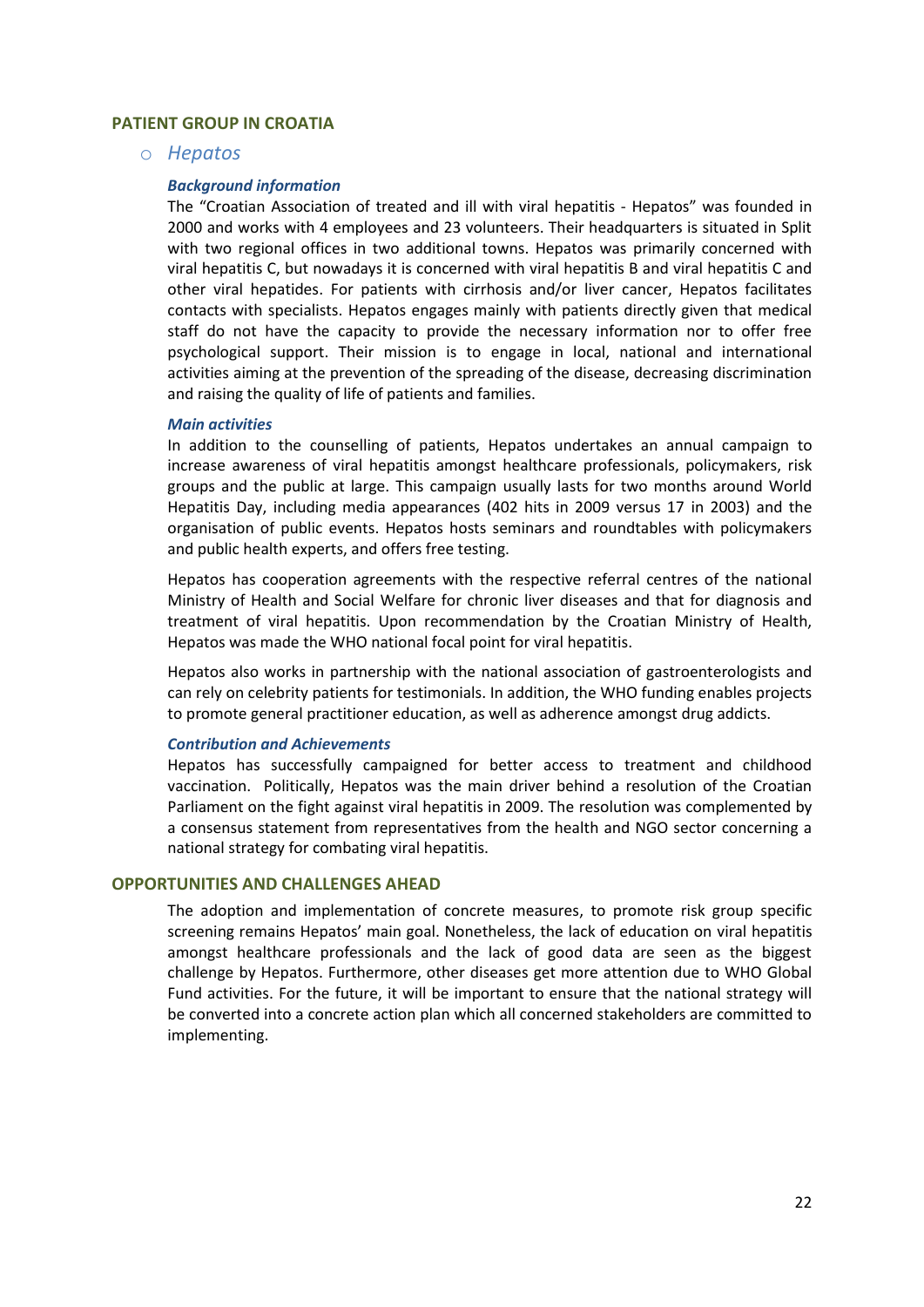# <span id="page-25-0"></span>France

# **THE SITUATION IN FRANCE**

### *Estimated prevalence*

In France the prevalence of viral hepatitis is around 0,89% for viral hepatitis C and 0.68% for viral hepatitis B. France is one of the few countries in the EU which keeps track of official viral hepatitis data.

### *Trends*

The "Institut de Veille Sanitaire" carried out a prevalence study in 2003-2004, which found that whilst the prevalence of viral hepatitis C is relatively stable, the prevalence for viral hepatitis B had been underestimated. Under the third National Plan for the fight against viral hepatitis B and C (Plan national de lutte contre les hépatites B et C 2009-2012) another prevalence survey is foreseen.

In addition, some groups, such as immigrants who come from countries where prevention is not in place, might suggest a new increase in the prevalence of viral hepatitis, which is not entirely captured in the statistics.

Vaccination against viral hepatitis B is free of charge in France; however 60 % of all teenagers are not vaccinated, which represents a serious threat for further viral hepatitis B infections in the future. The vaccination of newborns, however, is improving, from 20% being vaccinated in 1997 to 60 % receiving vaccination today.

### *Treatment*

The French national health system includes primary and secondary prevention and recently reviewed its viral hepatitis-specific action, leading to the approval of the third National Plan for the fight against viral hepatitis B and C for the period 2009 – 2012. The plan recognises national shortcomings in prevention and screening, and establishes goal-oriented measures for the future.

Treatment is accessible in France; however patients usually need a referral to a specialist from their general practitioner. A reimbursement scheme is also available for the patients; nonetheless, early diagnosis remains a challenge.

#### *Testing*

Patients can request to be tested for viral hepatitis and can get referred to a specialist by their general practitioner. Screening initiatives are included in the viral hepatitis-prevention programme. Patient groups endorse these and emphasise that screening is most effective if carried out in a targeted way in high risk groups.

### **PATIENT GROUPS IN FRANCE**

# o *SOS Hépatites Fédération*

### *Background information*

The *SOS Hépatites Fédération* was founded in 1996. The organisation is actively involved in awareness raising campaigns and also participates in a number of studies, including information guides, statistics and reports on the viral hepatitis situation in France. The main aim of SOS Hépatites is to support and defend all those who suffer from viral hepatitis, no matter the type of virus or the way they were infected.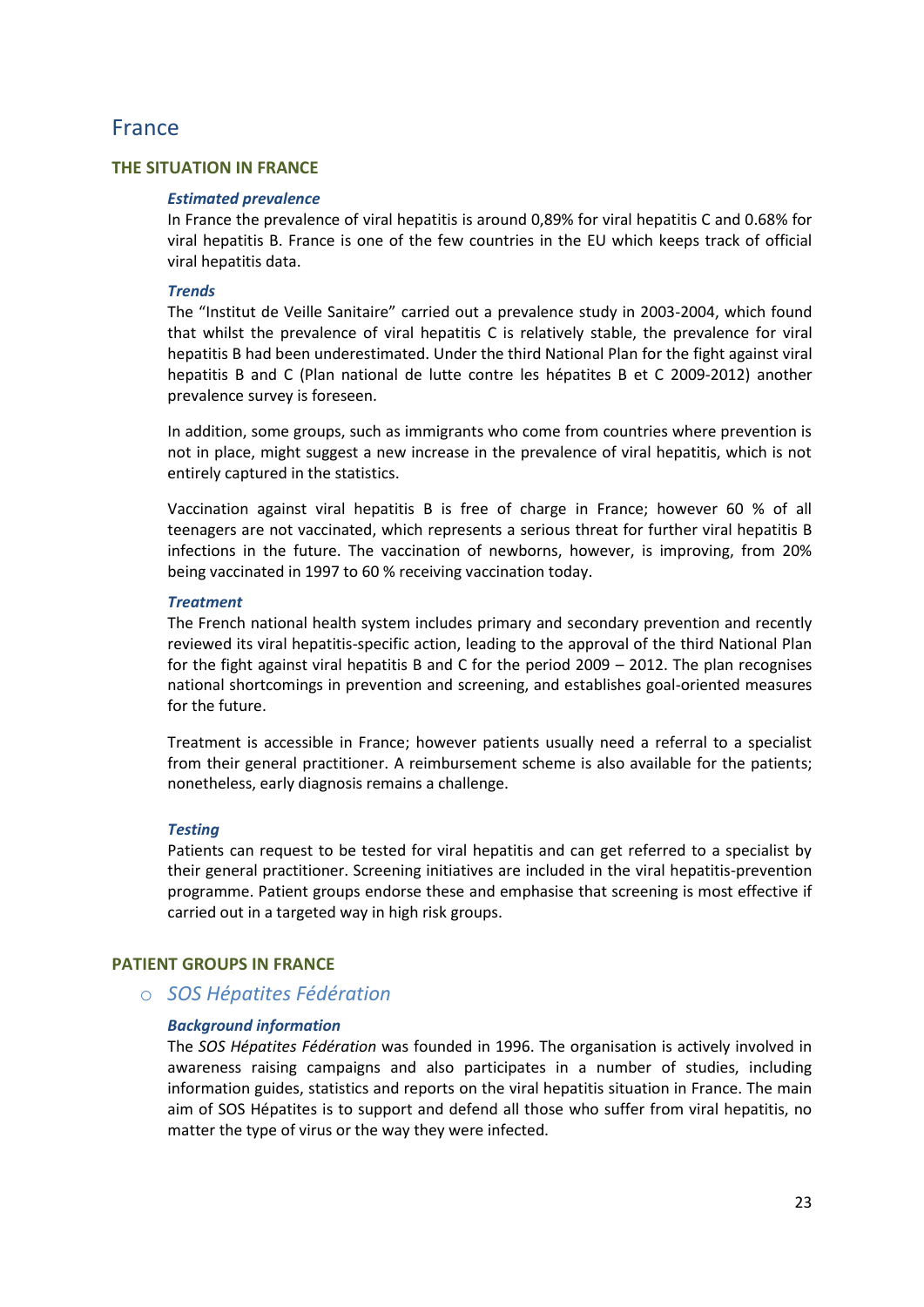#### *Awareness raising campaign*

The Federation promotes and carries out varied campaigns aimed at risk groups, the general public and healthcare professionals. It resorts to using all available instruments (internet, documents, studies, face to face meetings) and their campaigns include information stands, email outreach efforts, meetings with experts and the use of media, including television. The federation is successful in attracting supporters from the general public, the media, healthcare professionals and some policy-makers. The use of scientific data as well as publications in specialised studies are important elements in their work. While interaction with policy makers is not standardised, SOS Hépatites is in touch with relevant contacts at the political level and is interacting with these on an ad-hoc basis. For 7 years, SOS Hépatites has been training general practitioners in the framework of a special programme focusing on Therapeutic Education (more than 1200 general practitioners have been trained to date).

### *Contribution and Achievements*

Over the past years, SOS Hépatites has managed to achieve progress in a number of areas. Among others, the federation managed to be represented and make its voice heard in a number of forums including the "Conseil d'administration des hôpitaux", the "Commission régionale de la santé", the expert group "Haute autorité de santé", the National Research Agency for HIV/Aids and Viral Hepatitis (Agence nationale de recherches sur le sida et les hépatites virales – ANRS), and the National Health and Medical Research Institute (Institut national de la santé et de la recherche médicale – Inserm), as well as the "Collectif Inter Associatif sur la santé", which is a strong lobby association composed of a number of different disease groups

The Vice-President of SOS Hépatites is also the Vice-President of the national committee giving follow-up to the national plan for the fight against viral hepatitis B and C. The Federation has also asked the Minister of Health Roselyne Bachelot-Narquin to promote France's "best practices" in the field of viral hepatitis at the European level. Another major achievement has also been the programme on therapeutic education of the patient by the HAS (Haute Autorité de Santé), which has been included in a law (loi Hôpital, Patients, Santé et Territoires - HPST) that provides a definition on therapeutic education.

# **OPPORTUNITIES AND CHALLENGES AHEAD**

Overall, the French system is at the forefront in the field of viral hepatitis prevention in Europe. The national plan for the fight against viral hepatitis B and C includes primary as well as secondary prevention, which recognises the need for political initiatives in this disease area. Nonetheless, SOS Hépatites continues to face the challenge to fight viral hepatitis by detecting all those who are infected whilst simultaneously providing support in their daily life. Furthermore, at the political level, it needs to be ensured that the disease receives sufficient consideration and funding, given that other diseases like AIDS are considered an even greater health threat by policy makers. While the national plan is an important milestone for progress in this field, adequate follow-up to the actions outlined in the plan needs to be given in practice.

# <span id="page-26-0"></span>Germany

### **THE SITUATION IN GERMANY**

#### *Estimated prevalence*

The official numbers in Germany indicate that 400.000 - 500.000 people (0.5%) are infected with viral hepatitis B. The same official numbers apply to the prevalence of viral hepatitis C. However, recent trials and screenings show that the prevalence may be higher. A study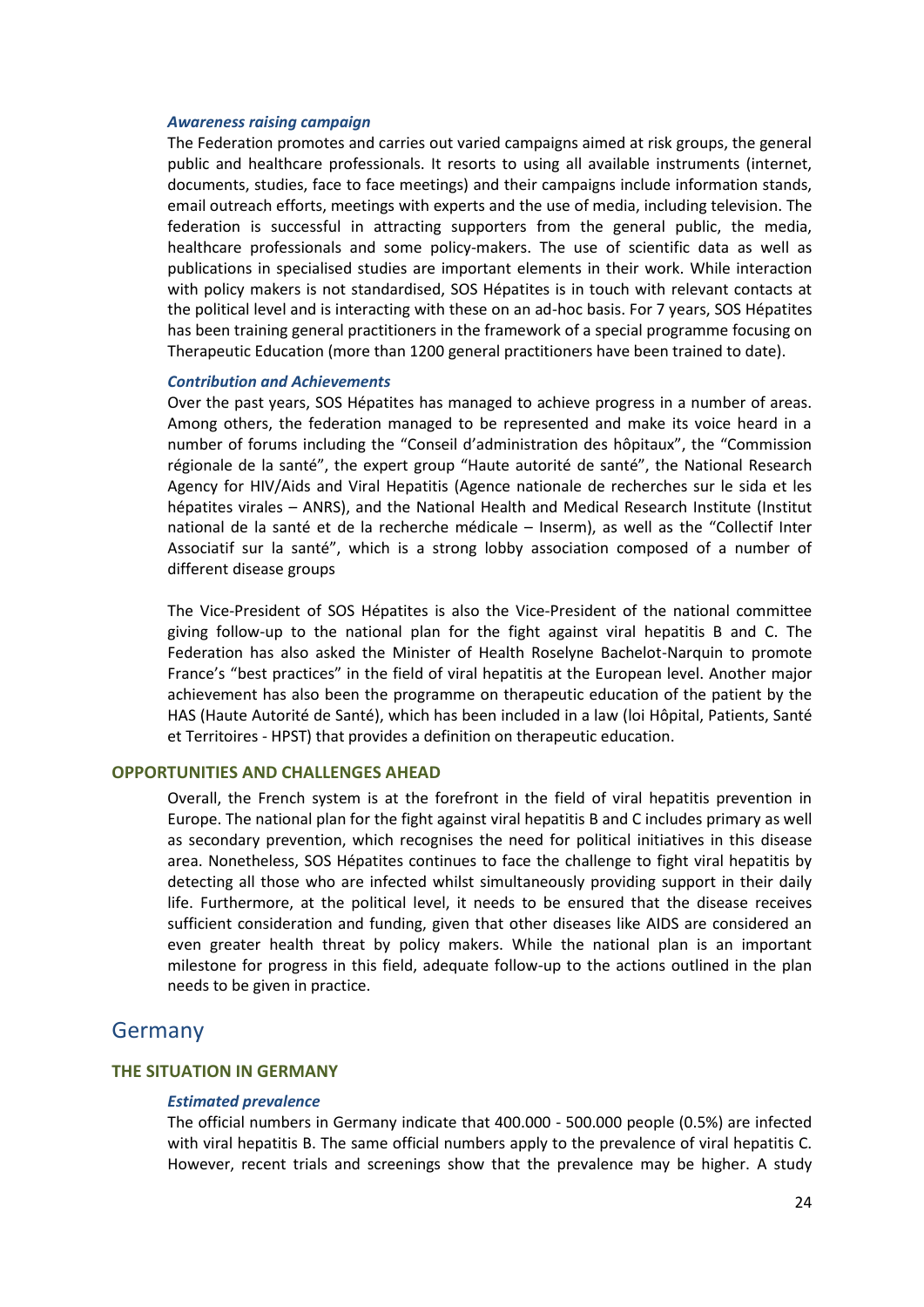carried out by Professor Berg (Charite 2009), estimates that 2.4% of the population is infected with the hepatitis C virus. Although the overall trend is considered to be stable the prevalence in the drug scene is on the rise.

### *Trends*

The general public interest in viral hepatitis has been growing but there is still neither a national government-led strategy nor viral hepatitis screening. Primary and secondary prevention are still inadequate to date. Vaccination is generally reimbursed for children and teenagers up to 18 years, and risk groups. Some insurance companies also reimburse 'travel vaccinations' for adults, especially on business trips; however there is a general trend of 'vaccination tiredness' in particular by parents in Germany. The government does not participate in any viral hepatitis awareness raising activity and there is no systematic screening strategy in place. In addition, the vaccination rates for viral hepatitis B are extremely low among for instance diabetics and other liver diseases.

### *Treatment*

Access to treatment is adequate in Germany. Once the patient has been diagnosed, the appropriate treatment is available, and waiting times are usually very short (treatment can be made available after one or two weeks). The legal insurance GKV (*Gesetzliche Krankenversicherung)* in Germany ensures that reimbursement for treatment is available for everyone.

### *Testing*

A patient can request a liver test or an antibody test for viral hepatitis B and C to be carried out but these are not included in a normal blood test nor are they included in the post-35 check-up .

### **PATIENT GROUPS IN GERMANY**

### o *Deutsche Leberhilfe e.V.*

### *Background information*

The Deutsche Leberhilfe e.V. has been established in 1987 and operates all over Germany. Its mission is to help liver patients to help themselves. They encourage and support prevention as well as early diagnosis. In case of specific medical questions, the Deutsche Leberhilfe e.V. is assisted by specialised scientists and hepatologists.

### *Main activities*

The Deutsche Leberhilfe e.V. is the central information office for liver patients in Germany and offers counseling via the phone, e-mail and letters. Extensive information is being distributed to patients and relatives. In addition, their awareness raising campaign includes extensive activities involving seminars, expert meetings, face to face meetings with politicians, media outreach and the use of studies as well as scientific data and cost effectiveness studies. In addition, the Deutsche Leberhilfe e.v. closely cooperates with the German Liver Foundation (Deutsche Leberstiftung).

#### *Contribution and Achievements*

Long-term relationships have been established over recent years not only with leading hepatologists but also with one of the former health minister (who is their patroness) and various members of the German government including the Health Ministry. The greatest achievement to date is the establishment of a National Liver Day on 20 November every year as well as successful activities (e.g. free liver testing in over 25 cities) on World Hepatitis Day. The creation of special programmes for viral hepatitis B and C has been achieved. Their main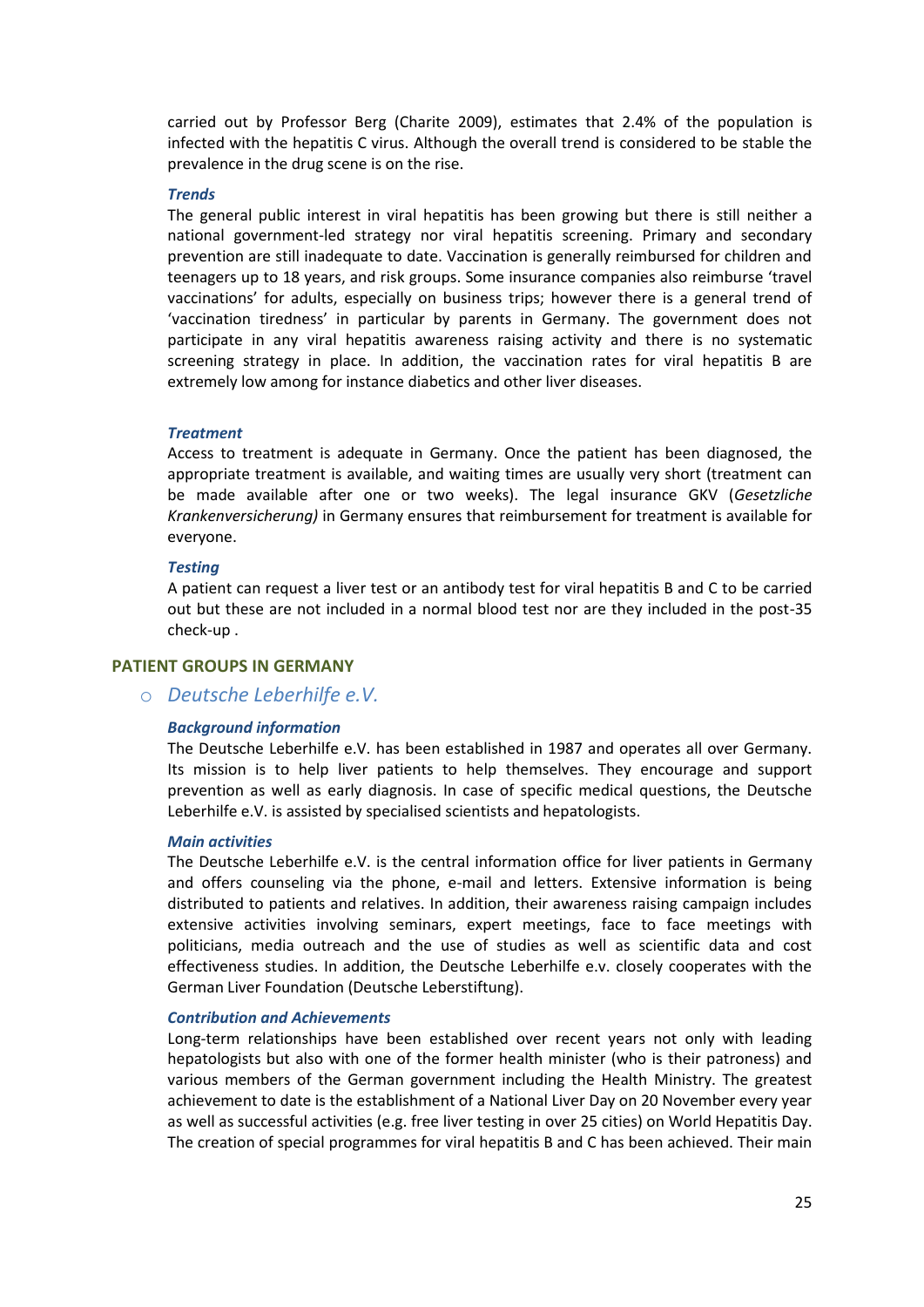challenge consists of a lack of funding and limited interest of the government in liver diseases and viral hepatitis in particular.

### o *Deutsches Hepatitis C Forum e.V.(DHCF)*

#### *Background information*

The DHCF was founded in 1997 and works exclusively with and for viral hepatitis C patients. Its mission is to raise awareness of the disease through public information. Advisory services are offered across Germany. The DHCF does not have a fixed office but bases its work on its online platform. Of the 13 volunteers, 7 are actively involved in providing counselling, working on the awareness raising campaign and running the information desk.

#### *Main activities*

The DHCF is collaborating closely with the Deutsche Leberhilfe and Deutsche Leberstiftung. They do not have their own sensibilisation/political campaign for viral hepatitis, however they work with the other two organisations on occasions such as the World Hepatitis Day and the German Liver Day. The DHCF works directly with patients and provides counselling services. They have a close relationship with specialised doctors.

### *Contribution and Achievements*

The DHCF assists up to 20 patients weekly and information on viral hepatitis C is widely made available. Personal and direct interaction has turned out to be a successful practice, for instance specialised talks are given at schools with a high proportion of drug users. One of their main achievements is for instance the inclusion of a viral hepatitis C (HCV) test in a centre for young offenders in addition to the HIV testing. Their book ('Das DHC Handbuch') has also been a main contributor to their income and to the dissemination of information.

### **OPPORTUNITIES AND CHALLENGES AHEAD**

The main challenge to overcome in the future is the adoption of a national strategy against viral hepatitis in Germany. This includes the implementation of a systematic screening programme. In addition, similar to the government's HIV commitments, the various patient organisations advocate funds being made available for awareness raising and primary as well as secondary prevention. At the European level recommendations to be followed by Member States should be drawn up for primary and secondary prevention.

# <span id="page-28-0"></span>Italy

### **THE SITUATION IN ITALY**

#### *Estimated prevalence*

In Italy the prevalence of viral hepatitis is about 1% for viral hepatitis B and 2.7% for viral hepatitis C. According to the official numbers, 230 000 suffer from cirrhosis originating from viral hepatitis C and 100.000 originating from viral hepatitis B.

#### *Trends*

The government has some positive new working measures, programmes and private partnerships but still only vaccination for viral hepatitis B is mentioned in the healthcare programmes and there is no active identification process which could be acknowledged as a best practice. The prevalence trend seems to be declining but there is no data on new infections per year including on the infections brought by migration flows. Specifically for viral hepatitis C, there is general unawareness about the real scale of new infections every year, as the notification system is in place only for acute viral hepatitis.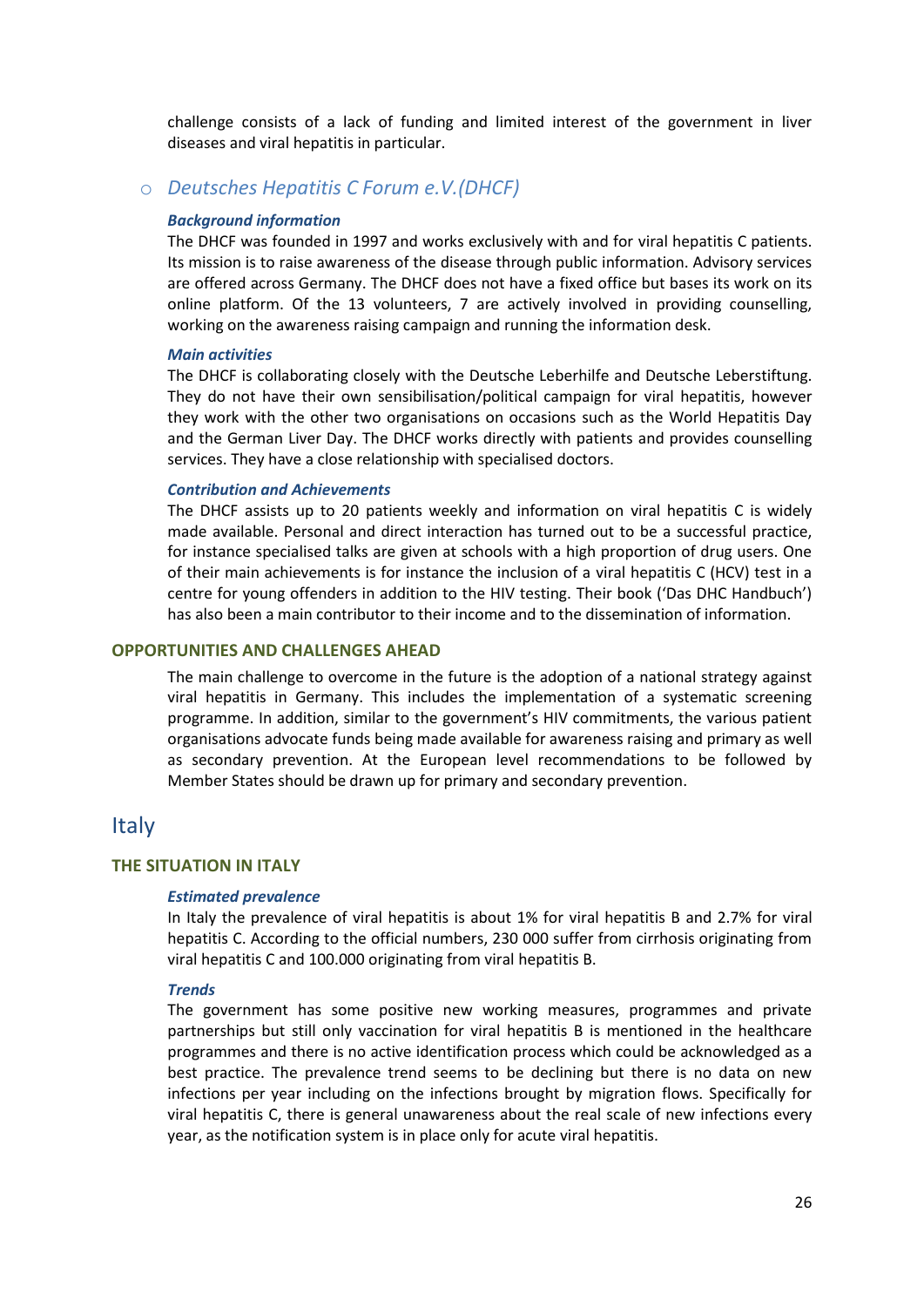### *Treatment*

Treatment for both viral hepatitis B and C is widely available in Italy and waiting time is generally not an issue. However, this is partly due to the fact that proactive case finding is not a political priority in the healthcare sector.

#### *Testing*

Testing and primary prevention is generally poor, particularly for viral hepatitis C. A patient can only find if he/she has contracted viral hepatitis if he/she undergoes testing for other reasons e.g. prior to invasive surgery. Political willingness and drive to find and treat ill patients is still lacking.

### **PATIENT GROUPS IN ITALY**

# o *EPAC onlus*

#### *Background information*

The EPAC onlus association was formed in 1999 with the aim to provide adequate counseling and information on viral hepatitis to those in need. Currently, it is located in Rome and Milan and has a counseling capacity of over 180 patients per week, either by phone, email or in person. Its work is highly recognized both in the public eye and with policy-makers and the organization identifies itself as the only trustworthy place that most patients can go to.

#### *Main activities*

EPAC's awareness raising campaigns are frequent and varied, reaching out to all members of society through numerous instruments, i.e. the internet, leaflets, newspapers and others. The association organises numerous campaigns throughout the years reaching out and mainly directed at the general public and policy-makers. Its methods are varied and numerous instruments are used in order to get the messages across in the most professional and effective manner.

#### *Contribution and Achievements*

EPAC onlus frequently meets with policy-makers to reinforce its views and request support. However, there is not enough funding available; hence, the impact is not always as required. One of its achievements is the recent agreement that was reached with the Ministry of Health to carry out a prevention study based on a survey. The study's results will be released in 2011. However, generally EPAC onlus struggles to include viral hepatitis treatment in its entirety (from primary to secondary prevention) into the national health plan and to make sure that all of the country's regions are able to provide the same and highest standard level of treatment to patients.

### **OPPORTUNITIES AND CHALLENGES AHEAD**

The most important current challenge is to include all hepatitis treatments into the national health plan and ensure that patients infected through blood transfusions are compensated and fully reimbursed. In addition, the inclusion of viral hepatitis screening and prevention into the national healthcare system remains a key challenge. An important step and opportunity towards achieving these goals is to promote greater coordination between stakeholders in Italy including institutions, the pharmaceutical industry, patient associations and scientific associations. At EU level unified screening guidelines should be drawn-up and resources should be made available for research and trials of new drugs on high risk groups.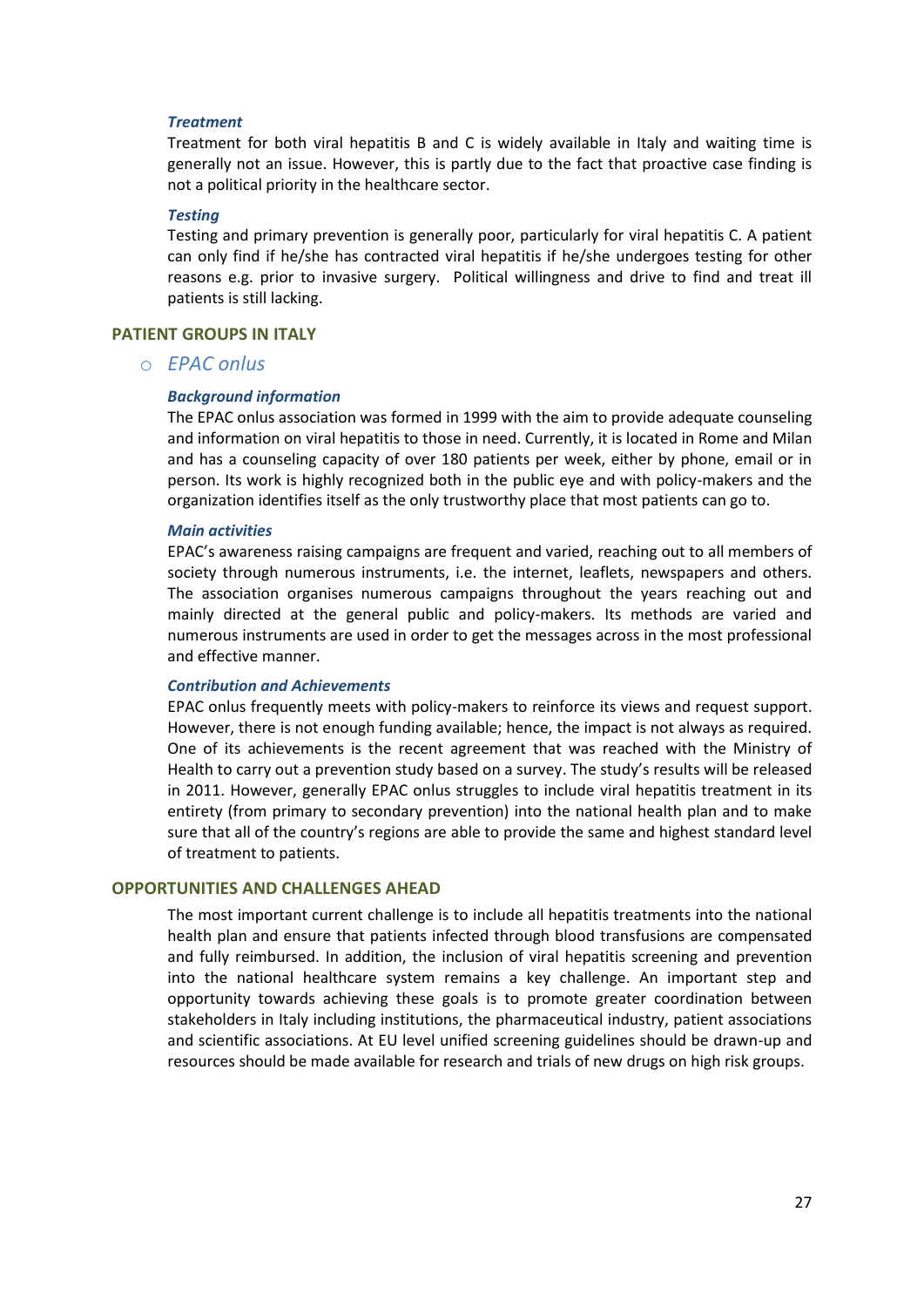# <span id="page-30-0"></span>Poland

# **THE SITUATION IN POLAND**

### *Estimated prevalence*

Viral hepatitis B and C prevalence in Poland is between 1.5% and 2%. There are an estimated 700 000 people infected, of which many are unaware of their condition.

### *Trends*

In theory, prevalence should decrease as the sanitary conditions in the hospitals and medical centres improve. Doctors expect however that in view of the lack of regular screening, prevalence will increase – patients who are already infected but who are not aware will start to have symptoms (which might occur even 25-30 years after their initial infection). The specialists claim that all people who have undergone a medical procedure before 1991 should be tested for HBV/HCV.

### *Treatment*

Viral hepatitis B and C are not high on the political agenda, the financial resources for the screening tests but also for the therapy are therefore limited. This is coupled with the lack of awareness among general practitioners about the symptoms at the early stage of the disease. Poland does not include primary or secondary prevention in its national health plan. Some of the treatment that is provided for viral Hepatitis B is too old and not up to current standards. In addition it may take up to 3-5 years for patients to start treatment on Interferon.

### *Testing*

Viral hepatitis tests are currently not included in the basic check-ups e.g. obligatory test for pre-employment. Although the infrastructure is broadly in place, there are not enough financial resources to finance tests or treatments. The patient needs to go to a specialist to be prescribed a free-of-charge test; otherwise the patient needs to bear the costs privately.

# **PATIENT GROUP IN POLAND**

# o *The Star of Hope*

# *Background information*

The Star of Hope organisation was created in 2007 in Katowice, Poland. Its main goal is to help patients with liver diseases regardless of the cause, provide them with counselling and, in a way, substituting official bodies in the task of identifying infected people. The Star of Hope cooperates with other organsiations including the Hepa-Help Association, Against the Yellow River Current Foundation and the SOS-WZW Association.

### *Main activities*

Awareness raising is one of the main activities of the Star of Hope. In addition to the 20 volunteers including doctors, which assist in the promotion of the campaigns, the association partners with other specialised organisations and individual general practitioners in order to get the message across and receive feedback.

Most of the campaigns are locally focused and consist of expert meetings, meetings with politicians, media outreach, information stands in public places and free testing initiatives. The instruments used for the messaging vary from leaflets to newspapers, specialised journals and the most important arguments are found in scientific studies.

# *Contribution and Achievements*

The most successful campaign that was carried out consisted of a screening campaign in the Silesia region. 5000 people were tested for viral hepatitis C which revealed an identification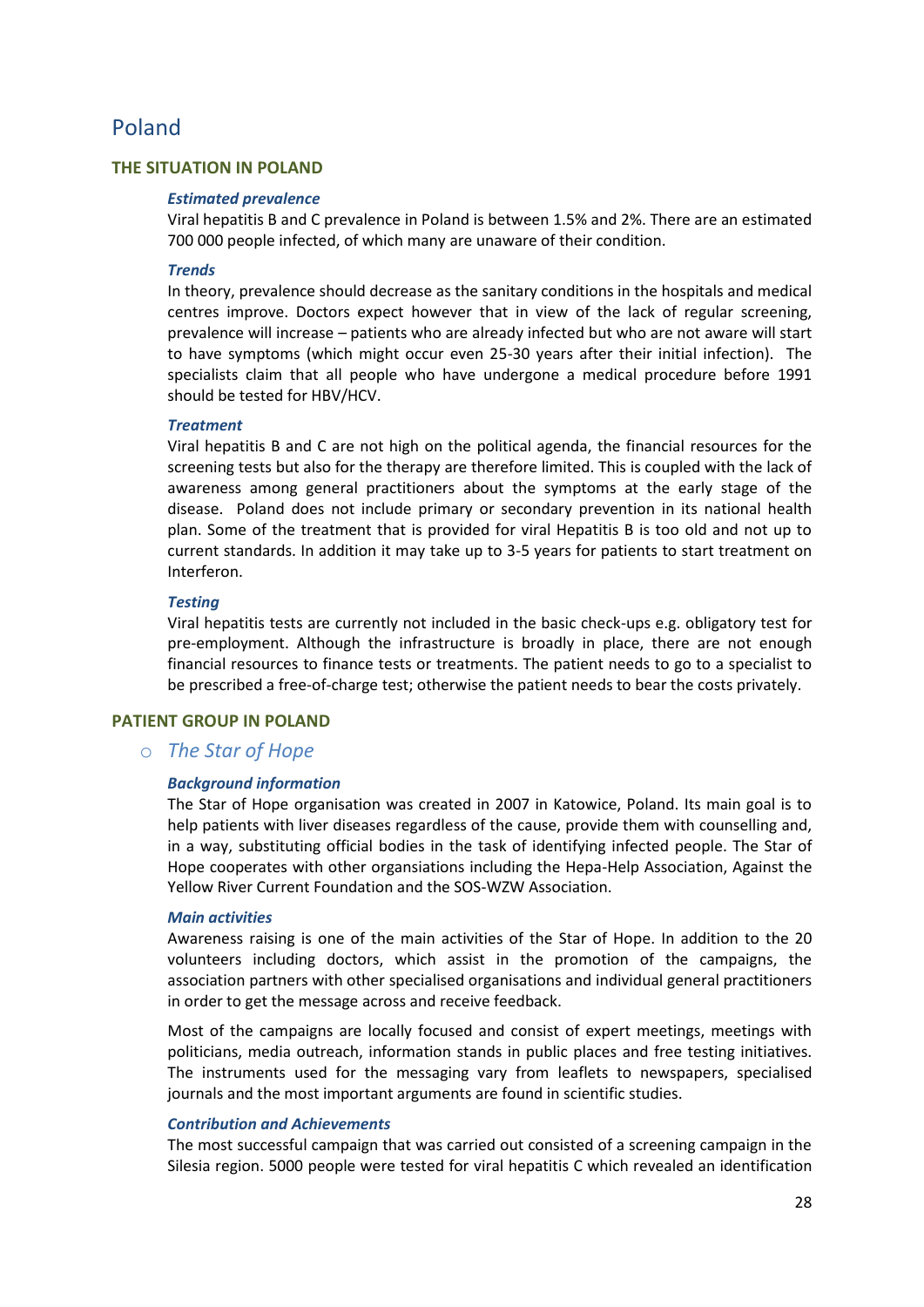level of 1.5%. The campaign was widely picked up by media (national, regional including press, radio and TV programmes); in addition around 50 TV information spots appeared. Patients are still turning to the association after this campaign and the media wants to continue reporting about the viral hepatitis danger.

The Association is in contact with the decision makers at ministerial level once a year, usually in case of a concrete problem (e.g. the suspension of the financing for oncology patients due to the lack of adequate regulations). It maintains more regular contacts with the local politicians. However, there is a general feeling that viral hepatitis is not on the priority list for the decision maker and the problem is widely underestimated.

### **OPPORTUNITIES AND CHALLENGES AHEAD**

At the strategic level the main challenge in Poland is to convince the government and healthcare professionals of the seriousness of the disease and to increase the political will. The Star of Hope believes that it would be important to reach out to more regions in the country and to try to influence policy-makers at a broader level.

Ensuring that the problem is high on the political agenda and that adequate financing is secured remains an important goal. In addition, the inclusion of primary and secondary prevention in the national health plan and the introduction of viral hepatitis tests into basic check-ups e.g. the obligatory test for pre-employment, is important. Awareness-raising campaigns targeted at society at large as well as general practitioners will need to be further conducted and promoted.

# <span id="page-31-0"></span>Portugal

### **THE SITUATION IN PORTUGAL**

### *Estimated prevalence*

In Portugal the estimated prevalence of viral hepatitis C is 1.5% while about 1% suffers from viral hepatitis B. However, given the lack of official data, numbers are believed to be slightly higher than these figures, in addition to the new cases that also go unregistered.

#### *Trends*

Given that viral hepatitis B vaccination is obligatory for all newborns, the disease is not considered a major problem by the government, although the majority of the population is not vaccinated. The main concerns in Portugal are risk-groups and immigrants who live outside of the legal system and therefore do not receive access to the national health system.

#### *Treatment*

Testing in Portugal is possible but not easily accessible. Usually, after being diagnosed, patients will need to face long queues and significant waiting time if they require any further testing while direct access to treatment is slightly quicker. Another issue faced by patients is discrimination by healthcare professionals (as they are associated with drug addicts, prostitutes, alcoholics) and, sometimes, negligent behaviour. Treatment is, nonetheless, free of charge.

#### *Testing*

A viral hepatitis check is only carried out upon request of the patient or if the patient is considered to be part of a risk group. In SOS Hepatitis view, the largest groups at risk are excombatants from the overseas war (Angola, Mozambique, Guinea ...), women who became mothers, women who have abortions, any person who was operated before the year 1992, or has received a blood transfusions before 1992. Today these people are 50/60 years old, many have been infected for many years and most are pre-cirrhotic without knowing it.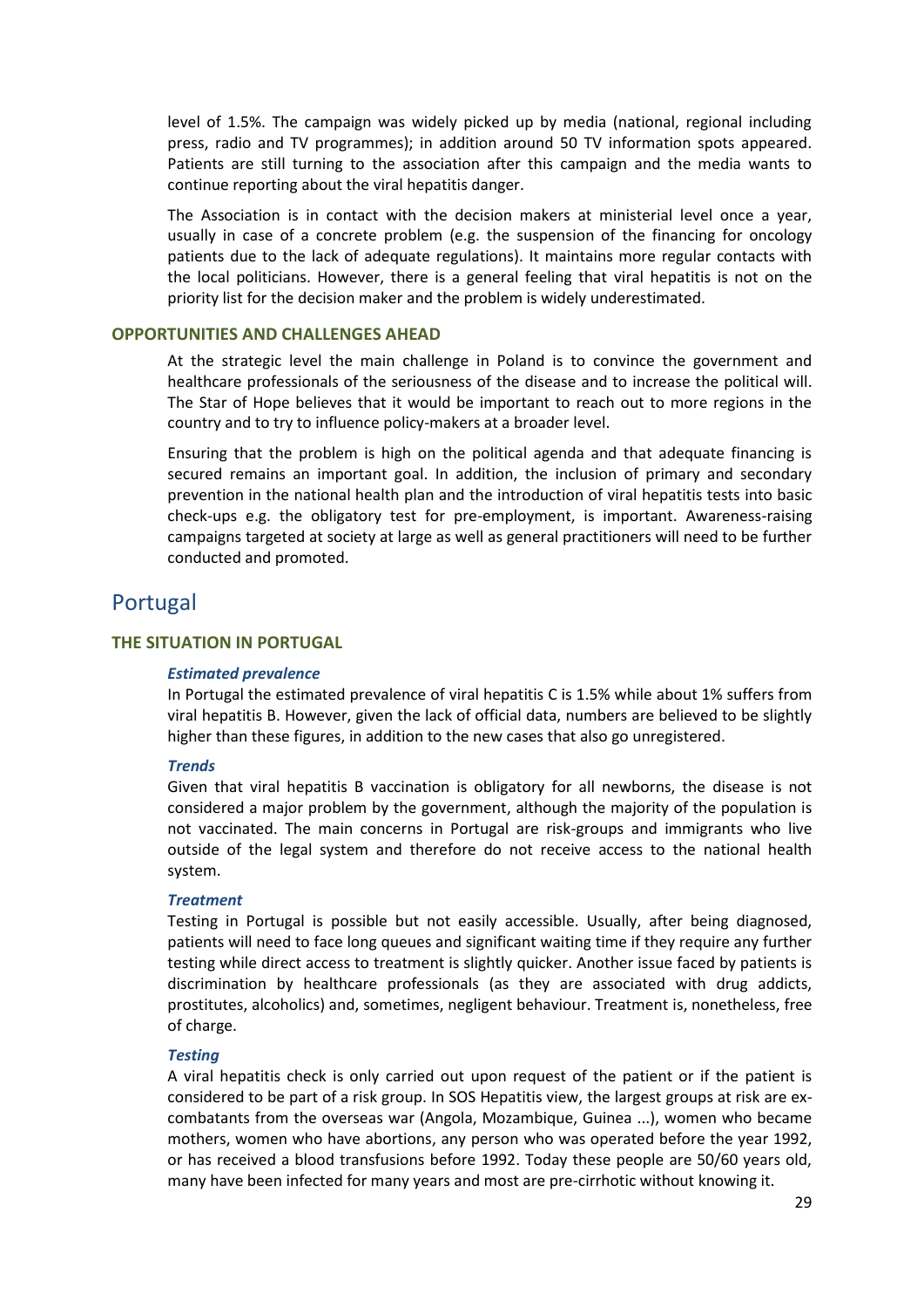### **PATIENT GROUPS IN PORTUGAL**

o *SOS Hepatitis Support Group* 

#### *Background information*

The SOS Hepatitis Support Group was founded in 2005 and is now represented in 7 different cities and is entirely run by volunteers. Its objective is to provide counseling and clarification to patients of practically all liver conditions, as well as the promotion of awareness to the general public and health professionals as well as providing input to official studies. The association suffers from a great lack of funding (mostly private/public donations) and public support justified by the low status of viral hepatitis in Portugal and its taboo-like image.

#### *Main activities*

Awareness-raising campaigns are not the main activity of SOS Hepatitis due to lack of funding and time. Essentially, the focus is on expert and face to face meetings as well as seminars. With these actions the volunteers aim to gather policy-makers and healthcare professionals support, in addition to the general public's attention. However, the best reception of the information experienced to date has actually come from school children who are far more open to the topic (children actively participate in open sessions and explain these experiences to their parents).

### *Contribution and Achievements*

SOS Hepatitis has a considerable number of celebrity public supporters ranging from footballers to rock musicians and Members of the European Parliament (MEPs) including for instance the former MEP, Fausto Correia, S&D. Furthermore, on the World Hepatitis Day and on other significant occasions they take the opportunity to organise public actions, such as distributing condoms to help prevention. Their greatest achievement was the organisation of an awareness raising seminar at the University Hospital of Coimbra, which had the participation of over 150 healthcare professionals and students.

### **OPPORTUNITIES AND CHALLENGES AHEAD**

The main challenge for SOS Hepatitis is to improve public opinion and demystify the taboo around viral hepatitis. In Portugal, the main obstacle to policy development is the perception of the illness and the lack of knowledge which surrounds it. A change in perception would assist both the national healthcare system to work better and the association to receive more funding.

# <span id="page-32-0"></span>Romania

### **THE SITUATION IN ROMANIA**

### *Estimated prevalence*

In Romania the prevalence of viral hepatitis B and C together is around 10% representing over 2 million people with a tendency to rise.

### *Trends*

In spite of the increasing tendency of viral hepatitis prevalence, treatment and vaccination for viral hepatitis and even liver cirrhosis are not included in the national healthcare systems.

#### *Treatment*

Viral hepatitis is currently not included in the national health programmes nor in its vaccination or medical reimbursement system, hence the high cost especially for patients that are under interferon therapy. Viral hepatitis is considered a chronic disease but is not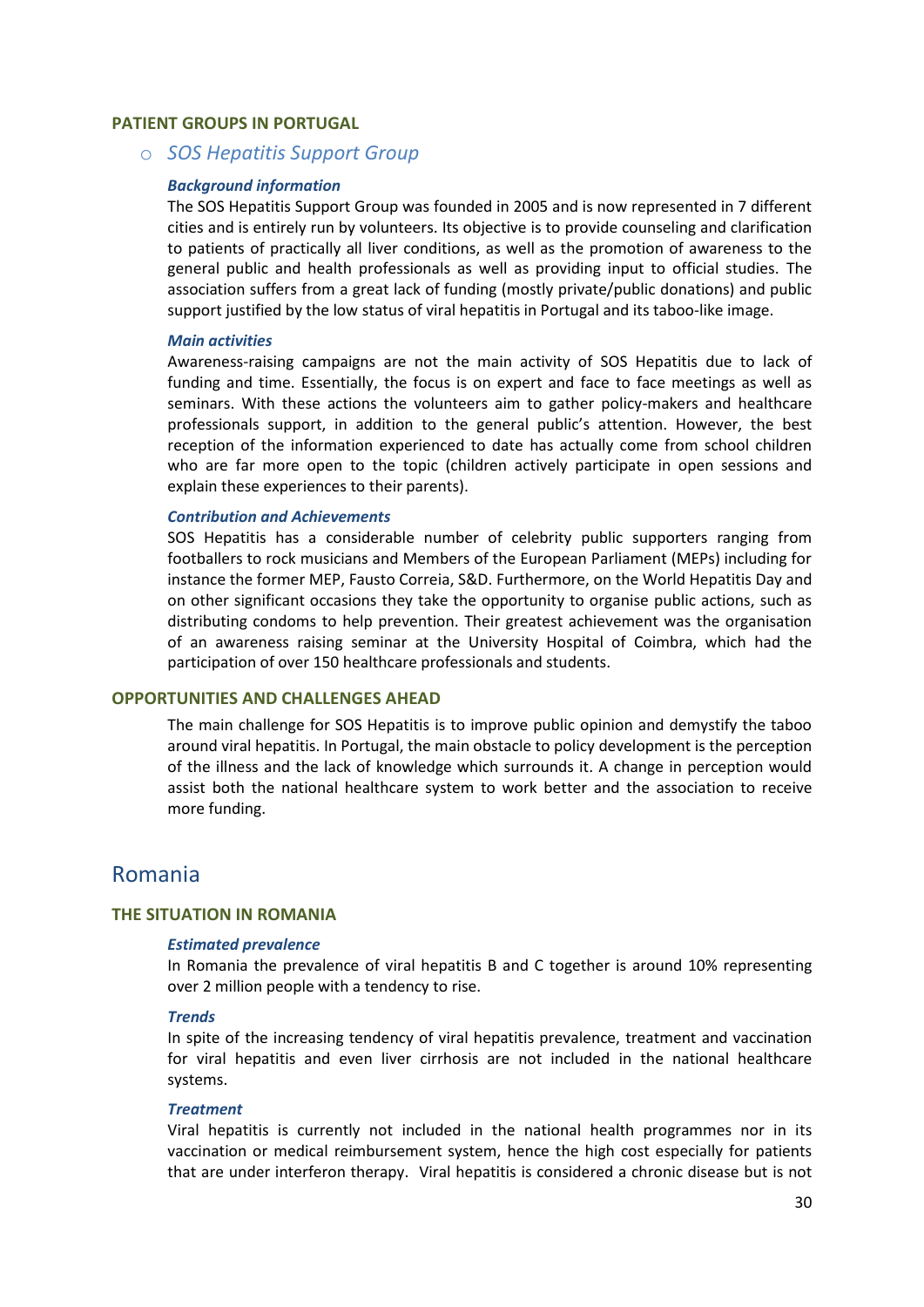part of national programmes which would provide for larger subsidies, as well as easier access to treatment. (Cirrhosis might be included in a national programme in the future.) Waiting time for treatment can amount to 1 year. In addition, treatment is often linked to age instead of to the extent to which the liver is affected.

#### *Testing*

Viral hepatitis tests are not included in general set of tests.

### **PATIENT GROUPS IN ROMANIA**

### o *SANOHEP Romania*

#### *Background information*

SANOHEP Romania was founded in 2001 with the overall goal to educate people on viral hepatitis and promote informed behaviour. Their added value is the facilitation to patients of psychological counseling and the possibility of free testing but also their soft approach to both awareness campaigns and policy-making. Their current specific goal is to identify and screen target groups under risk and to include viral hepatitis in general check-up tests.

### *Main activities*

The organisation promotes numerous awareness raising campaigns which are directed mainly at policy-makers and risk groups, although accessible to the whole population. SANOHEP conducts the campaigns essentially through seminars, roundtables, expert meetings or free test initiatives, depending on the specific objective. Moreover, they also organise media outreach campaigns in order to promote public support for tackling the disease.

The main means used to pass on the message are the internet, leaflets and television in what concerns general awareness campaigns. Whereas, the best mechanisms found for a more in-depth approach are face to face meetings with specialists and political declarations with some kind of effective consequence.

### *Contribution and Achievements*

The most recent campaign targeted school children and teenagers from 9 pilot counties in Romania. It was the first such initiative targeting children. The objective was to provide them with information on viral hepatitis A (especially for primary school children, who were asked to show the leaflets we distributed to their parents), viral hepatitis B and C (for 5-8 and 9-12 of age). They were invited to informal debates conducted by the volunteers. Very good feedback was received especially from teachers and the media coverage was also very good.

SANOHEP has built a long-standing partnership with the Ministry of Health and obtained observer status in some of the local and national committees responsible for the decisions on treatment availability and policy development. They also partner with individual general practitioners and other horizontal patients associations demonstrating that there is a network in place, in Romania, to deal with the challenges of viral hepatitis and work on public awareness.

### **OPPORTUNITIES AND CHALLENGES AHEAD**

SANOHEP's main challenge is to try and include viral hepatitis in the general set of tests provided by the Government and help identifying target groups under risk. In addition, free treatment and the inclusion of primary and secondary prevention into the national healthcare system are being pursued. Awareness raising and increasing the knowledge of prevention mechanism close to the risk groups remain top priorities for SANOHEP. Another challenge to overcome is that a patient's age should no longer be a criterion for the initiation of treatment.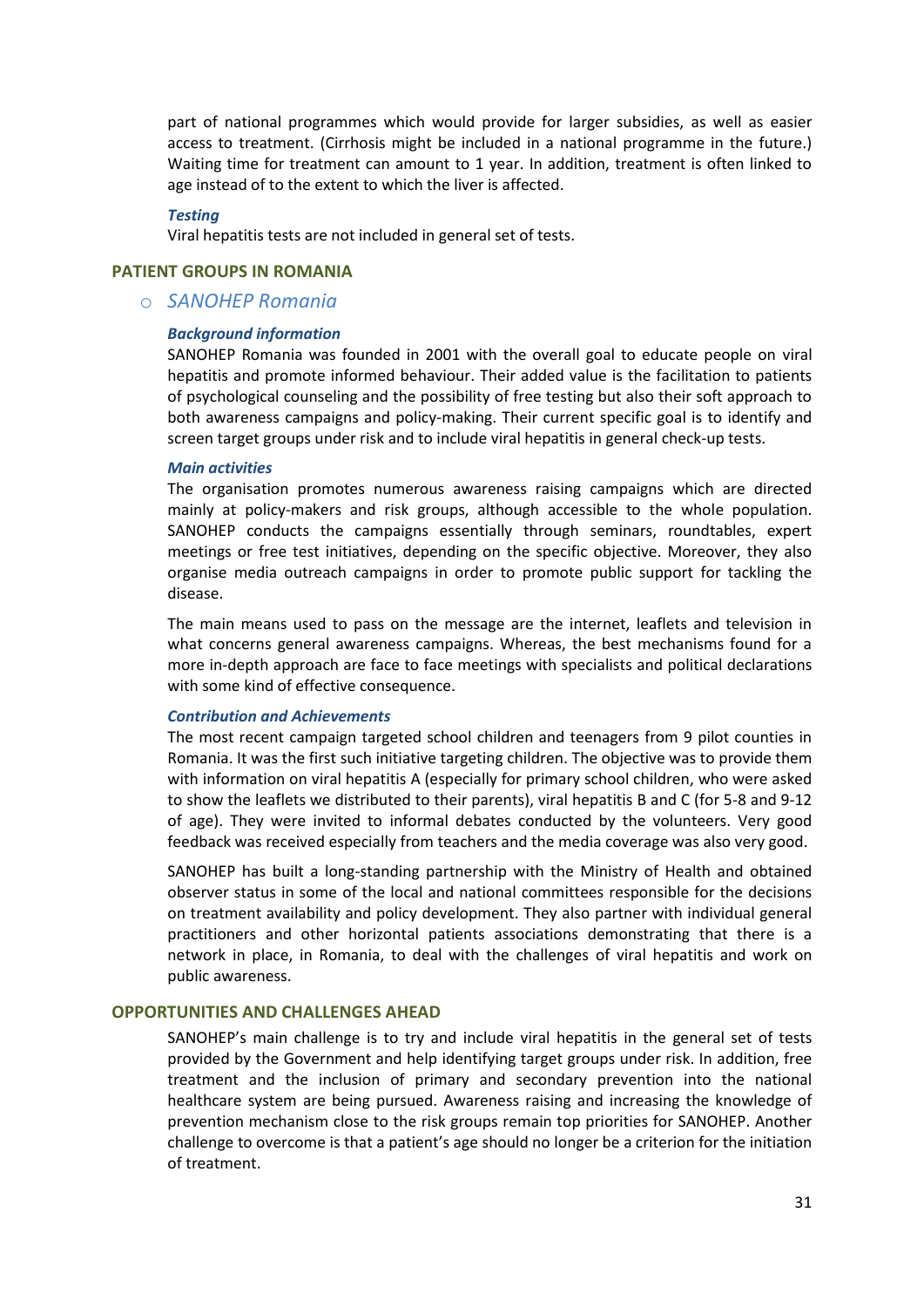# <span id="page-34-0"></span>Slovakia

### **THE SITUATION IN SLOVAKIA**

### *Estimated prevalence*

There is an estimated prevalence of viral hepatitis B as well as C is of 1% but the lack of official data makes it rather difficult to assess the real situation.

### *Trends*

As there is no official data on viral hepatitis prevalence it is equally hard to determine whether or not the number of infected people is rising or decreasing. In any case, reports from the European Monitoring Centre for Drugs and Drug Addiction (EMCDDA) state that amongst drug users the situation is stable, although high, and government measures are relatively effective.

### *Treatment*

Whilst primary prevention programmes are inadequate, reimbursement, waiting time, and the availability of treatment seem to be adequate both at the political and the operational levels.

### *Testing*

Testing has been available free of charge since 2009 in most of the general practitioners practices. All patients may request it but it is not yet part of the general blood test.

### **PATIENT GROUPS IN SLOVAKIA**

# o *HEP HELP KLUB*

### *Background information*

HEP HELP KLUB was formed in 2006 with the objective of increasing expert knowledge in the area of medicine and public health with an emphasis on viral hepatitis C and other diseases of the liver. The association is supported by 5 volunteers who ensure partnerships with individual and collective associations of medical doctors as well as to ensure the counseling of around 5 patients per week.

### *Main activities*

The HEP HELP KLUB frequently organises all types of awareness raising events from expert meetings to seminars and free testing initiatives. As a small organisation it does very well in terms of diversifying messaging instruments and frequently uses the internet, email, TV, newspapers and others to transmit its message.

### *Contribution and Achievements*

HEP HELP KLUB's greatest achievement to date is the significant shift in public opinion and perception of viral hepatitis B and C. This was achieved through the numerous awareness raising campaigns that were organised and an effort to contact policy-makers by means of written communication. Through their activities more information could be disseminated to the general public, achieving greater awareness of the disease.

# **OPPORTUNITIES AND CHALLENGES AHEAD**

Viral hepatitis is not a particularly neglected disease in Slovakia, however there is still a lack of general public awareness. Hence, the association's main opportunity is to increase knowledge of the disease in the area of public health. Furthermore, the association is aiming to include viral hepatitis in routine blood screenings and try to better educate the Slovak healthcare staff.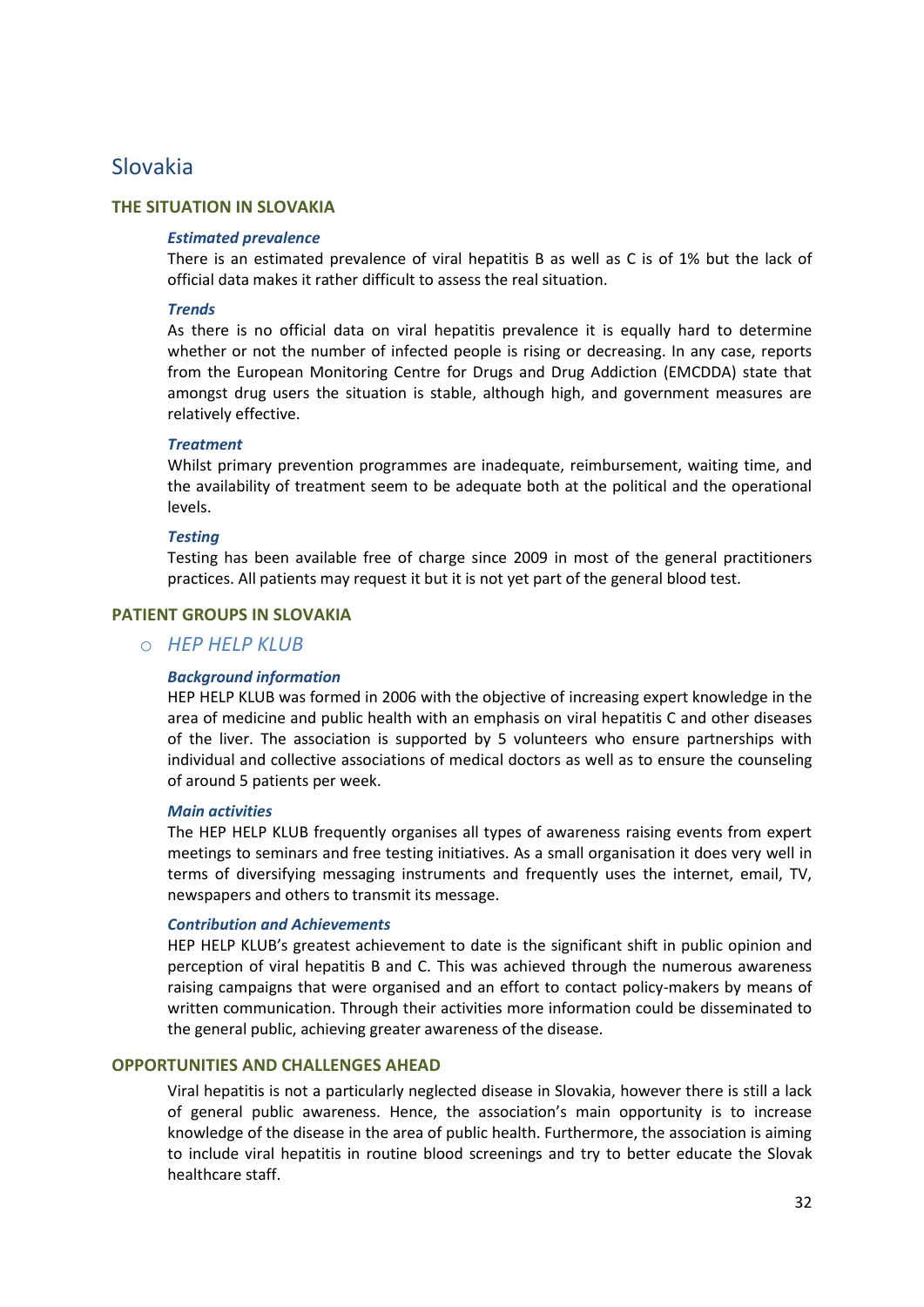# <span id="page-35-0"></span>Spain

# **THE SITUATION IN SPAIN**

# *Estimated prevalence*

In Spain, 3% of the population suffers from viral hepatitis C and another 3% is believed to be infected without knowing it. Less data is available on the prevalence of viral hepatitis B infections but it is estimated that about 1.5-2% of the population suffers from viral hepatitis B.

# *Trends*

Given that viral hepatitis B vaccination is available free of charge and is even obligatory for all newborns, the disease is not considered a major problem by the government. However, taking into account the higher prevalence among migrants, the patient groups in Spain ascertain that viral hepatitis B remains a major risk to public health. In addition, viral hepatitis is highly stigmatized in Spain and the psychological aspect is often neglected. Hepatology teams of main hospitals in collaboration with patient groups are starting to offer training and awareness activities to general practitioners and nurses so that patients can be diagnosed at an earlier stage.

# *Treatment*

Once diagnosed, the viral hepatitis patient has access to the appropriate treatment and to hepatologists. The main problem however remains early diagnosis as no systematic public screening is carried out and there is generally a lack of knowledge of the disease. In addition, General Practitioners, who are a patient's first point of contact, are often not adequately educated in this field to diagnose the disease in a timely manner.

# *Testing*

A viral hepatitis check is only carried out upon request of the patient, it is thus not included in a normal blood test for instance. In particular, people with tattoos or people who received blood transfusions before the 1990s as well as the immigrant population (e.g. from China, Romania and South America) are major risk groups.

# **PATIENT GROUPS IN SPAIN**

# o *AsoEEHC "Asociación Española de Enfermos de Hepatitis C"*

# *Background information*

AsoEEEHC is the Spanish patient association operating at the national level since 1998. Its mission is to lead on defending the collective and individual interests of viral hepatitis C patients. AsoEEHC works with professionals, psychologists, lawyers and social workers.

# *Main Activities*

In the context of its awareness raising campaign, AsoEEHC is involved in a wide range of activities including seminars, roundtables, meetings with politicians, and trainings of general practitioners, media outreach and information stands. In addition, given the stigmatisation of viral hepatitis strong focus is placed on the psychological dimension of the disease.

# *Contribution and Achievements*

Over the years AsoEEHC has established long term relationships with policy makers as well as with the media. With the Ministry for Health AsoEEHC has for instance organised 'work tables' to address the topic of viral hepatitis and to present concrete cases. Policy makers at national level have been receptive to AsoEEHC activities, and have supported the organisation in elaborating practical guides on viral hepatitis C for general practitioners, by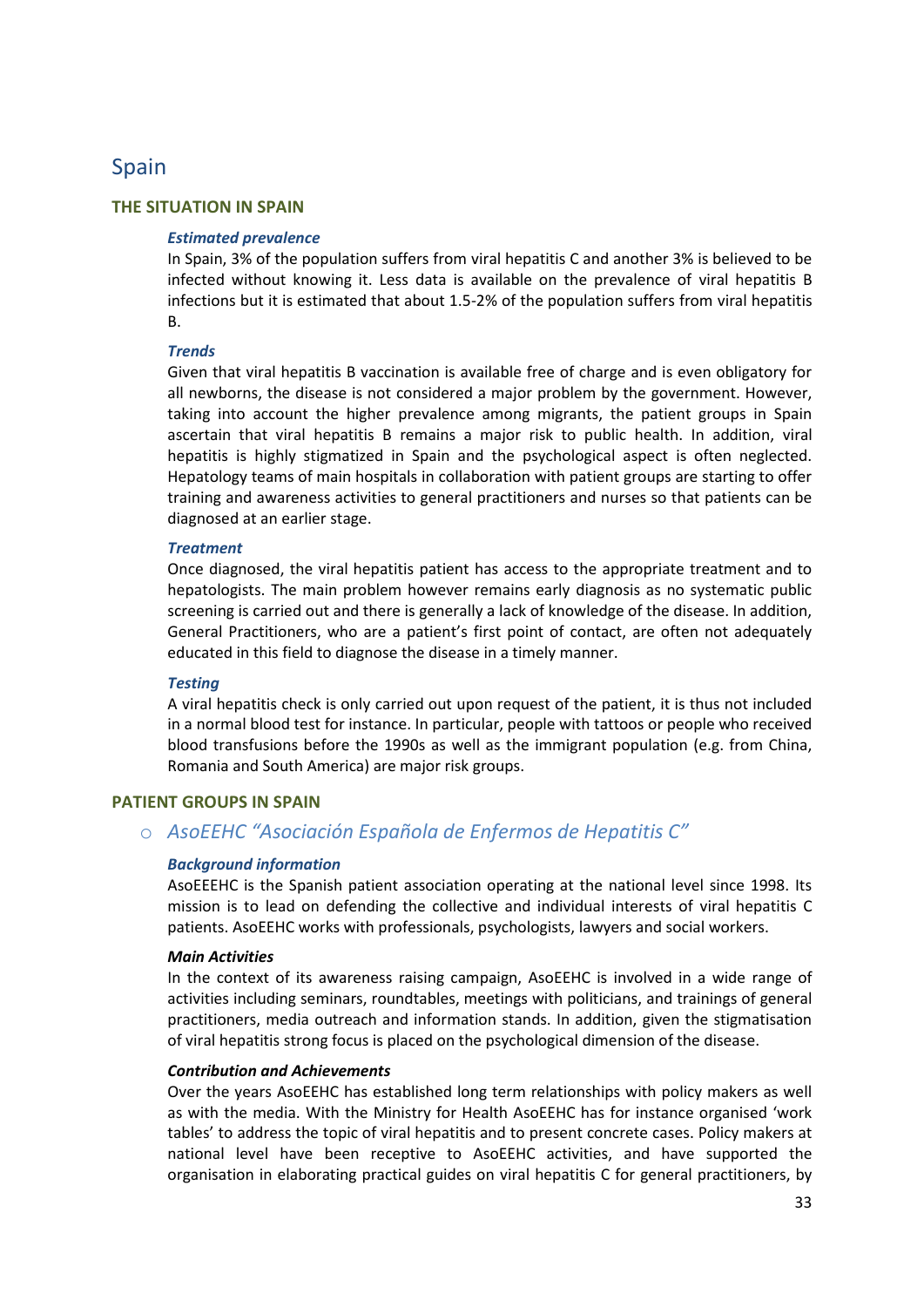participating in days dedicated to patients and their families as well as speaking on coinfection in penitentiaries. AsoEEHC collaborates well with policy makers, however owninitiatives by the government are rare. In April 2010, AsoEEHC submitted a request for viral hepatitis C screening in risk groups to the health department, which is currently under review. Their main success to date is the positive impact of the World Hepatitis day, the right to a second opinion by the patient and their active participation in studies.

In November 2010, AsoEEHC will be carrying out a study on the realisation of screening among the risk group population in collaboration with the Health Department of the Region of Valencia and with the support of the counsellor for public health. The study will be presented by the regional ministry of Valencia to general practitioners as well as to patients, their families and the general public.

# o *ASSCAT "Associació Catalana de Malalts d'Hepatitis"*

### *Background information*

ASSCAT was founded in the year 2000 and is the Association for Hepatitis Patients in the autonomous region of Catalonia. Its mission is to help the patients and their families from the moment of diagnosis by informing on all aspects of viral hepatitis. Their added value to other establishment such as the Primary Care Centres (the patient's first point of contact) is their 'patient to patient' approach. Their experience as patients contributes to providing practical and emotional support.

### *Main activities*

ASSCAT's awareness raising campaign is mainly directed at healthcare professionals, the general public and risk groups such as drug addicts. To this end, expert meetings and information days are organised for health personnel, the general public, academics and the immigrant population.

### *Contribution and Achievements*

The results of these efforts are however limited to some extent due to a lack of resources and a lack of support by the Catalonian government, which does not consider viral hepatitis as a priority issue. Over the years ASSCAT managed to build strong links with hepatologists who support their campaign with their professional expertise e.g. training seminars for General Practitioners. Media coverage is highly dependent on the nature of the news and whether there is a major development. Despite these constraints, ASSCAT nonetheless secured two meetings with the Health Department and ensured that they committed to distributing information leaflets on viral hepatitis to all Primary Care Centres in 2011.

### **OPPORTUNITIES AND CHALLENGES AHEAD**

Whilst funding commitments for viral hepatitis treatment are available and adequate in Spain, no resources are devoted to the early detection of the disease, e.g. there is no screening programme in place. Viral hepatitis is not included in the government health programme nor is there a specific prevention campaign.

The challenges for these organisations include achieving greater visibility and sufficient information on viral hepatitis. This includes extensive information campaigns by the public administrations and adequate training of general practitioners. A public screening plan for viral hepatitis C risk groups represents a major challenge and is actively pursued. In support of these efforts, access and production of more data in Spain but also across Europe would significantly contribute to achieving these goals.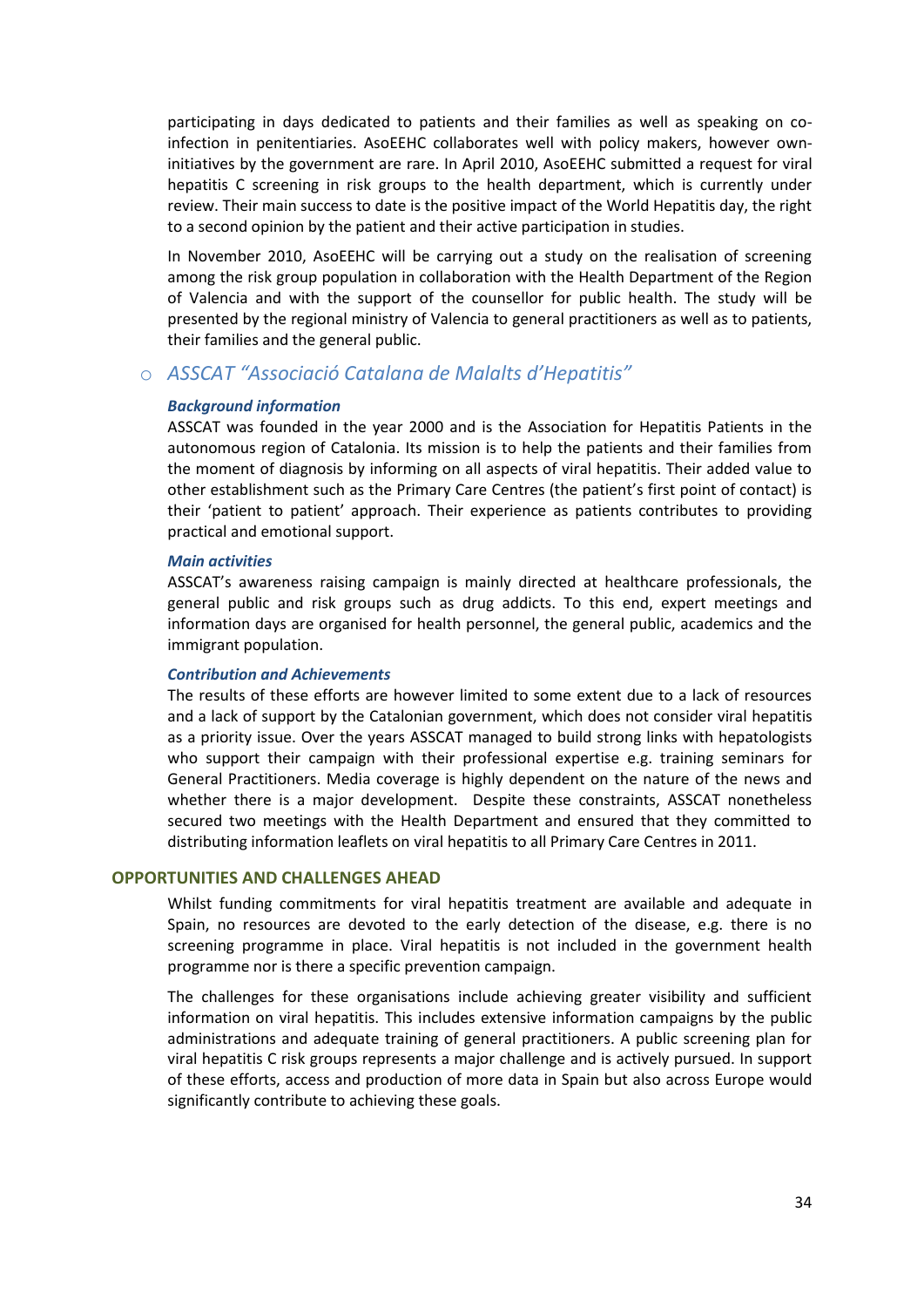# <span id="page-37-0"></span>Sweden

# **THE SITUATION IN SWEDEN**

### *Estimated prevalence*

In Sweden there is an estimated prevalence of viral hepatitis C of around 0.5% and most cases (90%) are identified in drug users.

### *Trends*

Overall, the trend is for the virus to decrease in terms of the general population but not necessarily amongst the most affected risk groups due to the lack of government support to prevention.

### *Treatment*

Treatment is available in hospitals and follows the normal healthcare provisions of the Swedish State. This means that if the patient is identified as a risk group, treatment will be free and if this is not the case the normal health insurance schemes applies.

### *Testing*

Vaccination of new born children is not a main priority in Sweden. It is not included in the national health system scheme and is one of the biggest issues for the patient groups. Testing is only possible on request and through the payment of a fee.

# **PATIENT GROUPS IN SWEDEN**

# o *Riksföreningen Hepatit C (RHC)*

### *Background information*

The National Union of Hepatitis C (RHC) is a small patient association which works mainly on raising awareness, minimizing the spread of the disease and supporting a small number of patients (around 5 per week) suffering from viral hepatitis C infection. Its dependence on 5 volunteers does not allow them to organize many campaigns or public actions beyond the World Hepatitis Day.

### *Awareness raising campaign*

As a small association the RHC does not have the ability to coordinate many awareness raising campaigns so its members prefer to put together face to face meetings between patients and specialists or engage in the dissemination of relevant studies and data through the use of the internet and email.

### *Contribution and Achievements*

The World Hepatitis Day is the yearly campaign where the association gathers most of its funding and it is usually the biggest public activity they organise. In terms of achievement, the association is happy with the degree of information disseminated through leaflets and flyers in markets and other public locations.

Its most important contribution is the support they provide to those infected and to their families (as they are the only association) but also the dialogue it tries to establish with health care and decision-makers.

### **OPPORTUNITIES AND CHALLENGES AHEAD**

As the organisation mainly focuses on viral hepatitis C, the work of the association concentrates on risk groups. Hence, the main challenge of RHC is to raise awareness and influence public policy to create better conditions for those within the risk groups suffering from viral hepatitis.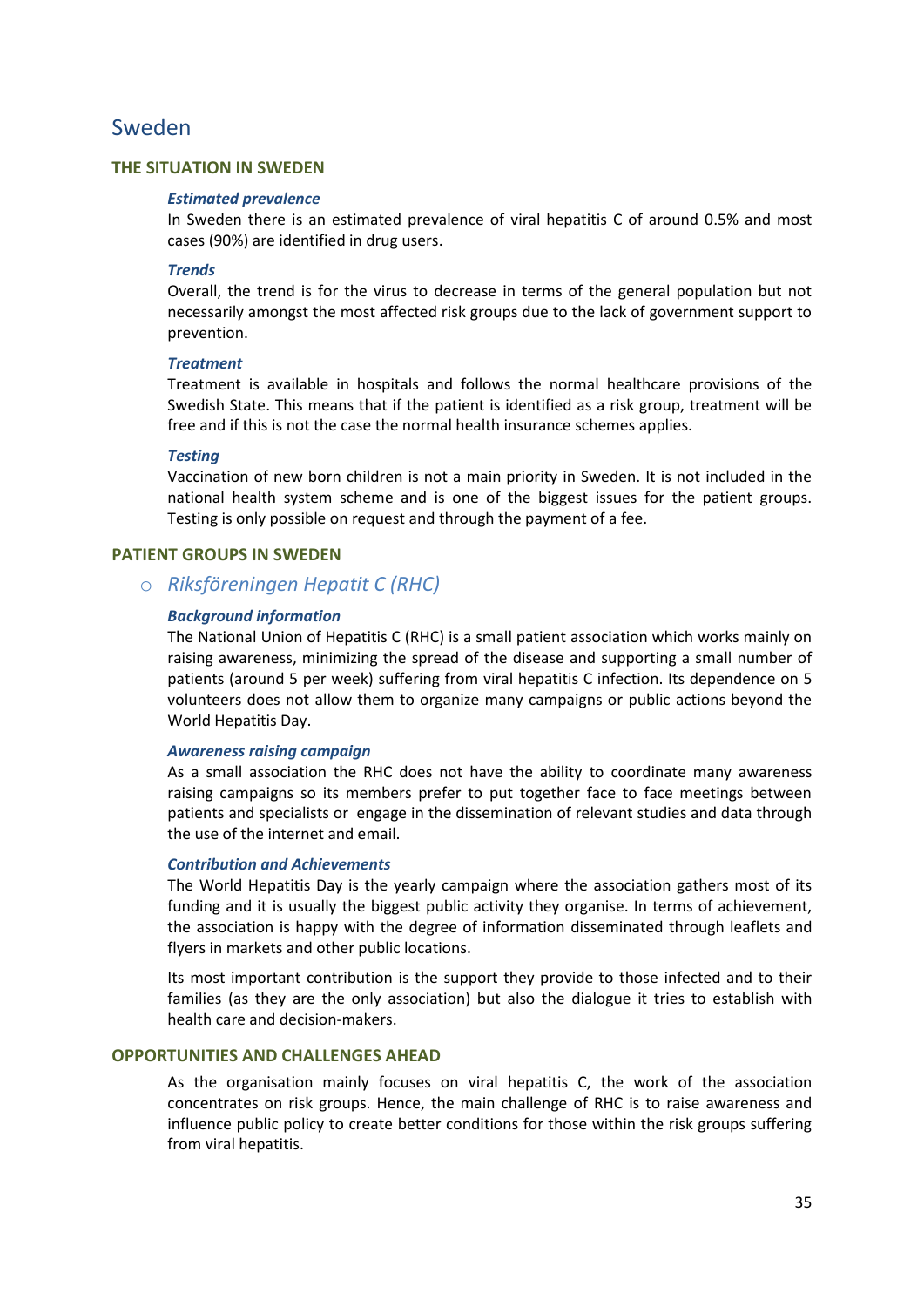The main challenge is to educate healthcare professionals to ensure the necessary awareness of viral hepatitis and promote the importance of primary prevention. In fact, the support of healthcare professionals is a significant factor in their awareness raising campaign and in order to receive policy-makers attention. Dialogue with policy-makers is another challenging task for RHC as there is very little political will to support the viral hepatitis C cause in Sweden.

# <span id="page-38-0"></span>The Netherlands

# **THE SITUATION IN THE NETHERLANDS**

### *Estimated prevalence*

In the Netherlands the prevalence for both chronic viral hepatitis B and C is about 0.1% to 0.3%. The prevalence of viral hepatitis B is higher among certain risk groups including immigrants from endemic areas and (former) drug users. In the Netherlands there is less data on the prevalence of viral hepatitis C; the risk groups are among others (former) drug users and people who had a blood transfusion or received other blood products (haemophiliacs) before 1991.

### *Trends*

Although no national screening strategy is in place, screening of targeted groups receives more attention. Since 1998 pregnant women are for instance tested for viral hepatitis B. In addition, since 2003 newborns are vaccinated if one of the parents comes from a medium or high endemic area. Prostitutes and homosexual men with multiple sexual partners can also be vaccinated for free.

### *Treatment*

Once diagnosed, treatment is available and the costs are covered by the basic health insurance package.

# *Testing*

Viral hepatitis tests are not included in any general check-up.

# **PATIENT GROUPS IN THE NETHERLANDS**

# o *Nationaal Hepatitis Centrum (NHC)*

# *Background information*

The Nationaal Hepatitis Centrum (NHC) in the Netherlands was founded in 1995 to take up a central place in and to contribute to the social and societal aspects of viral hepatitis. As an independent organisation NHC works together with doctors and other patient organizations to raise awareness and to be a general helpdesk for people dealing with viral Hepatitis and other liver diseases, both from a professional or private angle. The NHC advises between 10 and 20 patients per week, but also health care workers, physicians and other professionals are advised on viral hepatitis.

### *Main activities*

The NHC organises very broad campaigns to raise awareness on liver diseases and viral hepatitis. The campaigns are directed towards a number of target groups including policy makers, insurance companies, healthcare professionals, risk groups, and the general public. A variety of communication channels combined with a broad range of activities like seminars, media outreach, information stands and free testing is being used. This is supported by specialised studies, scientific data, cross-country comparison and meetings with specialists.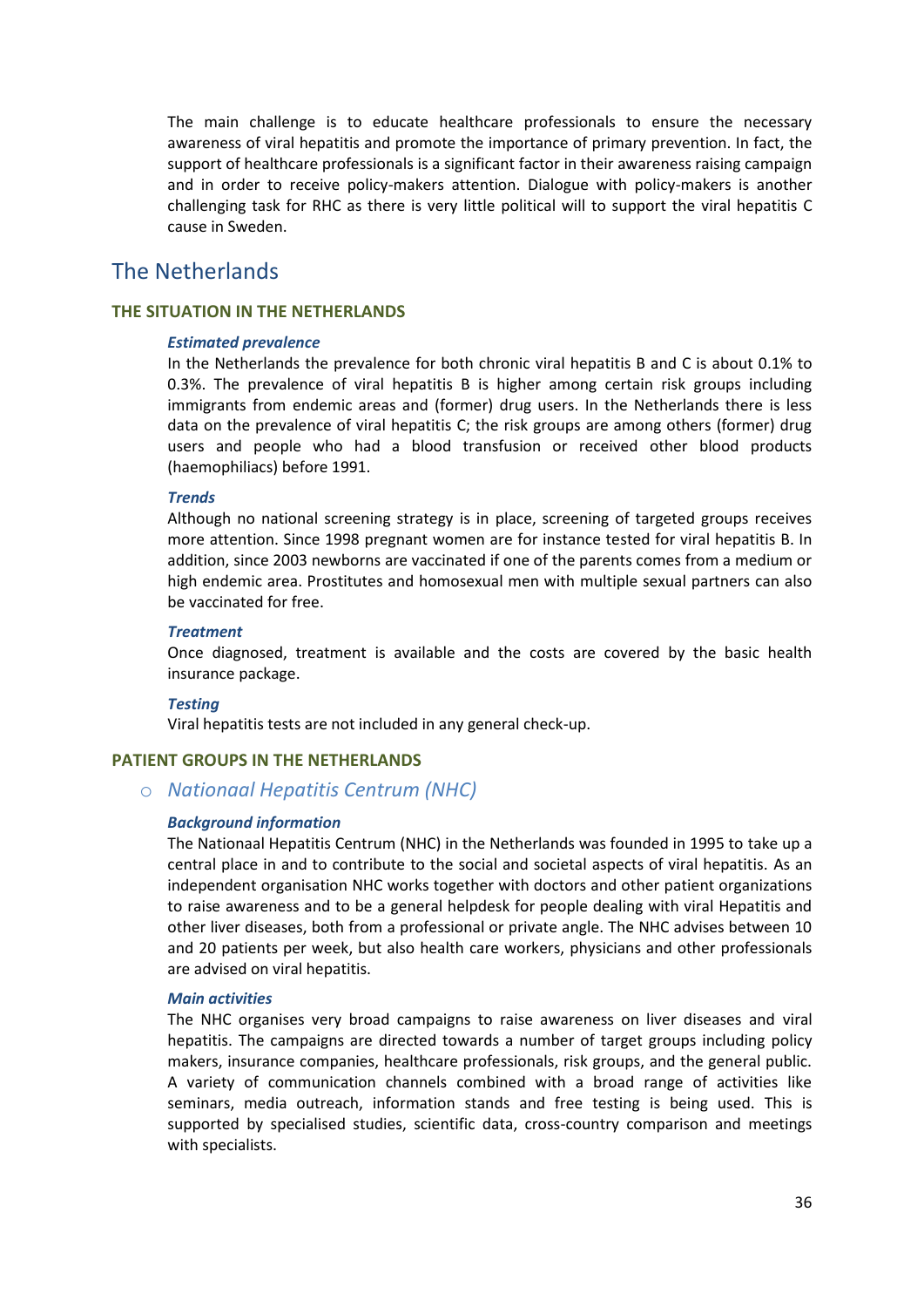To reach as many people as possible, the NHC is working together with a variety of stakeholders such as the Associations of General Practitioners (e.g. *Nederlands Huisartsen Genootschap*), horizontal patient associations (e.g. *Nationaal Instituut voor Gezondheidsbevordering en Ziektepreventie*) and specialised organizations (e.g. *Nederlandse Leverpatienten Vereniging*).

### *Contribution and Achievements*

Their greatest achievement of the NHC is the significant media attention they obtained on the occasion of the World Hepatitis Day. More than 150 websites published their press release and there were also interviews in the radio and television. 'Universal vaccination will be implemented in the Dutch Childrens' vaccination programme in 2011, an achievement of many professionals and organisations working in the field of viral hepatitis, including the NHC.'Generally the NHC faces the obstacle that there is a lack of interest among policy makers and healthcare professionals.

### **OPPORTUNITIES AND CHALLENGES AHEAD**

'The NHC is vigorously pursuing screening for viral hepatitis in several risk groups. In addition, the development of a hepatitis monitoring system is needed. The NHC will continue to raise awareness of the seriousness of viral hepatitis among the general public, healthcare professionals and politicians. Furthermore, increased media coverage of viral hepatitis is being further pursued.

# <span id="page-39-0"></span>United Kingdom

# **THE SITUATION IN THE UNITED KINGDOM**

### *Estimated prevalence*

The prevalence of viral hepatitis C in the United Kingdom (UK) is 0.5% to 1%. Government figures for viral hepatitis B suggest the prevalence is 0.3% (about 180 000) but independent estimates put it at twice that figure.

### *Trends*

Prevalence is believed to be on the rise. There is still no universal vaccination for viral hepatitis B in place and there is no systematic screening strategy in the UK. Data is relatively poor as there is no prevalence study being carried out, except amongst injecting drug users.In addition, National Health Service provision varies throughout the UK which complicates the access to treatment and patients' rights in general.

#### *Treatment*

Access to treatment and reimbursement is generally not an issue. However on occasions retreatment can be problematic and in some areas specialists are not spread evenly. Hepatitis care for drug users and prisoners is also rather poor.

Waiting times have generally become much better. They are more of a problem in those areas where diagnosis through the implementation of testing programmes has improved.

Vaccination for viral hepatitis B ranks from being free for certain risk groups listed in the so called 'green book' to £200 in some places.

#### *Testing*

Primary prevention and case findings are generally poor. Especially among drug users, not even testing targets are met.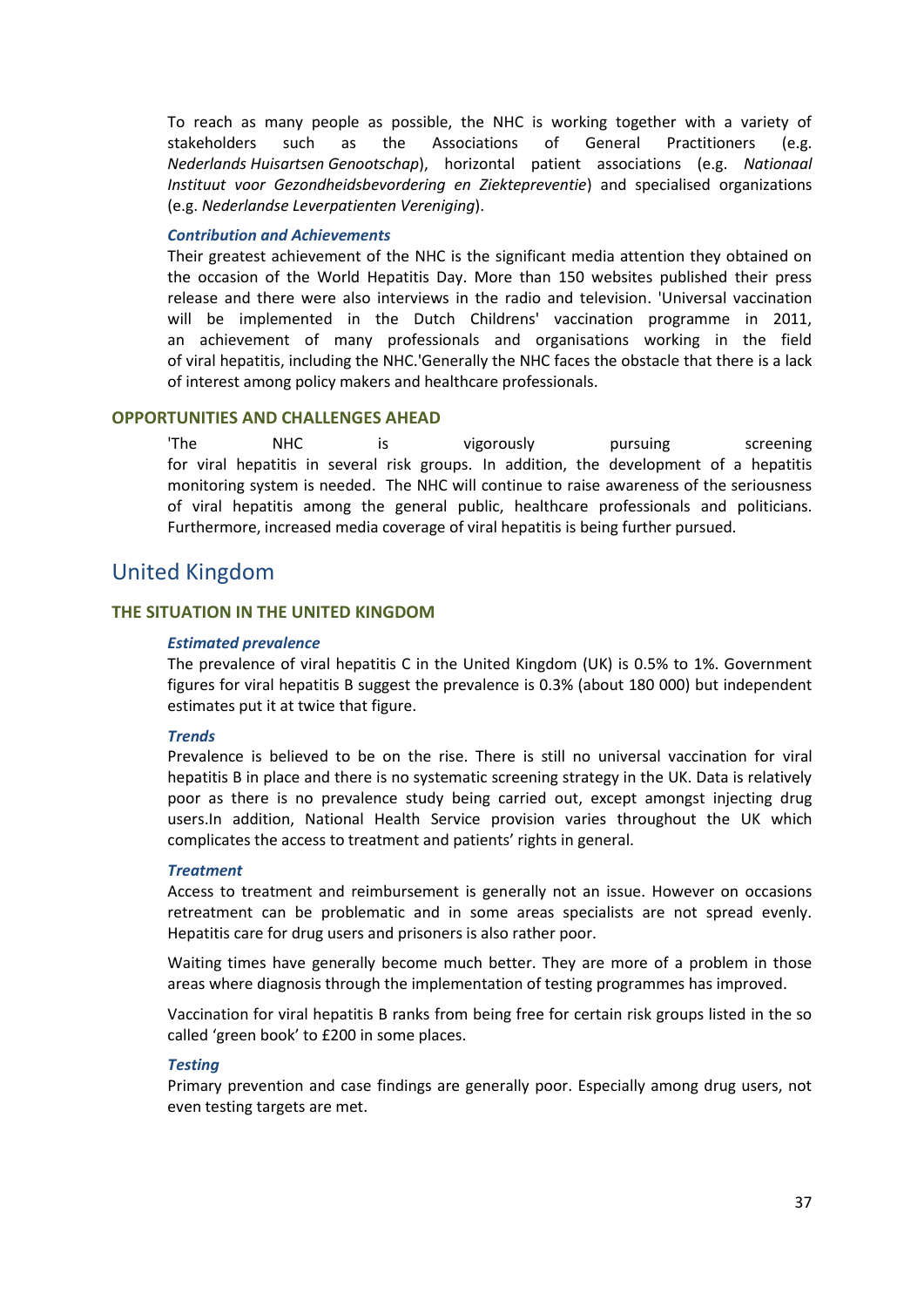### **PATIENT GROUPS IN THE UNITED KINGDOM**

### o *The Hepatitis C Trust*

### *Background information*

The Hepatitis C Trust was founded in 2001 and has offices in London, Coventry and Edinburgh. They work with 16 full time employees and 60 volunteers across the country. Patients are generally informed about The Hepatitis C Trust's existence at the time of hospital referral. Their mission is to provide information and support people with viral hepatitis C, as well as raising awareness and preventing unnecessary deaths.

#### *Main activities*

Apart from counselling, The Hepatitis C Trust leads awareness campaigns directed at risk groups, healthcare professionals, policymakers and the general public. For these campaigns it makes increasingly use of new media such as facebook and twitter, but also produces patient testimonials for radio stations which are broadcasted every 3 months.

The Trust has established partnerships with both specialist (e.g. the British Association for the Study of the Liver) and general practitioner associations (e.g. Royal College of General Practitioners). With the latter, they are developing an online learning tool on viral hepatitis C for general practitioners.

Furthermore, the Trust runs the secretariat for the all-party hepatology group in Parliament and works closely, at regulatory level, with the National Institute of Clinical Excellence (NICE), whom it has recently advised on access to antivirals for drug users.

Finally, the different health systems in England, Scotland and Wales have proved to be helpful. The Scottish hepatitis C strategy, triggered by the Royal College of Physicians consensus conference in 2004, led the way for greater efforts in England and Wales.

### *Contribution and Achievements*

At policy level, the Trust conducted an award-winning campaign for a national liver strategy which was then kicked off by the Department of Health in October 2010. Its chief executive Charles Gore is now co-chair of one of the workstreams and sits on the liver strategy's steering group.

Furthermore, thanks to the help of VIP patient Dame Anita Roddick, the Hepatitis C trust managed to raise the profile of Hepatitis C significantly in the UK media and has managed to maintain this level, despite Dame Anita's tragic death in October 2007.

### o *British Liver Trust*

### *Background information*

The British Liver Trust was founded in 1988 and is the only liver charity for adults in the country. Their mission is to help adults with liver disease and to prevent liver disease. Its objectives include advancing education and awareness among the public, patients and health professionals, endorsing health education and promoting medical as well as scientific research relating to diseases and disorders of the liver.

### *Main activities*

The campaigns of the British Liver Trust are far reaching and include interaction with policymakers and healthcare professionals, the general public and risk groups. A number of seminars, expert meetings and information stands are organised regularly. In addition, media outreach is an important tool used as along with the internet, leaflets, newspapers and other sources of information such as scientific studies and cross-country comparisons. Generally there is a good reception of the campaigns concerning liver disease, but both the media and the public opinion are not too favourable to "self inflicted" case studies i.e.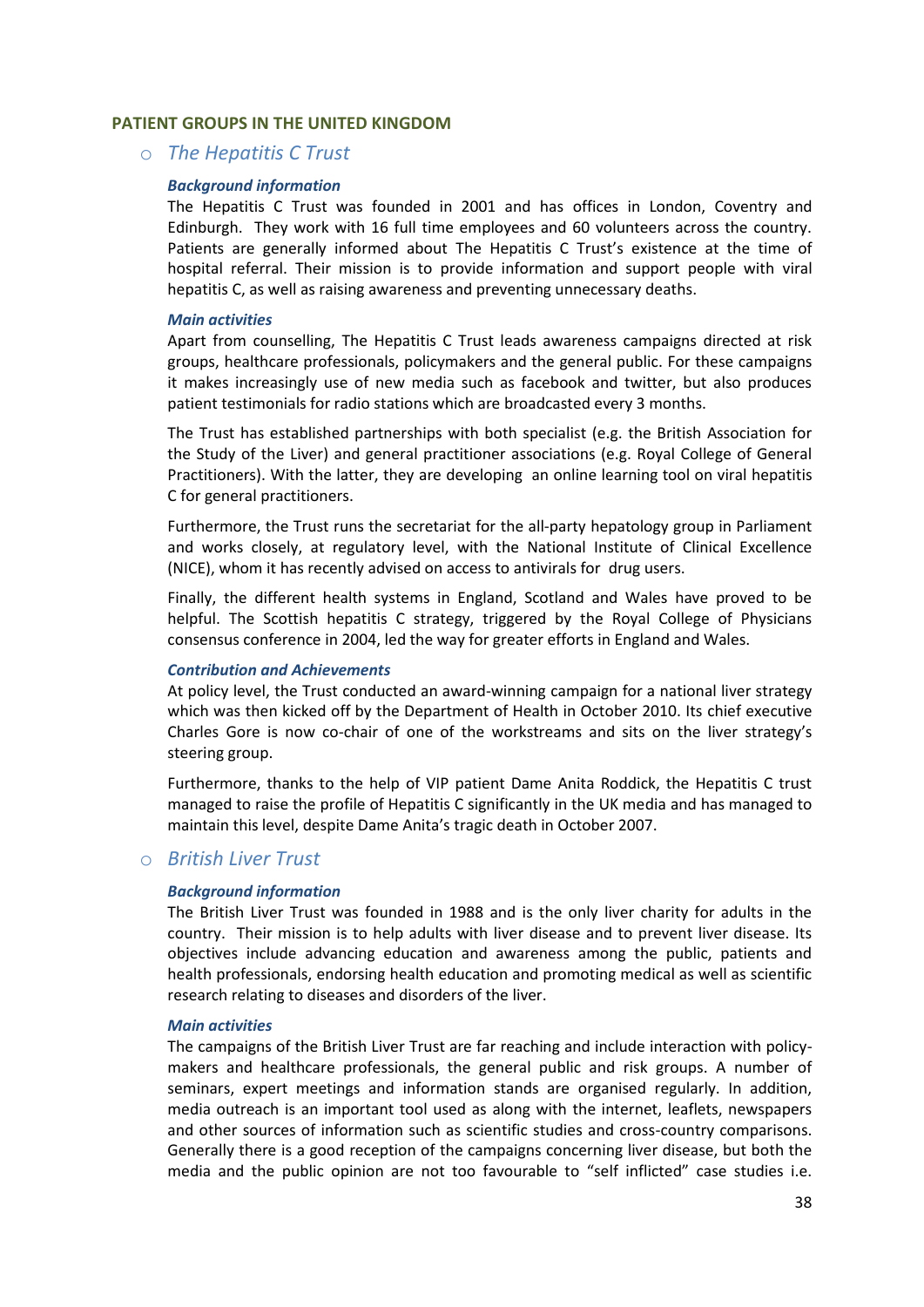former drug users. A regular relationship has been built with about 10 people from the Department of Health.

### *Contribution and Achievements*

Amongst its main achievements is the recent pharmacy testing event in Blackpool (an area with the highest rates of mortality due to chronic liver disease in England) and identified 64% of those tested as having HCV. The British Liver Trust's greatest problem is however the considerate lack of attention from policy makers, healthcare professionals and the media. The FaCe campaign for Hepatitis C in the UK is led by the Health Department, however it is on hold since the elections in the UK.

Nonetheless, they have recently achieved a commitment from the Government for a National Liver Strategy and the Government has appointed a Liver Tsar (Dr. Martin Lombard) to formulate it. In this process statistics and scientific evidence that liver is the only disease among the 'big killers' that is on the rise have proven key. The strategy will encompass efficiency ideas and will have a clinical focus rather than on spending or promoting public awareness.

### *Opportunities and challenges ahead*

The British Liver Trust's main goal is the implementation of the national liver strategy. The lack of education on viral hepatitis C amongst healthcare professionals is the biggest challenge in the Hepatitis C Trust's endeavour to improve case finding. While there are examples of good practice at local level, it is rather challenging to make them known more widely, so they can be emulated. The cooperation with the Royal College of General Practitioners and the special interest group of general practitioners for drug addiction are opportunities in this context.

Another challenge is the lack of both scientific and health economic data, as well as the nature of the disease itself, which people find hard to relate to.

The British Liver Trust's also aims at ensuring that the implementation of universal vaccination for viral hepatitis B, which includes the need for better prevalence figures. In the context of the National Liver Strategy, they want to ensure that the newly appointed "liver tsar" becomes an efficient post and starts to change the current situation at a national level.

The overarching challenges remain to be the identification of all those suffering from liver disease and create joined up programmes aimed at risk groups to ensure appropriate care. Better case finding initiatives with a commitment to treating people upon idenfication are being pursued as well as increasing the knowledge in the healthcare community of liver diseases.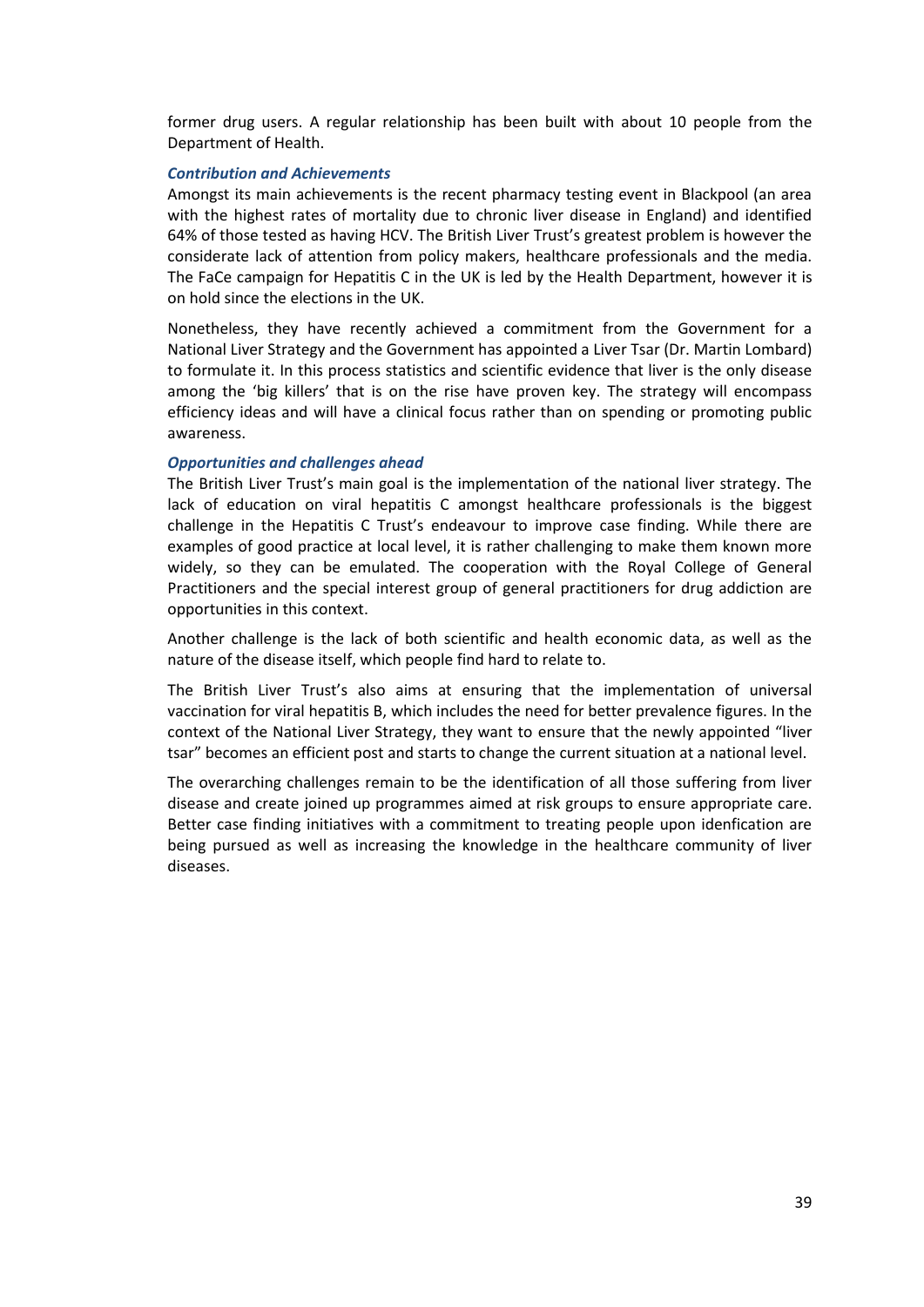# <span id="page-42-0"></span>**ANNEX II: PATIENT SELF-HELP SURVEY**

# **Section 1: About the organization**

- 1. Name of the patient self-help group/organization?
- 2. What country are you based in?
- 3. When was your group/organization founded?
- 4. What is your mission?
- 5. What are your main activities?
	- a. Counseling
	- b. Awareness raising campaign
	- c. Participation in studies
	- d. Other:
- 6. How many patients do you advise per week?
	- a. Up to 5
	- b. Between 5 and 10
	- c. Between 10 and 20
	- d. More than 20 (please specify)
- 7. Why do they come to you? Do they have other places to go to?
	- a. We are the only place they can go to
	- b. We are complementing other places

If you answered option b) Please give details about where else patients go to and what your added value is:

8. Please rank in order of importance the liver diseases you are dealing with: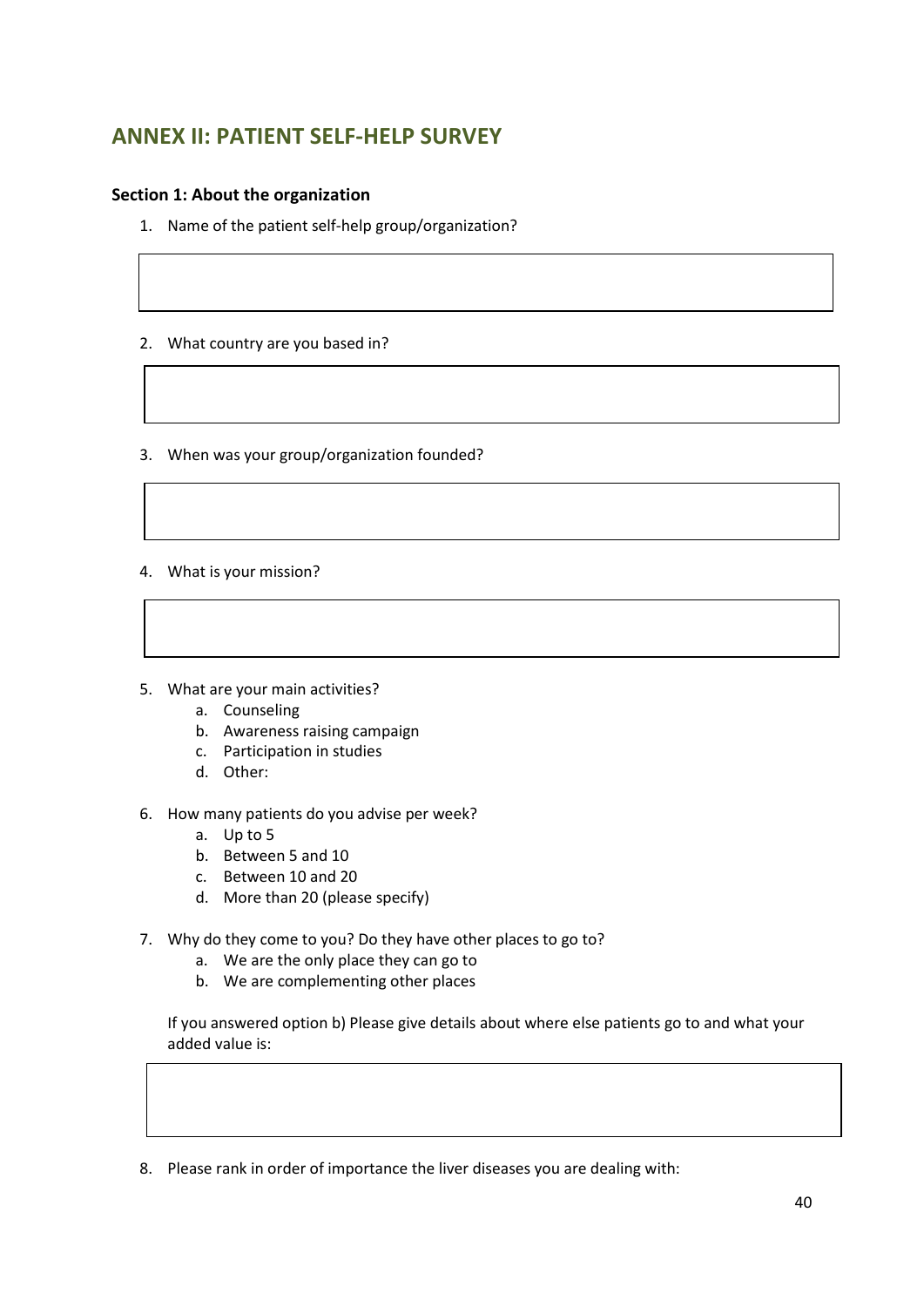| <b>Viral Hepatitis A</b>             |  |  |  |  |
|--------------------------------------|--|--|--|--|
| <b>Viral Hepatitis B</b>             |  |  |  |  |
| Viral Hepatitis C                    |  |  |  |  |
| Hepatitis due to alcohol consumption |  |  |  |  |
| Non-alcoholic fatty liver disease    |  |  |  |  |
| Liver cirrhosis                      |  |  |  |  |
| Liver Cancer                         |  |  |  |  |
| Haemochromatosis                     |  |  |  |  |
| er                                   |  |  |  |  |

- 9. Do you work with volunteers and/or employees?
	- a. Yes Please indicate the number:
		- Employees:
		- Volunteers:
	- b. No
- 10. How do you finance yourself? Please provide estimated percentages.
	- a. Private  $\Box$  %
	- b. Donations/general public  $\vert \cdot \vert$ %
	- c. Pharmaceutical industry  $\|\cdot\|$ %
	- d. Industry other than pharmaceutical companies  $\Box$  %
	- e. Public sector/government funding  $\Box$  %
	- f. Other: 1%

# **Section 2: Liver awareness raising campaign**

11. Do you organize campaigns to raise awareness of liver diseases and/or hepatitis?

- a. Yes
- b. No

If yes, please proceed to question 12.

If not, please explain the reasons e.g. no need, not the focus, no resources:

12. At whom is your awareness raising campaign directed?

- a. Policy makers
- b. Insurance companies
- c. Healthcare professionals
- d. General public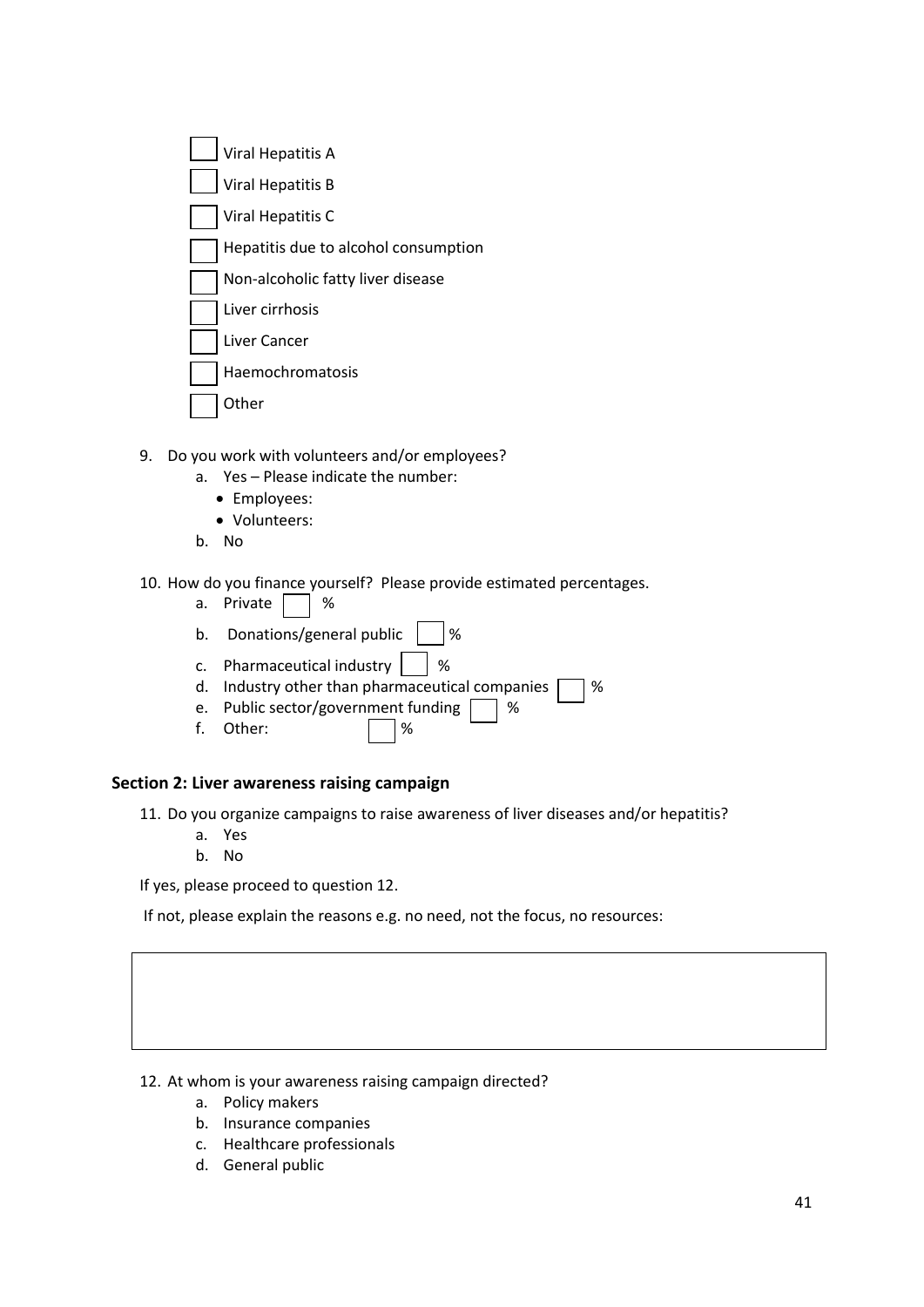- e. Risk groups (e.g. drug addicts)
- f. Other:
- 13. Are you satisfied with the result?
	- a. Yes
	- b. More or less
	- c. No

Please explain:

- 14. Do you have a long term relationship with policy makers or other stakeholders, e.g. VIP patient or supporter?
	- a. Yes
	- b. No

If yes, please specify. If no, what are the reasons?

15. What are the main activities you carry out to promote awareness of hepatitis?

- a. Seminars/roundtables
- b. Expert meetings
- c. Meetings with politicians
- d. Media outreach
- e. Information stands in public places
- f. Free testing
- g. Other:

16. What channels do you use to raise awareness of hepatitis?

- a. Internet
- b. E-mail/letters
- c. Leaflets
- d. Newspapers
- e. Specialised journals
- f. Life Style magazines
- g. Television
- h. Other:
- 17. What main tools and arguments do you use to raise awareness of hepatitis?
	- a. Specialised studies
	- b. Scientific data (e.g. graphs, tables)
	- c. Cross-country comparisons
	- d. Face to face meetings including specialists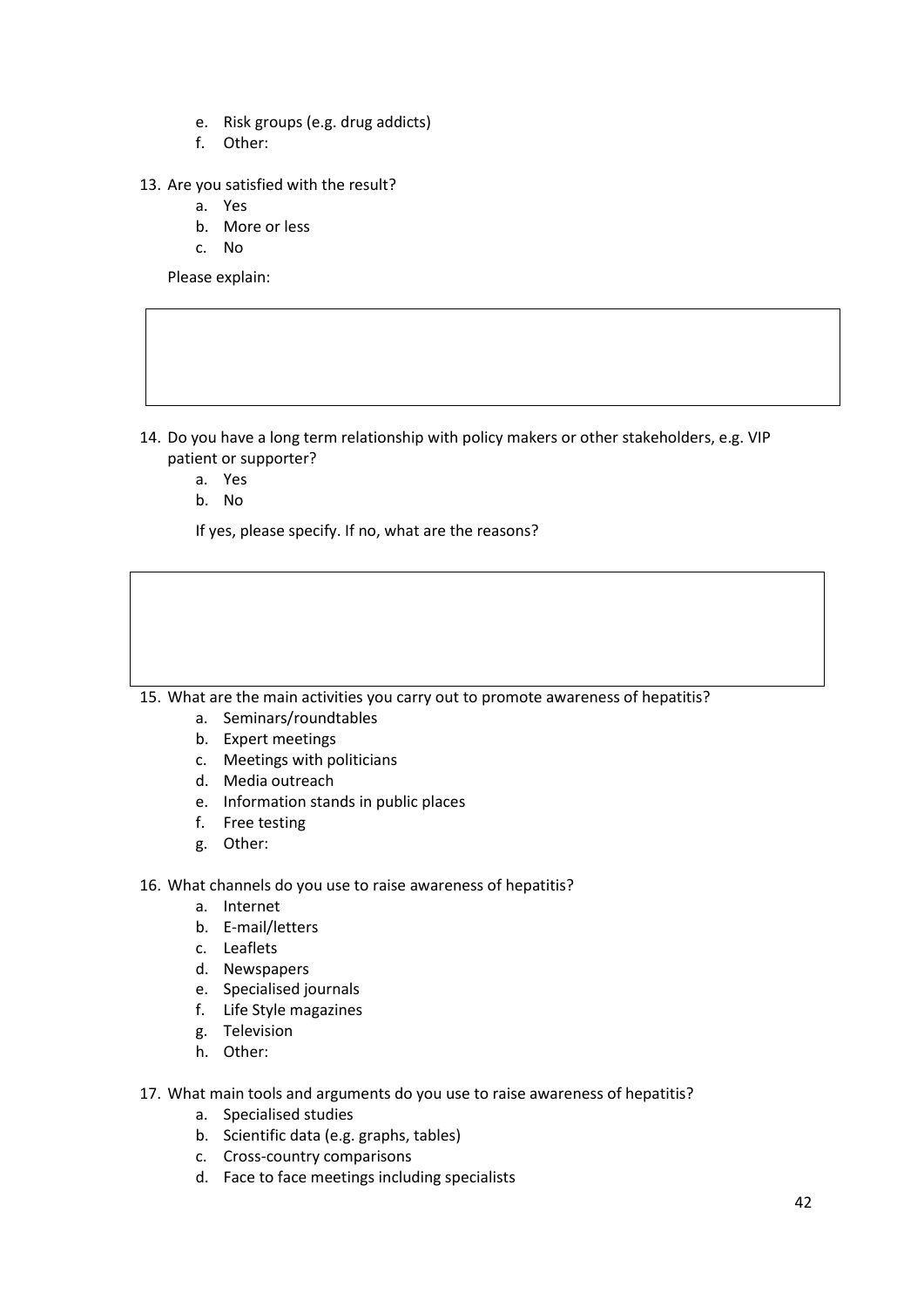- e. Political statements e.g. European Parliament Written declaration
- f. Other:
- 18. Do you partner with any other stakeholders? (please specify)
	- a. Specialised organizations
	- b. Individual General Practitioners
	- c. Associations of General Practitioners
	- d. Horizontal patient associations
	- e. VIP patient or supporter?
	- f. Other:

# **Section 3: Evaluation**

- 19. What is the estimated hepatitis prevalence in your country; is there a general rising or declining trend?
- 20. Is hepatitis primary and/or secondary prevention included in the public health care programmes/policies of your country?
	- a. Yes, primary and secondary prevention
	- b. Only primary prevention
	- c. Only secondary prevention
	- d. Neither

Please specify:

21. Please specify how you would rate the attention that is given to hepatitis at political and operational level?

|    | Criteria             | <b>Political</b><br>will/initiative/support<br>(adequate/inadequate) | <b>Operational set-up</b><br>(adequate/inadequate) |
|----|----------------------|----------------------------------------------------------------------|----------------------------------------------------|
| a. | Reimbursement        |                                                                      |                                                    |
|    | availability         |                                                                      |                                                    |
| b. | Primary prevention   |                                                                      |                                                    |
| c. | Secondary prevention |                                                                      |                                                    |
| d. | Access to treatment  |                                                                      |                                                    |
| e. | Waiting time         |                                                                      |                                                    |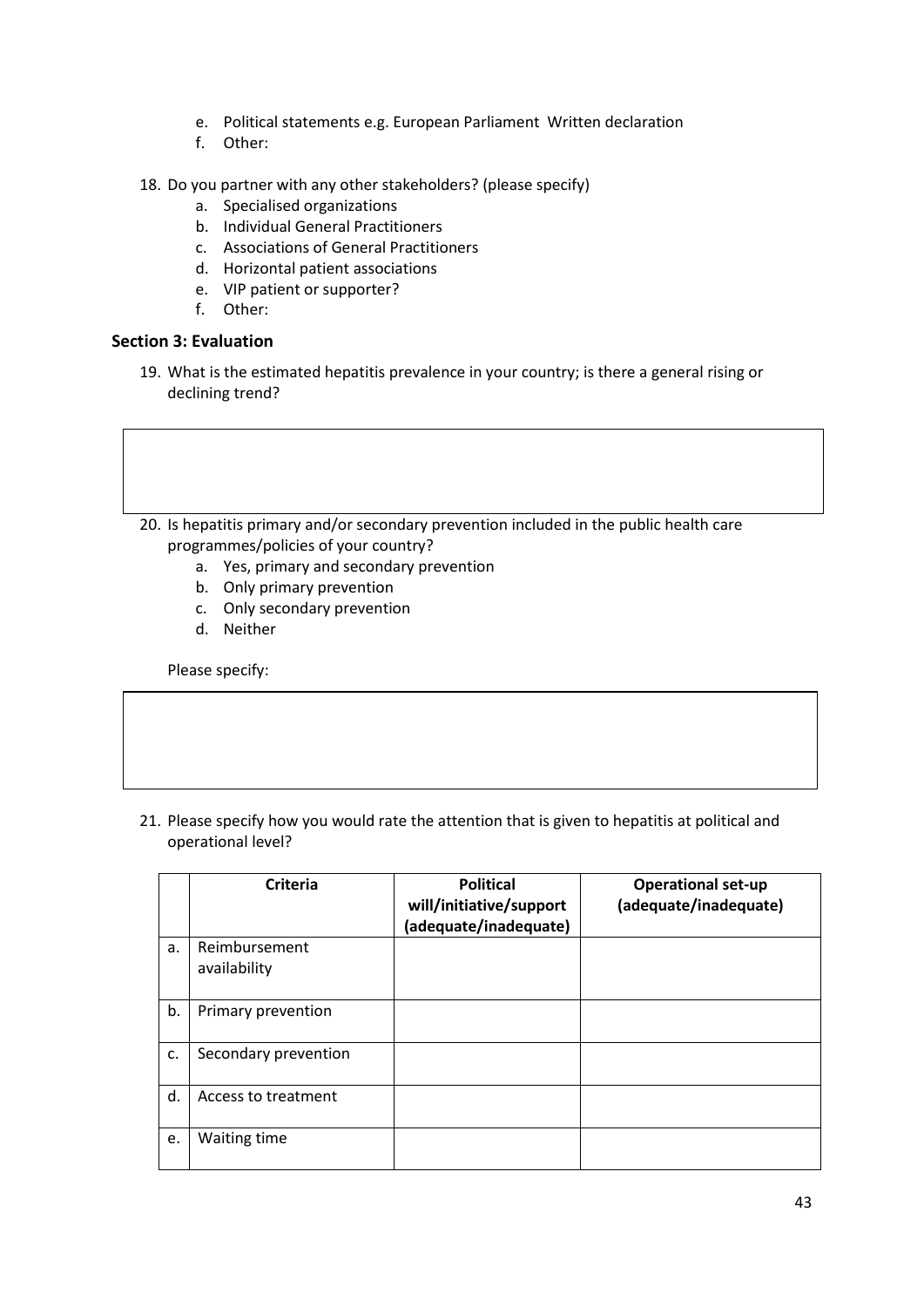| $\epsilon$<br>. . | Cther: |  |
|-------------------|--------|--|
|                   |        |  |

22. What are your observations about how your current national health system classifies and targets hepatitis, is it a case for best practice?

23. How often do you meet with policy makers?

- a. 1 time per year
- b. 2 times per year
- c. 4 times per year
- d. 8 times per year
- e. Other:
- 24. Do you pursue a specific goal? e.g. political statement, refunding of hepatitis testing by insurance companies, inclusion of hepatitis in a general check-up test, risk-group specific screening etc.
	- a. Yes
	- b. No

If yes, please give details:

25. What is your greatest achievement in the field of hepatitis awareness rising to date?

26. What is your greatest challenge to date?

27. What are the main problems you encounter in your awareness raising campaign: